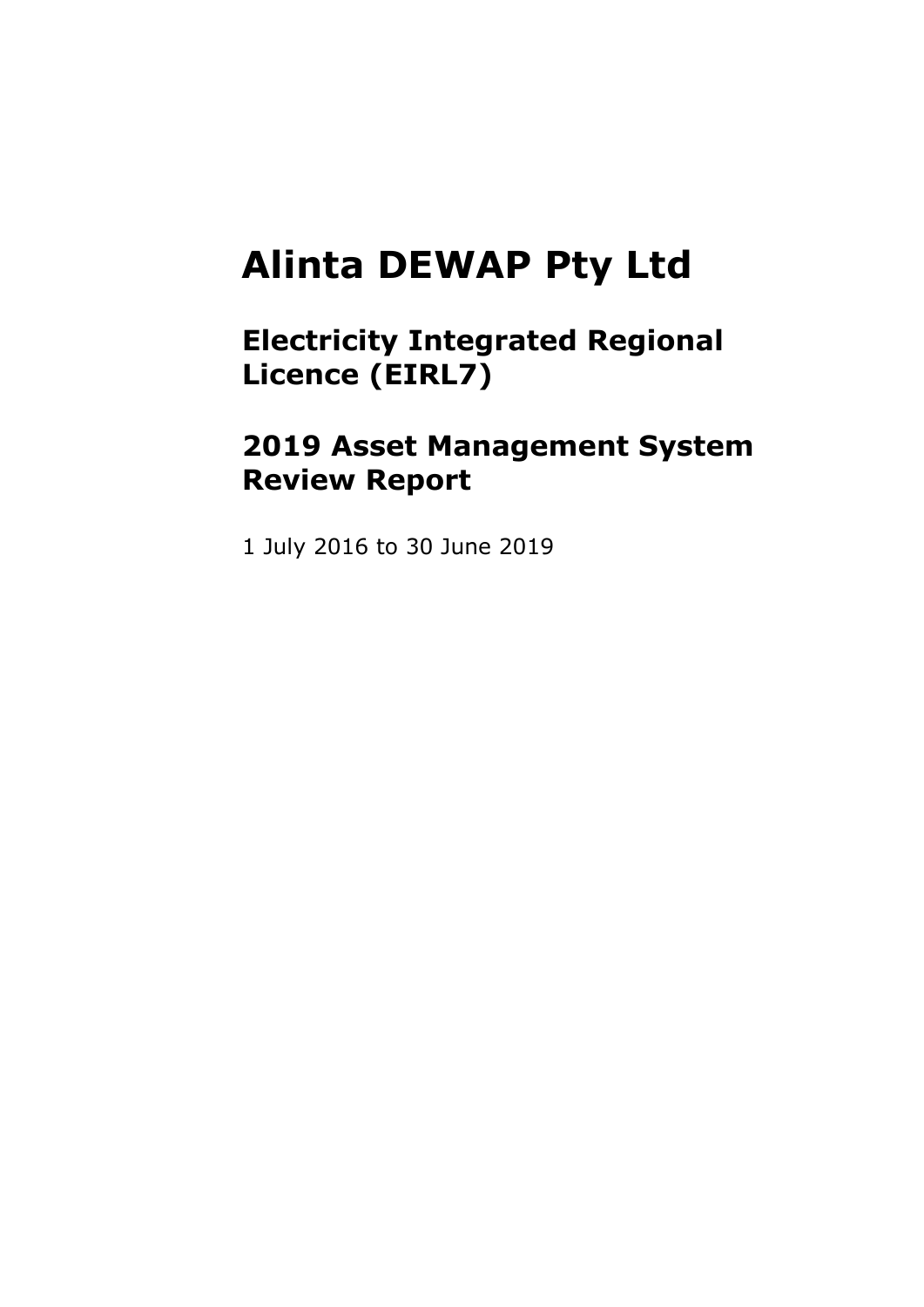

Deloitte Touche Tohmatsu ABN 74 490 121 060

Tower 2, Brookfield Place 123 St Georges Terrace Perth WA 6000 GPO Box A46 Perth WA 6837 Australia

Tel: +61 8 9365 7000 Fax: +61 8 9365 7001 www.deloitte.com.au

Ms Catherine Rousch Manager Regulatory Compliance Alinta Sales Pty Ltd, trading as Alinta Energy Level 18 Raine Square 300 Murray Street Perth WA 6000

12 November 2019

Dear Catherine

#### **Alinta DEWAP Pty Ltd – 2019 EIRL7 Asset Management System Review**

We have completed the limited assurance engagement on the 2019 EIRL Asset Management System review for Alinta DEWAP Pty Ltd for the period 1 July 2016 to 30 June 2019 and are pleased to submit our report to you.

I confirm that this report is an accurate presentation of the findings and conclusions from our review procedures.

If you have any questions or wish to discuss anything raised in the report, please contact me on 0456 585 247.

Yours sincerely

Deloitte Tourne Toumatsu

#### **DELOITTE TOUCHE TOHMATSU**

**Vincent Snijders** Partner Chartered Accountants

Liability limited by a scheme approved under Professional Standards Legislation.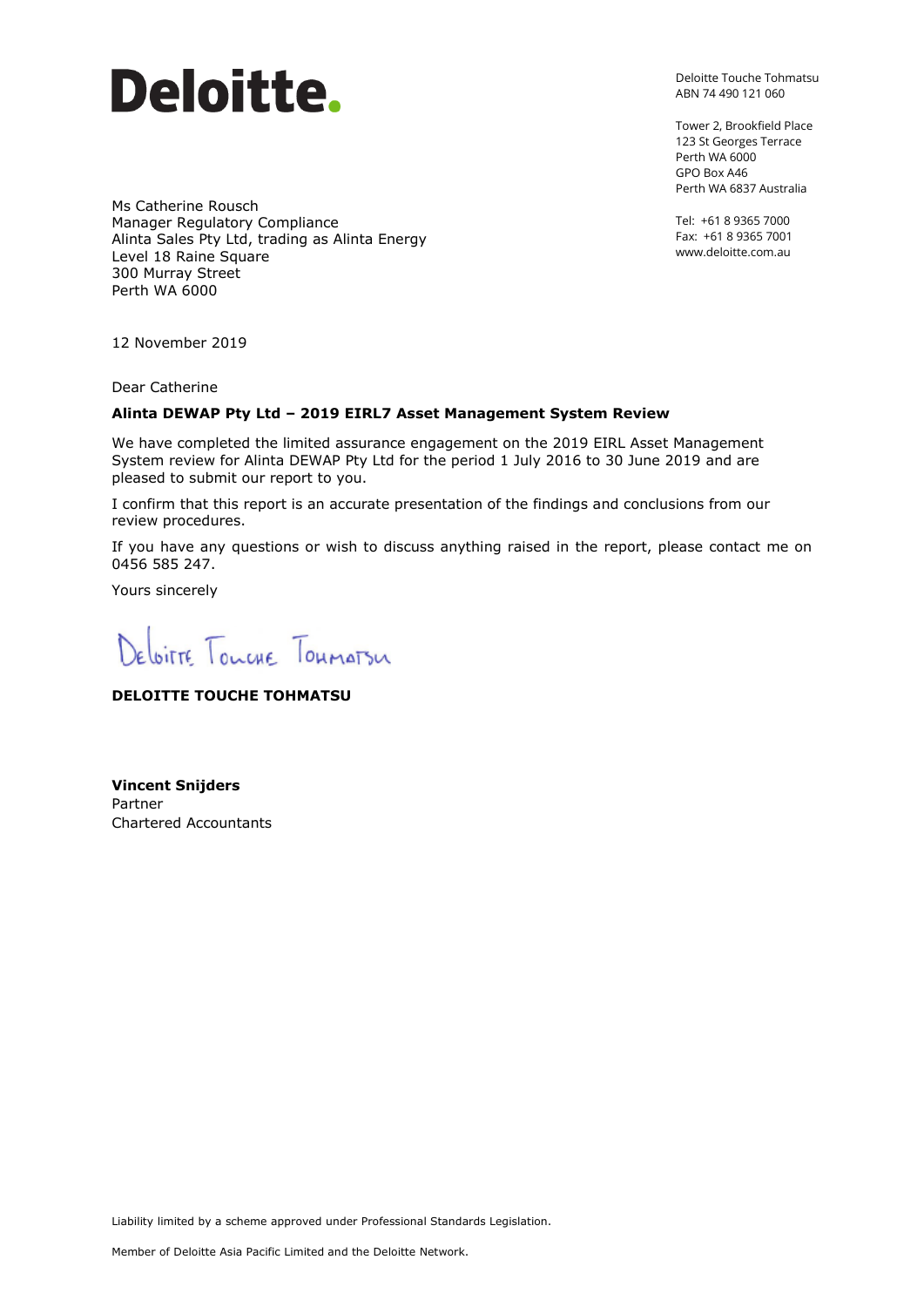# **Contents**

| $\mathbf{1}$ | Independent assurance practitioner's report         |    |
|--------------|-----------------------------------------------------|----|
| 2            | Executive summary                                   |    |
| 3            | Summary of ratings                                  | 17 |
| 4            | Detailed findings, recommendations and action plans | 21 |
| 5.           | Follow-up of previous review action plans           | 55 |
|              | Appendix A - Review plan                            | 57 |
|              | Appendix B - References                             | 58 |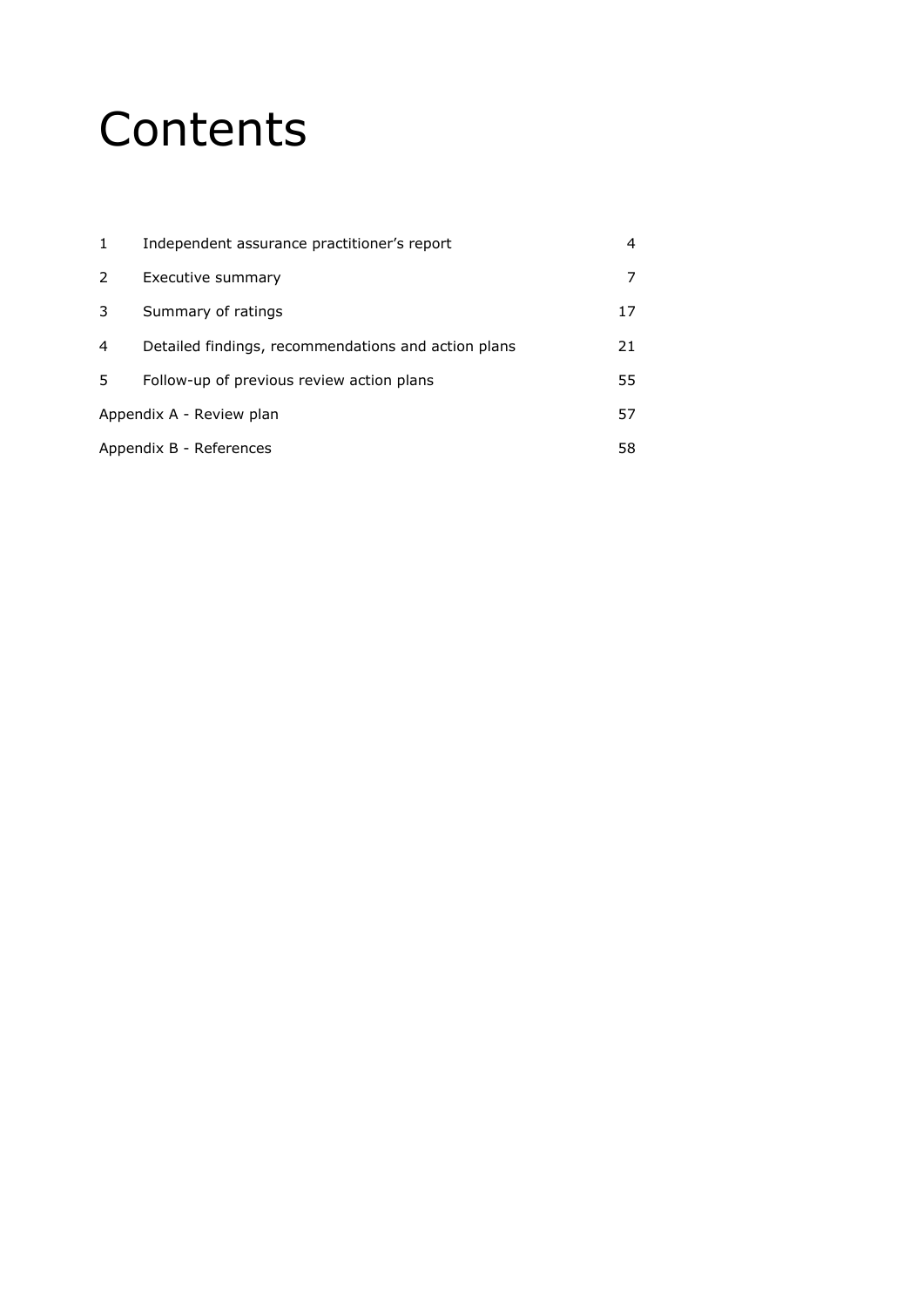# 1 Independent assurance practitioner's report

#### **Conclusion**

We have undertaken a limited assurance engagement on the compliance of Alinta DEWAP Pty Ltd's (**Alinta**) Asset Management System (**AMS**) effectiveness and performance, in all material respects, as evaluated against its effectiveness criteria in the Electricity Integrated Retail Licence (EIRL7) (the **Licence**) and applicable obligations from the *Audit and Review Guidelines: Electricity and Gas Licences* issued by the ERA (the **Guidelines**) released in March 2019, for the period 1 July 2016 to 30 June 2019, for the purpose of assisting Alinta comply with its reporting obligations to the Economic Regulation Authority (the **ERA**).

Based on the procedures we have performed and the evidence we have obtained, except for the effects of the matters described in the 'Basis for qualified conclusion' paragraph below, nothing has come to our attention that causes us to believe that Alinta has not established and maintained, in all material respects, an effective AMS for assets subject to the Licence, as measured by the effectiveness criteria in the Guidelines and the systems have not operated effectively for the review period.

#### **Basis for qualified conclusion**

| AMS key process and effectiveness criteria                                                                                                                                                                                                                         | <b>Issue</b>                                                                                                                                                                                              |
|--------------------------------------------------------------------------------------------------------------------------------------------------------------------------------------------------------------------------------------------------------------------|-----------------------------------------------------------------------------------------------------------------------------------------------------------------------------------------------------------|
| Asset planning<br>1.1 Asset Management Plan covers key<br>requirements                                                                                                                                                                                             | The Asset Management Plan (AMP) did not<br>contain all the key requirements tailored to<br>Alinta's purposes.                                                                                             |
|                                                                                                                                                                                                                                                                    | The Port Hedland AMP for FY2019 to FY2023 was<br>last reviewed on 2 July 2018, is in draft, with<br>key sections still to be completed.                                                                   |
| Asset planning<br>1.9 Plans are regularly reviewed and updated                                                                                                                                                                                                     | In response to recommendation 1/2016 of the<br>previous AMS review, Alinta has yet to include<br>the following elements in the AMP:<br>Reference to the 66kV transmission network                         |
|                                                                                                                                                                                                                                                                    | assets<br>Contingency plans.<br>$\bullet$                                                                                                                                                                 |
| Asset maintenance<br>6.4 Failures are analysed and<br>operational/maintenance plans adjusted, where<br>necessary                                                                                                                                                   | Alinta could not demonstrate a consistent<br>process and approach for analysing operational<br>failures and using the results of failures to<br>initiate changes in operational and maintenance<br>plans. |
| Asset maintenance<br>6.5 Risk management is applied to prioritise<br>maintenance tasks                                                                                                                                                                             | Two maintenance tasks have not been<br>completed in the required timeframe and three<br>work orders were not started in alignment with<br>the designated risk priority.                                   |
| Risk Management<br>8.1 Risk management policies and procedures<br>exist and are being applied to minimise internal<br>and external risks associated with the AMS.<br>8.2 Risks are documented in a risk register and<br>treatment plans are actioned and monitored | Two risk assessments have not been reviewed<br>or confirmed in the InControl Risk Management<br>System.                                                                                                   |
| Contingency planning                                                                                                                                                                                                                                               | Alinta did not:<br>Document the testing arrangements of<br>its contingency plan                                                                                                                           |

During the period from 1 July 2016 to 30 June 2019, Alinta did not comply with the effectiveness criteria in the following instances: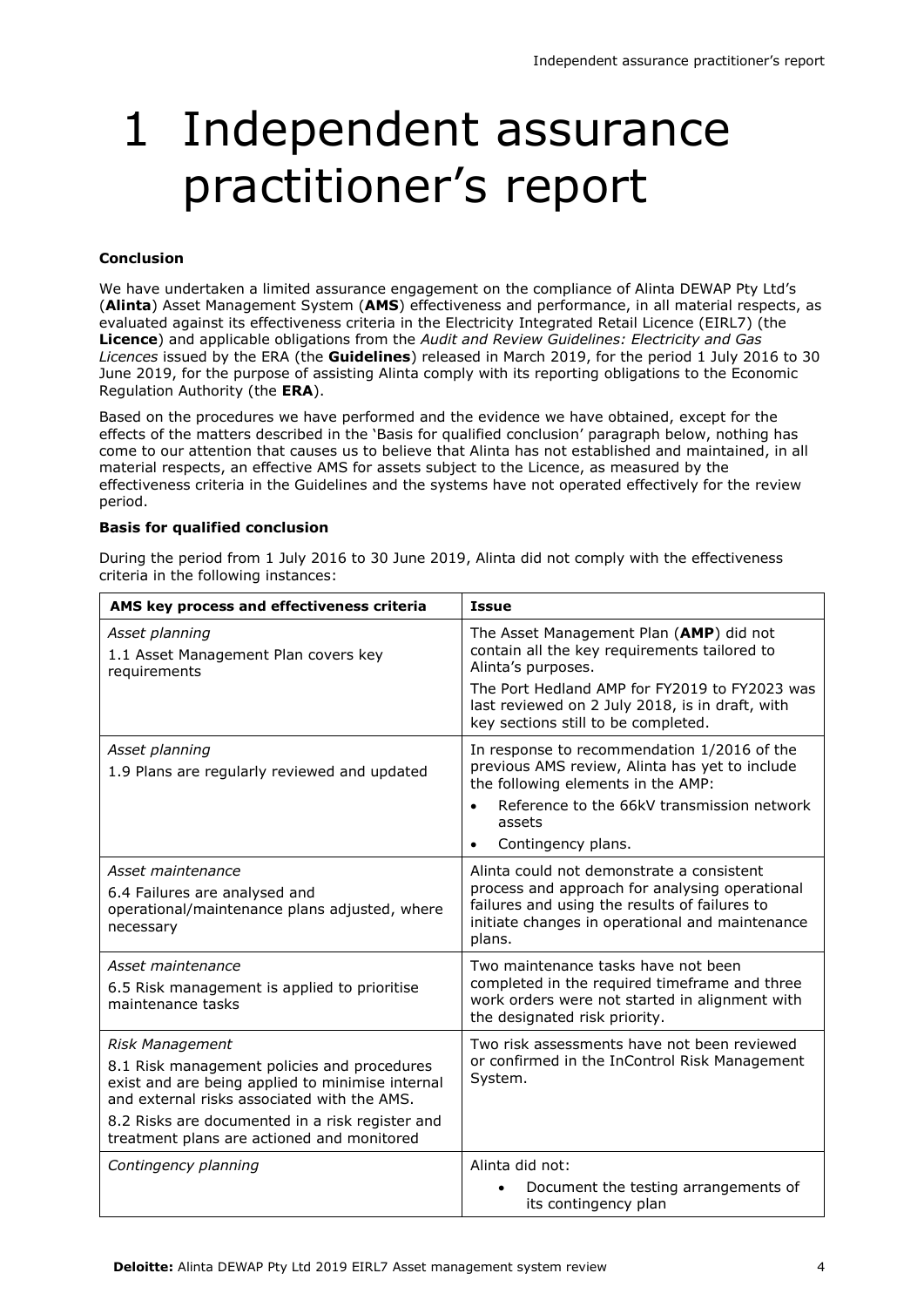| AMS key process and effectiveness criteria | Issue                                     |
|--------------------------------------------|-------------------------------------------|
| 9.1 Contingency plans are documented,      | • Perform testing of the contingency plan |
| understood and tested to confirm their     | Update the Emergency Response Plan -      |
| operability and to cover higher risks      | Port Hedland during the audit period.     |

We conducted our engagement in accordance with Standard on Assurance Engagements ASAE 3500 *Performance Engagements* issued by the Auditing and Assurance Standards Board.

We believe that the evidence we have obtained is sufficient and appropriate to provide a basis for our conclusion.

#### **Alinta's responsibility for the AMS**

Alinta is responsible for ensuring that it has:

- Complied, in all material respects, with the requirements of its Licence as specified by the **Guidelines**
- Established and maintained an effective AMS for assets subject to its Licence, as measured by the effectiveness criteria detailed in the Guidelines.

#### **Assurance practitioner's independence and quality control**

We have complied with the independence and other relevant ethical requirements relating to assurance engagements, which are founded on fundamental principles of integrity, objectivity, professional competence and due care, confidentiality, and professional behaviour.

The firm applies Auditing Standard ASQC 1 *Quality Control for Firms that Perform Audits and Reviews of Financial Reports and Other Financial Information, and Other Assurance Engagements,* and accordingly maintains a comprehensive system of quality control including documented policies and procedures regarding compliance with ethical requirements, professional standards and applicable legal and regulatory requirements.

#### **Assurance practitioner's responsibilities**

Our responsibility is to express a limited assurance conclusion on Alinta's AMS for assets subject to its Licence, based on the procedures we have performed and the evidence we have obtained. We conducted our limited assurance engagement in accordance with Australian Standard on Assurance Engagements ASAE 3500 *Performance Engagements,* issued by the Australian Auditing and Assurance Standards Board, in order to express a conclusion whether, based on the procedures performed and the evidence obtained, anything has come to our attention that causes us to believe that Alinta's AMS for assets subject to its Licence, have not been established and maintained, in all material respects, in accordance with the Licence as measured by the effectiveness criteria in the Guidelines. That standard requires that we plan and perform this engagement to obtain limited assurance about whether the AMS for assets subject to the Licence is materially ineffective.

A limited assurance engagement conducted in accordance with ASAE 3500 involves identifying areas where the AMS for assets subject to a Licence is likely to be materially ineffective, addressing the areas identified and considering the process used to prepare the AMS for assets subject to the Licence. A limited assurance engagement is substantially less in scope than a reasonable assurance engagement in relation to both the risk assessment procedures, including an understanding of internal control, and the procedures performed in response to the assessed risks.

#### **Procedures performed**

The procedures we performed were based on our professional judgement and consisted primarily of:

- Utilising the Guidelines as a guide for development of a risk assessment, which involved discussions with key staff and review of documents to perform a preliminary controls assessment
- Development of a Review Plan for approval by the ERA and an associated work program
- Interviews with and representations from relevant Alinta staff to gain an understanding of the development and maintenance of policies and procedural type documentation (a full list of staff engaged has been provided at **Appendix B**)
- Examination of documented policies and procedures for key functional requirements and consideration of their relevance to Alinta's AMS requirements and standards
- Physical visits to operations in Port Hedland
- Consideration of reports and references evidencing activity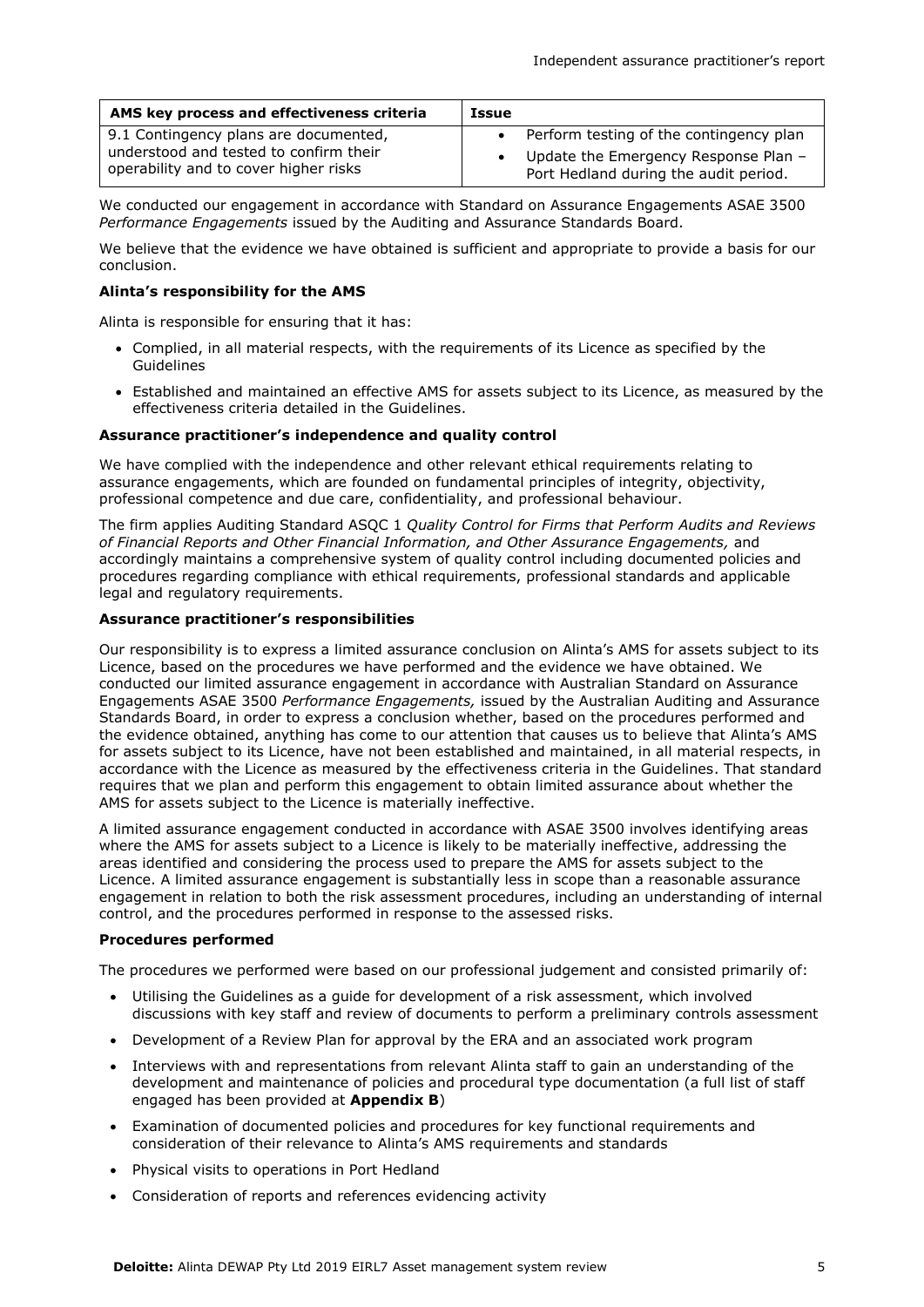Consideration of activities performed by the Alinta that relate to operation of the assets.

The procedures performed in a limited assurance engagement vary in nature and timing from, and are less in extent than for, a reasonable assurance engagement. Consequently, the level of assurance obtained in a limited assurance engagement is substantially lower than the assurance that would have been obtained had we performed a reasonable assurance engagement. Accordingly, we do not express a reasonable assurance opinion on the effectiveness of Alinta's AMS for assets subject to the Licence.

#### **Inherent Limitations**

Because of the inherent limitations of an assurance engagement, together with the inherent limitation of any system of controls there is an unavoidable risk that fraud, error or non-compliance with the requirements of the Guidelines may occur and not be detected.

A limited assurance engagement relating to the period from 1 July 2016 to 30 June 2019 does not provide assurance on whether the effectiveness of Alinta's AMS for assets subject to the Licence will continue in the future.

#### **Restricted use**

This report has been prepared for use by Alinta for the purpose of satisfying its obligation under Section 14 of the Electricity Industry Act 2004. We disclaim any assumption of responsibility for any reliance on this report to any person other than Alinta, or for any other purpose other than that for which it was prepared. We understand that a copy of the report will be provided to the ERA for the purpose of reporting on the effectiveness of Alinta's AMS. We agree that a copy of this report will be given to the ERA in connection with this purpose, however we accept no responsibility to the ERA or to anyone who is provided with or obtains a copy of our report.

Deloitte Tourne Toumatsu

#### **DELOITTE TOUCHE TOHMATSU**

**Vincent Snijders** Partner Chartered Accountant 12 November 2019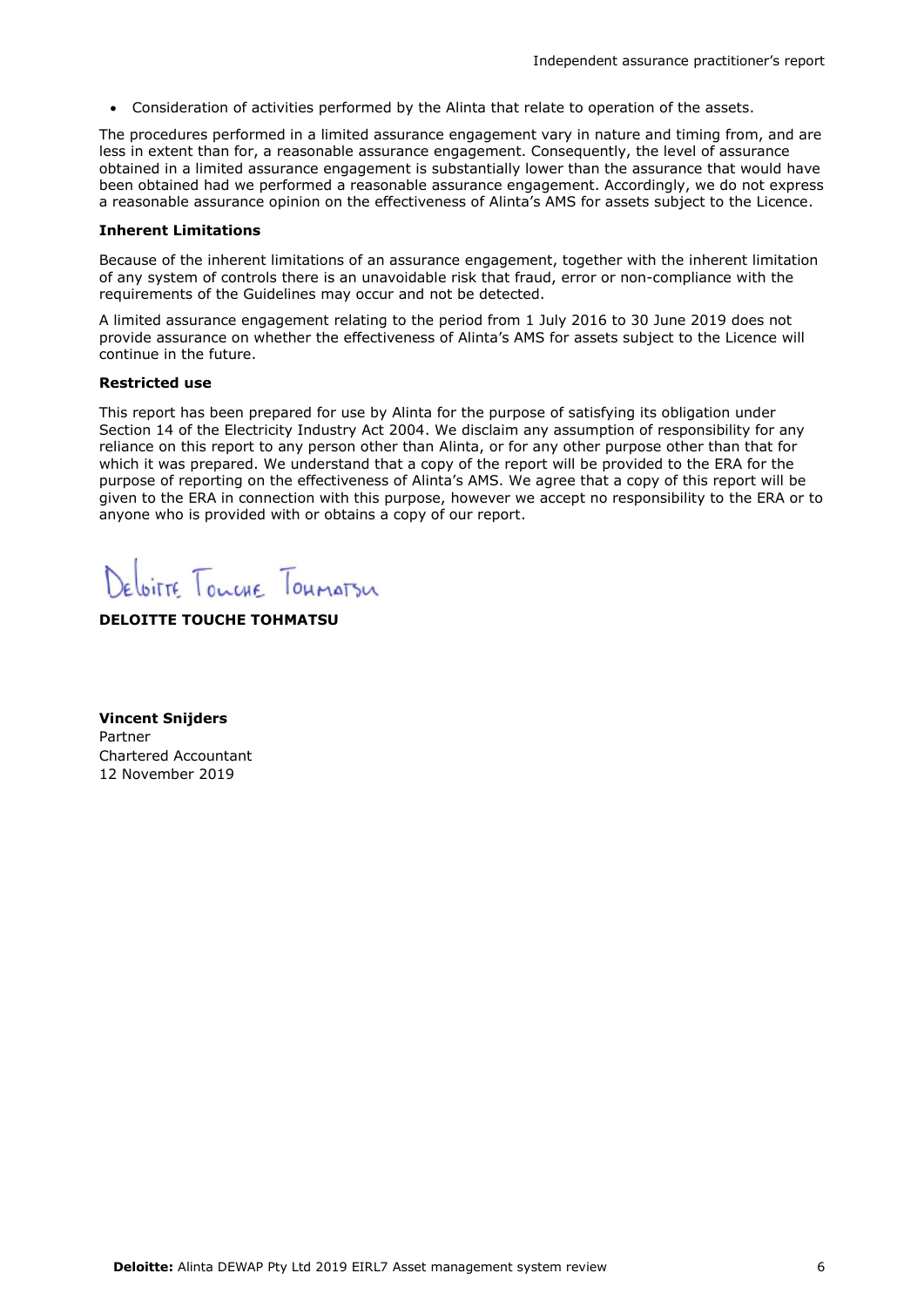# 2 Executive summary

### **2.1 Introduction and background**

The Economic Regulation Authority (the **ERA**) has under the provisions of the *Electricity Industry Act 2004* (the **Act**), issued to Alinta DEWAP Pty Ltd (**Alinta**) the Electricity Integrated Retail Licence (EIRL7) (the **Licence**).

The Licence relates to Alinta's generation, transmission, and retail activity in relation to its Port Hedland power station, which consists of five gas turbines (three units at Port Hedland and two units at Boodarie). Alinta also:

- Owns and operates a number of 66kV transmission lines, which connect the Boodarie and Port Hedland facilities with two substations operated by Horizon Power
- Accesses Horizon Power's North West Interconnected System (**NWIS**) network for the purpose of supplying electricity to customers.

Section 14 of the Act requires Alinta to provide to the ERA an AMS review (the **review**) conducted by an independent expert acceptable to the ERA not less than once in every 24 month period (or any longer period that the ERA allows). The ERA set the period to be covered by the review as 1 July 2016 to 30 June 2019 (**review period**).

At the request of Alinta, Deloitte Touche Tohmatsu (**Deloitte**) has undertaken a limited assurance review of Alinta's AMS.

The review has been conducted in accordance with the March 2019 issue of the Guidelines.

### **2.2 Findings**

In considering Alinta's internal control procedures, structure and environment, its compliance arrangements, and its information systems specifically relevant to those effectiveness criteria subject to review and with a focus on its electricity generation and transmission activity, we observed Alinta:

- Applies a continuous improvement approach to its asset management practices, with a number of incremental improvements introduced throughout the review period
- Maintained a stable asset management system and applied consistent asset management practices throughout the review period
- Is supported by corporate systems and functions maintained by its parent entity, Alinta Energy
- Partially actioned each of the four recommendations made in the 2016 AMS review. The remaining unaddressed parts of the 2016 recommendations have been incorporated into updated 2019 recommendations
- Can make improvements to its AMP by incorporating contingency plans and future demand drivers to cover all aspects of an asset management system
- Needs to take corrective action in relation to:
	- $\circ$  Updating and expanding the AMP to contain the required elements of an AMP tailored to Alinta's needs
	- o Completing the sections in the Port Hedland AMP, which are incomplete and finalise the document.
- There are a total of seven opportunities for improvement where further action is recommended, including four outstanding items from the 2016 review.

#### Improvement Opportunity

*1/2019: Review of asset management system - 12.2 Independent reviews (e.g. internal audit) are performed of the AMS*

Although the review determined that the adequacy rating of criteria 12.2 was adequately defined (A) and performing effectively (1), we identified the opportunity for Alinta to further strengthen its practices by: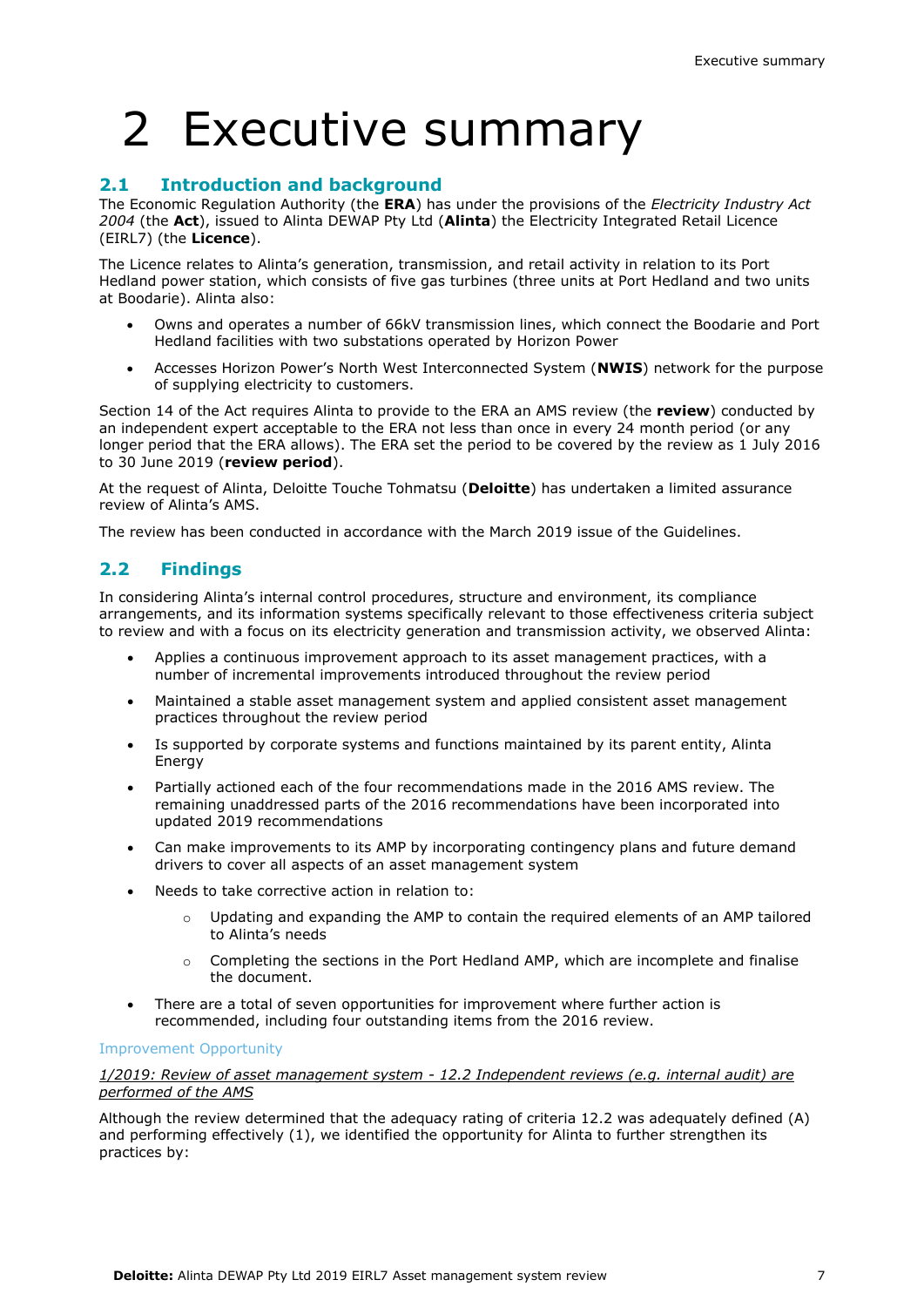In alignment with the Alinta Energy Asset Management Framework, Alinta should consider implementing a register or record of the independent reviews made on the asset management system.

The following tables summarise the assessments made during the review of Alinta's compliance and the adequacy of controls in place for Alinta to manage its compliance with the conditions of its Licence.

**Table 1** sets out the rating scale defined by the ERA in the Guidelines for the assessment of the level of compliance with the conditions of its Licence. For the highest possible compliance rating to be achieved, Alinta was required to demonstrate it has maintained mature processes and controls, which enable compliance with relevant obligations.

#### Table 1: Control adequacy and compliance rating scale

|        | Adequacy of Controls Rating                               |                          | <b>Compliance Rating</b>                                         |
|--------|-----------------------------------------------------------|--------------------------|------------------------------------------------------------------|
| Rating | Description                                               | Rating                   | Description                                                      |
| A      | Adequate controls - no<br>improvement needed              | 1                        | Compliant                                                        |
| B      | Generally adequate controls -<br>improvement needed       | $\overline{\phantom{a}}$ | Non-compliant – minor impact on<br>customers or third parties    |
|        | Inadequate controls - significant<br>improvement required | 3                        | Non-compliant - moderate impact<br>on customers or third parties |
| D      | No controls evident                                       | 4                        | Non-compliant - major impact on<br>customers or third parties    |
| N/P    | Not performed $-$ A controls rating<br>was not required   | N/R                      | Not rated - No activity took place<br>during the audit period    |

**Table 4** at section 3 of this report provides further detail on the control adequacy and compliance rating scales. The above rating scale is defined by the Guidelines.

#### Table 2: Summary of findings by review priority and control adequacy

| <b>Audit</b>      |    |               | <b>Control adequacy rating</b> |   |                 |       |
|-------------------|----|---------------|--------------------------------|---|-----------------|-------|
| <b>Priority</b>   | A  | В             | C                              | D | NP <sup>1</sup> | Total |
| <b>Priority 1</b> |    |               |                                |   |                 |       |
| Priority 2        |    | $\mathcal{P}$ |                                |   |                 | З     |
| Priority 3        |    |               |                                |   |                 |       |
| Priority 4        | 31 | $\mathcal{P}$ |                                |   |                 | 34    |
| Priority 5        | 18 |               |                                |   |                 | 20    |
| Total:            | 50 | 6             |                                |   |                 | 58    |

#### Table 3: Summary of findings by review priority and compliance rating

| <b>Audit</b>      |    |                         | <b>Compliance rating</b> |   |           |              |
|-------------------|----|-------------------------|--------------------------|---|-----------|--------------|
| <b>Priority</b>   |    | $\overline{\mathbf{z}}$ | 3                        | 4 | <b>NR</b> | <b>Total</b> |
| <b>Priority 1</b> |    |                         |                          |   |           |              |
| Priority 2        |    | $\mathcal{P}$           |                          |   |           |              |
| Priority 3        |    |                         |                          |   |           |              |
| Priority 4        | 31 | 2                       |                          |   |           | 34           |
| Priority 5        | 18 |                         |                          |   |           | 20           |

 $1$  Refers to the obligations for which a control assessment was not required to be performed (obligations with an audit priority of 4 or 5 and a compliance rating of 1, or which were not rateable).

ł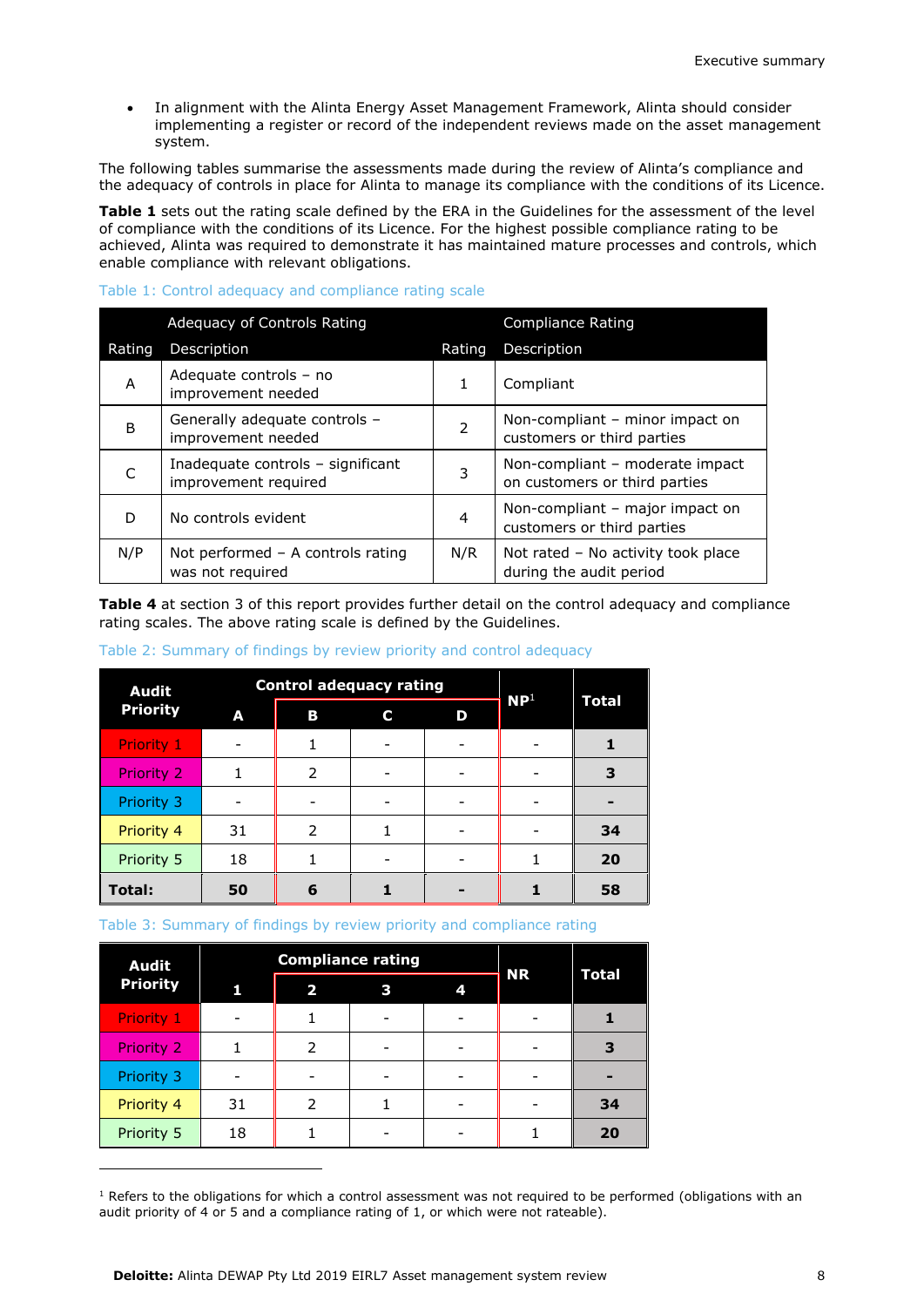| Total:<br>эυ<br>- - |
|---------------------|
|---------------------|

Note that, in accordance with the Guidelines:

- Obligations assessed as being ''not applicable" to Alinta's operations have not been included within this report
- A control rating is only provided for those obligations with a Priority 1, 2, or 3 rating, where an obligation is assessed as non-compliant, or where a control improvement opportunity is identified.

Specific assessments for each criterion are summarised at **Table 6** in section 3 "Summary of ratings" of this report. Detailed findings, including relevant observations, recommendations and action plans are located in section 4 "Detailed findings, recommendations and action plans" of this report.

#### **2.3 Alinta's response to previous review recommendations**

This review considered Alinta's progress in completing the action plans detailed in the 2016 AMS report.

Based on our examination of relevant documents, discussion with staff and consideration of the results of this review's testing against the criteria, we determined that the four action plans from the 2016 AMS Review were partially completed, and remain valid and require attention. The remaining elements from the 2016 findings requiring action have been included in and superseded by Action Plans 2/2019, 5/2019, 6/2019 and 7/2019.

Refer to section 5 of this report for further detail.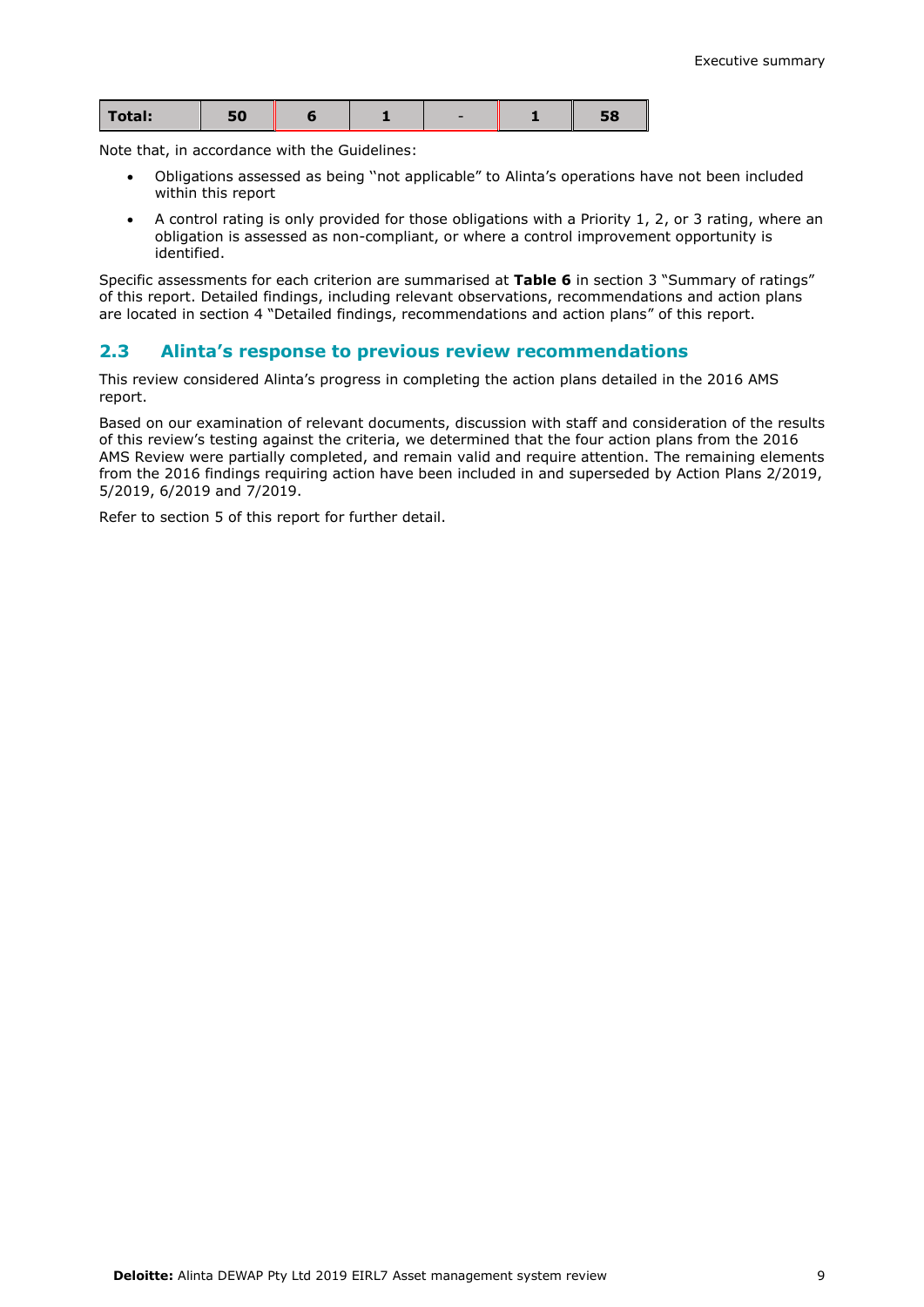| <b>AMS Key Process and</b><br><b>Effectiveness Criteria</b>                                                                                                                                                                                                                                                                                                                                                                                                                                                                                                                                                                                                                                                                                                                                                                                                                                                               | <b>Adequacy rating</b>                                                   | <b>Issue 1/2019</b>                                                                                                                                                                                                                                                                                                                                                                                                                                                                                                                                                                                                                                                                                                                                                                                                                               |
|---------------------------------------------------------------------------------------------------------------------------------------------------------------------------------------------------------------------------------------------------------------------------------------------------------------------------------------------------------------------------------------------------------------------------------------------------------------------------------------------------------------------------------------------------------------------------------------------------------------------------------------------------------------------------------------------------------------------------------------------------------------------------------------------------------------------------------------------------------------------------------------------------------------------------|--------------------------------------------------------------------------|---------------------------------------------------------------------------------------------------------------------------------------------------------------------------------------------------------------------------------------------------------------------------------------------------------------------------------------------------------------------------------------------------------------------------------------------------------------------------------------------------------------------------------------------------------------------------------------------------------------------------------------------------------------------------------------------------------------------------------------------------------------------------------------------------------------------------------------------------|
| <b>Asset planning</b><br>1.1 Asset Management Plan<br>covers key requirements                                                                                                                                                                                                                                                                                                                                                                                                                                                                                                                                                                                                                                                                                                                                                                                                                                             | <b>Requires</b><br>significant<br>improvement (C)                        | The AMP should be expanded and restructured<br>to accommodate the following elements of an<br>effective AMP tailored to Alinta's purposes:                                                                                                                                                                                                                                                                                                                                                                                                                                                                                                                                                                                                                                                                                                        |
|                                                                                                                                                                                                                                                                                                                                                                                                                                                                                                                                                                                                                                                                                                                                                                                                                                                                                                                           | <b>Performance</b><br>rating<br><b>Corrective action</b><br>required (3) | Contingency arrangements<br>Future demand and forecast (demand<br>$\bullet$<br>drivers highlighted)<br>Arrangements for review and update of the<br>$\bullet$<br>AMP.<br>The Port Hedland AMP for FY2019 - FY2023 was<br>last reviewed on 2 July 2018, is still in a draft<br>iteration with the following sections remaining to<br>be completed:<br>4.1.2 Basis of Operation and Maintenance<br>$\bullet$                                                                                                                                                                                                                                                                                                                                                                                                                                        |
|                                                                                                                                                                                                                                                                                                                                                                                                                                                                                                                                                                                                                                                                                                                                                                                                                                                                                                                           |                                                                          | Program - Asset Strategy<br>4.1.3 Basis of Operation and Maintenance<br>$\bullet$<br>Program - Risk and Opportunities<br>5.1.1 Key Assets - Port Hedland Facility<br>$\bullet$<br>5.1.2 Key Assets - Boodarie Facility<br>$\bullet$<br>5.2. Historical Asset Performance<br>$\bullet$                                                                                                                                                                                                                                                                                                                                                                                                                                                                                                                                                             |
| <b>Recommendation 1/2019</b>                                                                                                                                                                                                                                                                                                                                                                                                                                                                                                                                                                                                                                                                                                                                                                                                                                                                                              |                                                                          | Action Plan 1/2019                                                                                                                                                                                                                                                                                                                                                                                                                                                                                                                                                                                                                                                                                                                                                                                                                                |
| Alinta should expand the AMP to include:                                                                                                                                                                                                                                                                                                                                                                                                                                                                                                                                                                                                                                                                                                                                                                                                                                                                                  |                                                                          | Alinta will:                                                                                                                                                                                                                                                                                                                                                                                                                                                                                                                                                                                                                                                                                                                                                                                                                                      |
| The following elements:<br>Contingency arrangements (Section 9)<br>$\circ$<br>Future demand and forecast (Section 10).<br>$\circ$<br>Arrangements for review and update of<br>$\circ$<br>the AMP (Section 12)<br>Ideally the AMP would reference the 12<br>$\circ$<br>key processes in the asset management<br>lifecycle<br>Guidance on processes utilised in the below<br>$\bullet$<br>sections, which are currently incomplete:<br>4.1.2 Basis of Operation and Maintenance<br>$\circ$<br>Program - Asset Strategy<br>4.1.3 Basis of Operation and Maintenance<br>$\circ$<br>Program - Risk and Opportunities<br>5.1.1 Key Assets - Port Hedland Facility<br>$\circ$<br>5.1.2 Key Assets - Boodarie Facility<br>$\circ$<br>5.2. Historical Asset Performance<br>$\circ$<br>Once the above recommendations have been<br>completed, Alinta should endorse and approve the<br>AMP which is currently in a draft iteration. |                                                                          | Consider updating the AMP to reflect the 12<br>$\bullet$<br>key processes in the asset management<br>effectiveness criteria by referencing:<br>Contingency arrangements (Section 9)<br>$\circ$<br>Future demand and forecast (Section<br>$\circ$<br>$10$ ).<br>Arrangements for review and update of<br>$\circ$<br>the AMP (Section 12)<br>Complete the following sections in the AMP<br>$\bullet$<br>which are currently not finalised:<br>4.1.2 Basis of Operation and<br>$\circ$<br>Maintenance Program - Asset Strategy<br>4.1.3 Basis of Operation and<br>$\circ$<br>Maintenance Program - Risk and<br>Opportunities<br>5.1.1 Key Assets - Port Hedland Facility<br>$\circ$<br>5.1.2 Key Assets - Boodarie Facility<br>$\circ$<br>5.2. Historical Asset Performance<br>$\circ$<br>Endorse and approve the finalised iteration<br>of the AMP. |
|                                                                                                                                                                                                                                                                                                                                                                                                                                                                                                                                                                                                                                                                                                                                                                                                                                                                                                                           |                                                                          | <b>Responsible Person:</b><br><b>Head of Operations</b><br><b>Target Date:</b><br>30 June 2020                                                                                                                                                                                                                                                                                                                                                                                                                                                                                                                                                                                                                                                                                                                                                    |

# **2.4 Recommendations and action plans**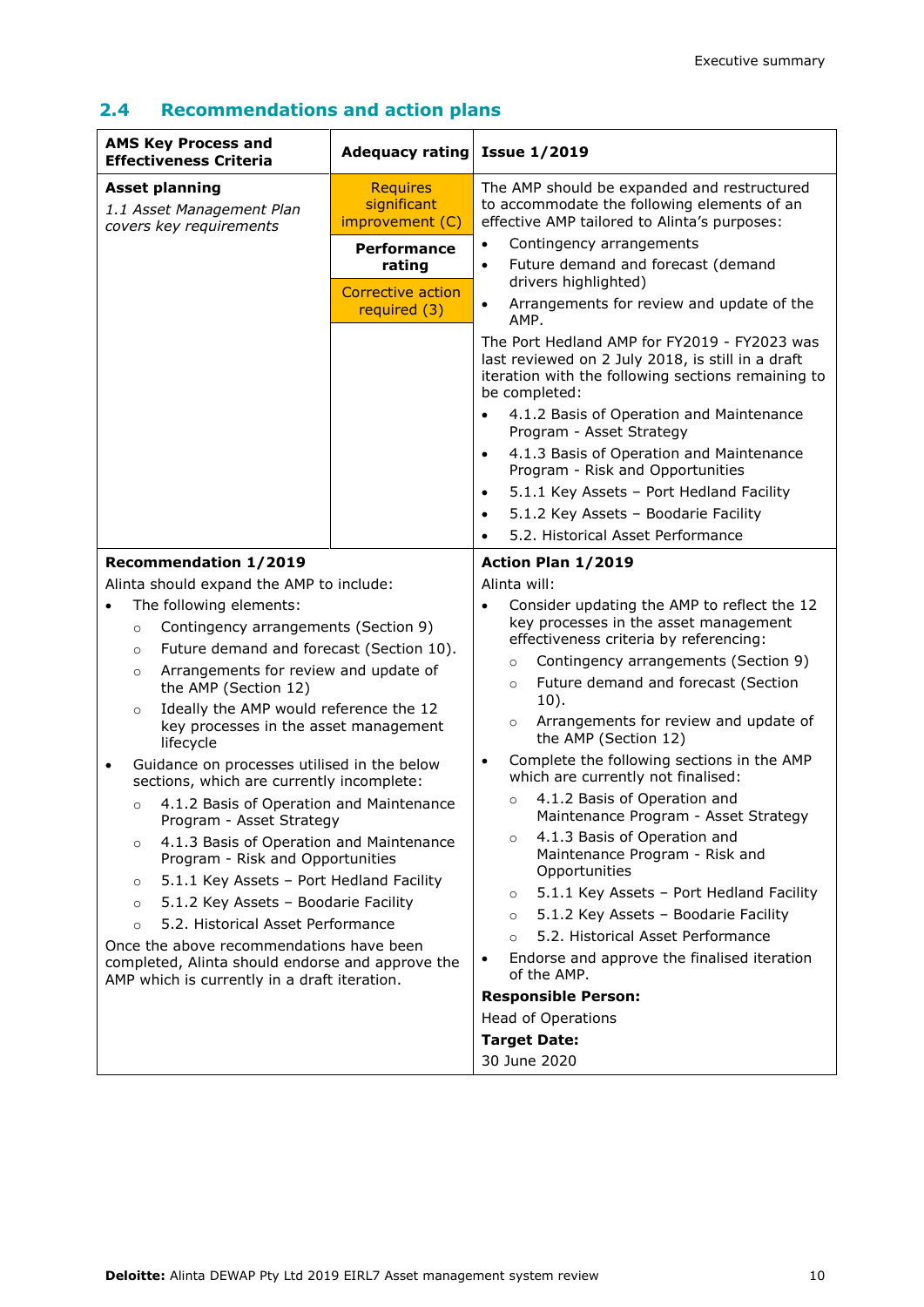| <b>AMS Key Process and</b><br><b>Effectiveness Criteria</b>                                                                                   | Adequacy rating Issue 2/2019       |                                                                                                                      |  |  |
|-----------------------------------------------------------------------------------------------------------------------------------------------|------------------------------------|----------------------------------------------------------------------------------------------------------------------|--|--|
| <b>Asset planning</b><br><b>Requires some</b><br>improvement (B)<br>1.9 Plans are regularly                                                   |                                    | In response to recommendation 1/2016, Alinta<br>has yet to include the following elements in the                     |  |  |
| reviewed and updated                                                                                                                          | Performance<br>rating              | AMP:<br>Reference to the 66kV transmission network<br>assets                                                         |  |  |
|                                                                                                                                               | Opportunity for<br>improvement (2) | Contingency plans.<br>$\bullet$                                                                                      |  |  |
| <b>Recommendation 2/2019</b><br>In order to close out the previous review<br>recommendation, Alinta will explicitly incorporate               |                                    | Action Plan 2/2019<br>Alinta will explicitly incorporate the following<br>elements of its Asset Management Framework |  |  |
| the following elements of its Asset Management<br>Framework and EIRL obligations into the Boodarie<br>and Port Hedland Power Station SAMP and |                                    | and EIRL obligations into the Boodarie and Port<br>Hedland Power Station SAMP and supporting<br>AMP:                 |  |  |
| supporting AMP:<br>The 66kV transmission network assets<br>Contingency plans.                                                                 |                                    | Reference to the 66kV transmission<br>network assets<br>Contingency plans                                            |  |  |
|                                                                                                                                               |                                    | <b>Responsible Person:</b>                                                                                           |  |  |
|                                                                                                                                               |                                    | <b>Head of Operations</b>                                                                                            |  |  |
|                                                                                                                                               |                                    | <b>Target Date:</b><br>30 June 2020                                                                                  |  |  |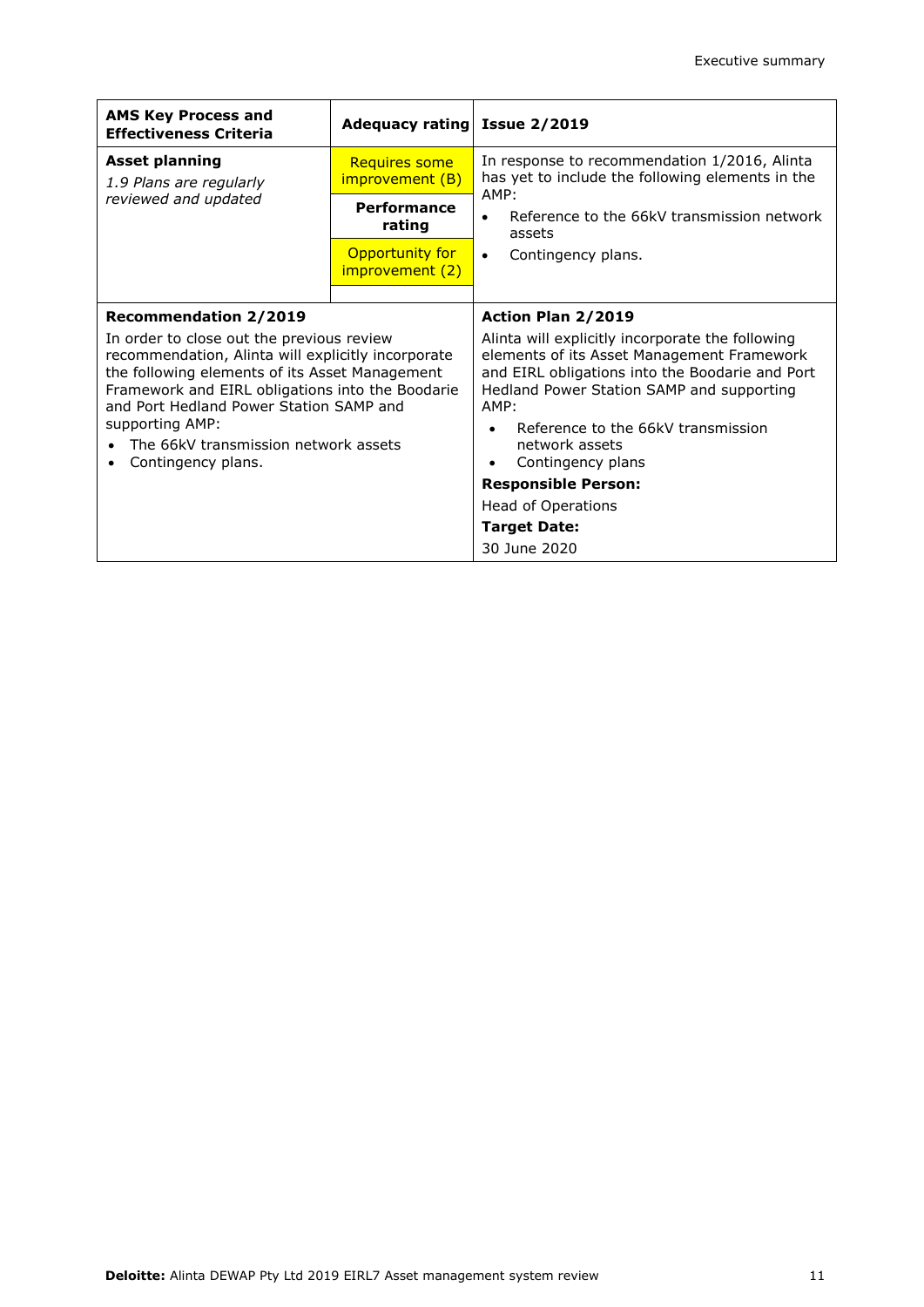| <b>AMS Key Process and</b><br><b>Effectiveness Criteria</b>                                                                                                                                         | Adequacy rating                    | <b>Issue 3/2019</b>                                                                                                                               |  |  |
|-----------------------------------------------------------------------------------------------------------------------------------------------------------------------------------------------------|------------------------------------|---------------------------------------------------------------------------------------------------------------------------------------------------|--|--|
| <b>Asset maintenance</b><br><b>Requires some</b><br>improvement (B)<br>6.4 Failures are analysed and                                                                                                |                                    | Based on our examination of InControl, and a<br>walkthrough of its reporting processes, we                                                        |  |  |
| operational/maintenance<br>plans adjusted where<br>necessary                                                                                                                                        | <b>Performance</b><br>rating       | determined Alinta has not demonstrated:<br>Consistency in performing root cause<br>$\bullet$<br>analysis or documenting lessons learnt            |  |  |
|                                                                                                                                                                                                     | Opportunity for<br>improvement (2) | How results of failure analysis have been<br>$\bullet$<br>used to initiate changes in operational and<br>maintenance plans, as well as            |  |  |
|                                                                                                                                                                                                     |                                    | engineering/asset renewal                                                                                                                         |  |  |
|                                                                                                                                                                                                     |                                    | That they have a program in place that<br>$\bullet$<br>identifies the asset performance expected or<br>the associated reliability/availability.   |  |  |
| <b>Recommendation 3/2019</b>                                                                                                                                                                        |                                    | Action Plan 3/2019                                                                                                                                |  |  |
| Alinta should consider developing an Asset and<br>System reliability/availability performance<br>program. This would allow benchmarking for any<br>root cause analysis on failures, and be the base |                                    | Alinta will create an asset and system<br>reliability/availability performance program,<br>incorporating the components of the<br>recommendation. |  |  |
| for building strategic models for identifying trends                                                                                                                                                |                                    | <b>Responsible Person:</b>                                                                                                                        |  |  |
| and predicting possible asset failures. It would<br>also provide analyses behind the effectiveness of                                                                                               |                                    | <b>Head of Operations</b>                                                                                                                         |  |  |
| asset inspections when looked at with a fleet                                                                                                                                                       |                                    | <b>Target Date:</b>                                                                                                                               |  |  |
| perspective, rather than by individual work orders.                                                                                                                                                 |                                    | 30 June 2020                                                                                                                                      |  |  |
| The program should address the following                                                                                                                                                            |                                    |                                                                                                                                                   |  |  |
| elements:                                                                                                                                                                                           |                                    |                                                                                                                                                   |  |  |
| Major identified failure modes of assets as<br>$\bullet$<br>related to the plant condition dashboard                                                                                                |                                    |                                                                                                                                                   |  |  |
| Effectiveness of inspection i.e., how likely to<br>$\bullet$<br>predict an emerging failure                                                                                                         |                                    |                                                                                                                                                   |  |  |
| Ageing effects on operations and maintenance<br>$\bullet$                                                                                                                                           |                                    |                                                                                                                                                   |  |  |
| Dedicated resource to review failures, trips<br>$\bullet$                                                                                                                                           |                                    |                                                                                                                                                   |  |  |
| and near-misses and perform root cause                                                                                                                                                              |                                    |                                                                                                                                                   |  |  |
| analysis on the performance of assets, and<br>benchmark it to the industry.                                                                                                                         |                                    |                                                                                                                                                   |  |  |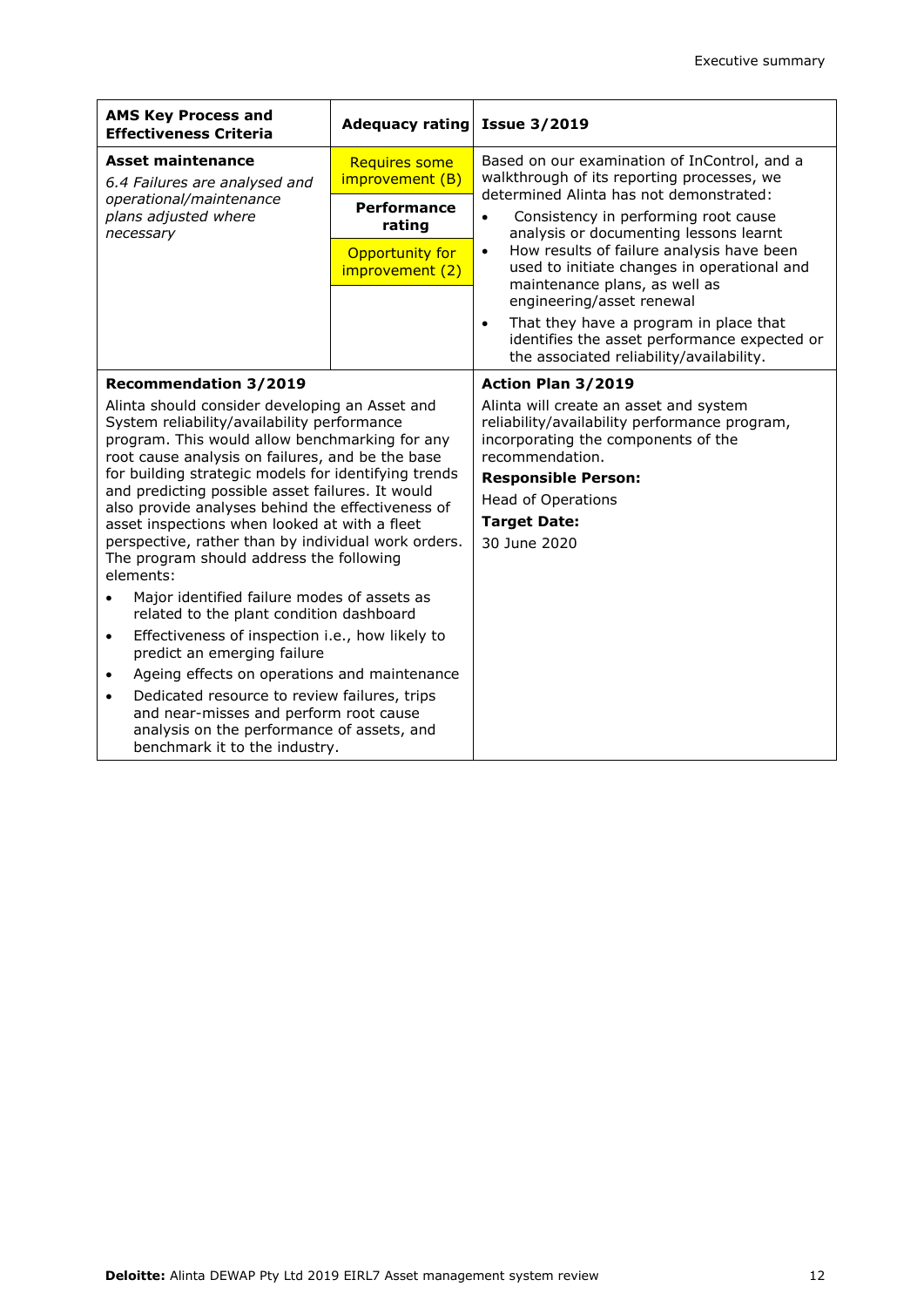| <b>AMS Key Process and</b><br><b>Effectiveness Criteria</b>                                                                                        | Adequacy rating Issue 4/2019            |                                                                                                                                                                                                                                          |
|----------------------------------------------------------------------------------------------------------------------------------------------------|-----------------------------------------|------------------------------------------------------------------------------------------------------------------------------------------------------------------------------------------------------------------------------------------|
| Asset maintenance<br>6.5 Risk management is                                                                                                        | <b>Requires some</b><br>improvement (B) | While Alinta has a standardised practice in place<br>to apply risk management to maintenance tasks                                                                                                                                       |
| applied to prioritise<br>maintenance tasks                                                                                                         | Performance<br>rating                   | by assigning priorities of completion time,<br>through testing a sample of maintenance tasks,<br>we observed that a number of tasks were not                                                                                             |
|                                                                                                                                                    | Opportunity for<br>improvement (2)      | completed within the timeframes set out in the<br>Maintenance Work Process Manual:<br>Three instances where work orders were not<br>started in alignment with the designated risk<br>priority<br>Two instances when work orders were not |
|                                                                                                                                                    |                                         | completed in the required time frame.                                                                                                                                                                                                    |
| <b>Recommendation 4/2019</b>                                                                                                                       |                                         | <b>Action Plan 4/2019</b>                                                                                                                                                                                                                |
| We recommend that Alinta monitor and manage<br>the timeframes of completing maintenance tasks<br>in accordance with the assigned risk priority and |                                         | Alinta monitors completion of maintenance tasks<br>against the assigned risk priority and<br>Maintenance Work Process Manual.                                                                                                            |
| Maintenance Work Process Manual.                                                                                                                   |                                         | <b>Responsible Person:</b>                                                                                                                                                                                                               |
|                                                                                                                                                    |                                         | Head of Operations                                                                                                                                                                                                                       |
|                                                                                                                                                    |                                         | <b>Target Date:</b>                                                                                                                                                                                                                      |
|                                                                                                                                                    |                                         | 30 June 2020                                                                                                                                                                                                                             |

| <b>AMS Key Process and</b><br>Adequacy rating Issue 5/2019<br><b>Effectiveness Criteria</b>                                                                                                                                                             |                                         |                                                                                                                                                                                                                                                             |
|---------------------------------------------------------------------------------------------------------------------------------------------------------------------------------------------------------------------------------------------------------|-----------------------------------------|-------------------------------------------------------------------------------------------------------------------------------------------------------------------------------------------------------------------------------------------------------------|
| <b>Risk Management</b><br>8.1 Risk management policies                                                                                                                                                                                                  | <b>Requires some</b><br>improvement (B) | In response to recommendation 2/2016, Alinta<br>has incorporated the following into their risk                                                                                                                                                              |
| and procedures exist and are<br>being applied to minimise<br>internal and external risks                                                                                                                                                                | <b>Performance</b><br>rating            | management procedures:<br>Alinta has built out its risk assessments in<br>the InControl Risk Management System, and                                                                                                                                         |
| associated with the AMS.<br>8.2 Risks are documented in a                                                                                                                                                                                               | Opportunity for<br>improvement (2)      | continues to populate it as required.<br>However, after sampling 10 scenarios, we                                                                                                                                                                           |
| risk register and treatment<br>plans are actioned and<br>monitored                                                                                                                                                                                      |                                         | determined that two had a status of "in-<br>process", meaning that they had not been<br>reviewed or confirmed, and a more frequent<br>review process may be required.                                                                                       |
|                                                                                                                                                                                                                                                         |                                         |                                                                                                                                                                                                                                                             |
| <b>Recommendation 5/2019</b>                                                                                                                                                                                                                            |                                         | Action Plan 5/2019                                                                                                                                                                                                                                          |
| Alinta should:                                                                                                                                                                                                                                          |                                         | Alinta will:                                                                                                                                                                                                                                                |
| Establish an approach and timeframe for<br>$\bullet$<br>implementing treatment plans in a timely<br>manner<br>Retain sufficient documentation in the In-<br>Control risk management system to<br>demonstrate that treatment plans have been<br>actioned |                                         | Implement treatment plans for risks that<br>have not been addressed<br>Provide guidance to staff on the supporting<br>documentation required to close out<br>assigned treatment plans<br>Evaluate how it reviews completed<br>$\bullet$<br>treatment plans. |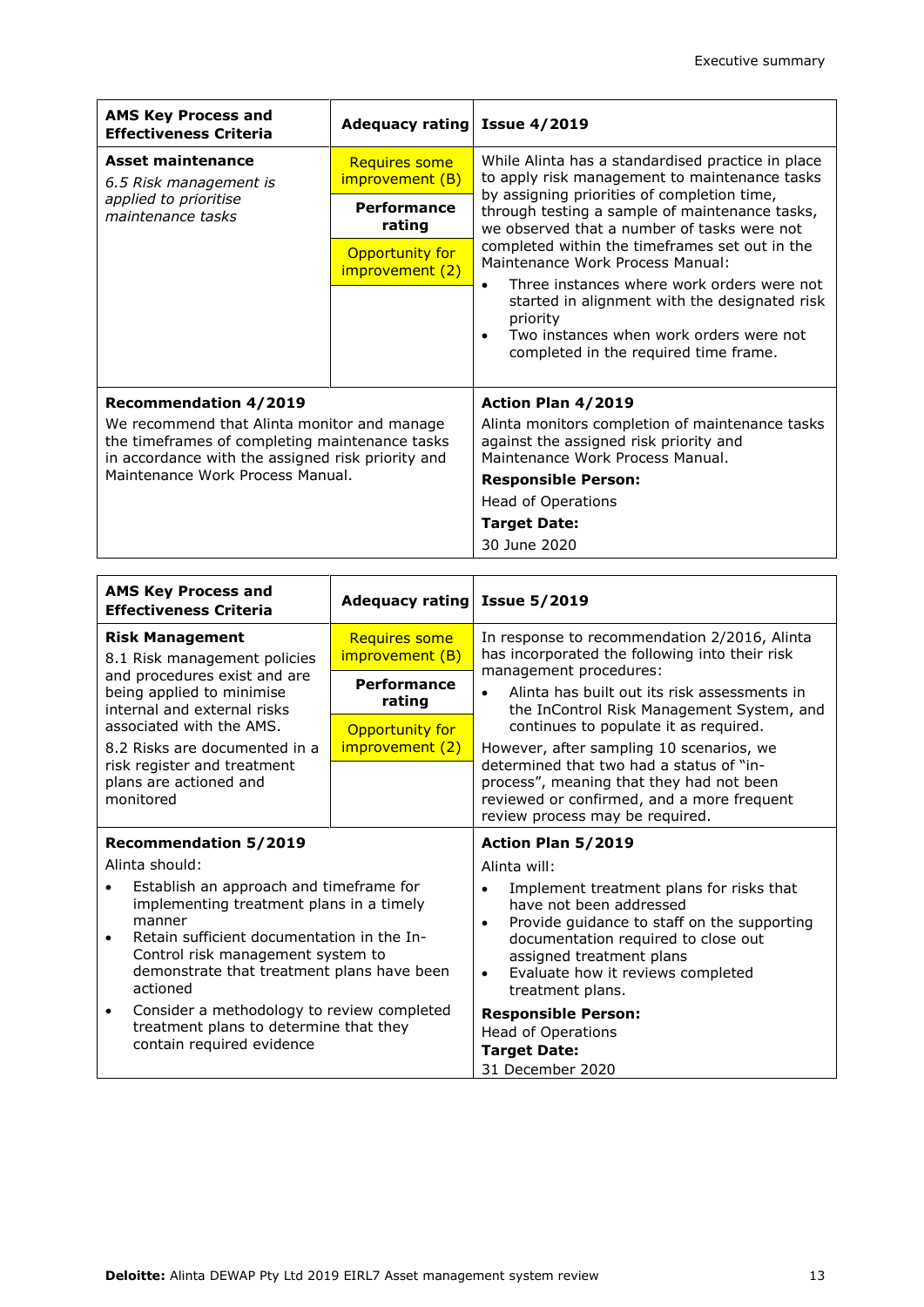| <b>AMS Key Process and</b><br><b>Effectiveness Criteria</b>                                                                                                                                                                                                                                                                                                                                                                                                                                                                                                                      | Adequacy rating                                              | <b>Issue 6/2019</b>                                                                                                                                                                                                                                                                                                                                                                                          |  |
|----------------------------------------------------------------------------------------------------------------------------------------------------------------------------------------------------------------------------------------------------------------------------------------------------------------------------------------------------------------------------------------------------------------------------------------------------------------------------------------------------------------------------------------------------------------------------------|--------------------------------------------------------------|--------------------------------------------------------------------------------------------------------------------------------------------------------------------------------------------------------------------------------------------------------------------------------------------------------------------------------------------------------------------------------------------------------------|--|
| <b>Contingency planning</b><br>9.1 Contingency plans are                                                                                                                                                                                                                                                                                                                                                                                                                                                                                                                         | <b>Requires some</b><br>improvement (B)                      | In response to recommendation 3/2016, Alinta<br>has prepared an over-arching "umbrella"                                                                                                                                                                                                                                                                                                                      |  |
| documented, understood and<br>tested to confirm their<br>operability and to cover higher                                                                                                                                                                                                                                                                                                                                                                                                                                                                                         | <b>Performance</b><br>rating<br>operations and availability. | document to capture all contingency plans in<br>place for each of the key risks to each Unit's                                                                                                                                                                                                                                                                                                               |  |
| risks                                                                                                                                                                                                                                                                                                                                                                                                                                                                                                                                                                            | Opportunity for<br>improvement (2)                           | However, the document does not establish any<br>testing arrangements, and no tests were<br>forthcoming. Through discussions, it was evident<br>that no testing was being applied to contingency<br>plans.<br>The Emergency Response Plan - Port Hedland<br>provides commentary on contingency<br>arrangements, however this document has not<br>been updated during the review period.                       |  |
| <b>Recommendation 6/2019</b>                                                                                                                                                                                                                                                                                                                                                                                                                                                                                                                                                     |                                                              | Action Plan 6/2019                                                                                                                                                                                                                                                                                                                                                                                           |  |
| To effectively plan against risks and test the<br>effectiveness of its contingency plans, Alinta<br>should:<br>Implement rigorous regular testing of the<br>business continuity plans; and document the<br>test results so that it may analyse and<br>improve on existing plans already in place<br>Update the Emergency Response Plan - Port<br>$\bullet$<br>Hedland to reflect any change in procedures<br>that has occurred since the last update in<br>2016<br>Establish regular reviews of the Business<br>$\bullet$<br>continuity plan and the Emergency Response<br>Plan. |                                                              | Alinta will:<br>Implement regular testing of the business<br>$\bullet$<br>continuity plans and document the test<br>results<br>2. Update the Emergency Response Plan -<br>$\bullet$<br>Port Hedland<br>3. Establish regular formal reviews for the<br>$\bullet$<br>Emergency Response Plan - Port Hedland.<br><b>Responsible Person:</b><br><b>Head of Operations</b><br><b>Target Date:</b><br>30 June 2020 |  |

### **2.5 Scope and objectives**

The objective of the review was to independently examine the effectiveness and performance of the AMS established for assets subject to Alinta's Licence during the review period.

In accordance with the Guidelines, the review considered the effectiveness of Alinta's existing control procedures within the following 12 key processes in the asset management life-cycle.

**Table 1 – AMS key processes and effectiveness criteria**

| <b>Key processes</b> | <b>Effectiveness criteria</b>                                                                                           |
|----------------------|-------------------------------------------------------------------------------------------------------------------------|
| Asset planning       | Asset management plan covers key requirements                                                                           |
|                      | Planning process and objectives reflect the needs of all stakeholders and is<br>2.<br>integrated with business planning |
|                      | 3. Service levels are defined                                                                                           |
|                      | Non-asset options (e.g. demand management) are considered<br>4.                                                         |
|                      | Lifecycle costs of owning and operating assets are assessed<br>5.                                                       |
|                      | 6. Funding options are evaluated                                                                                        |
|                      | Costs are justified and cost drivers identified<br>7.                                                                   |
|                      | Likelihood and consequences of asset failure are predicted<br>8.                                                        |
|                      | Plans are regularly reviewed and updated.<br>9.                                                                         |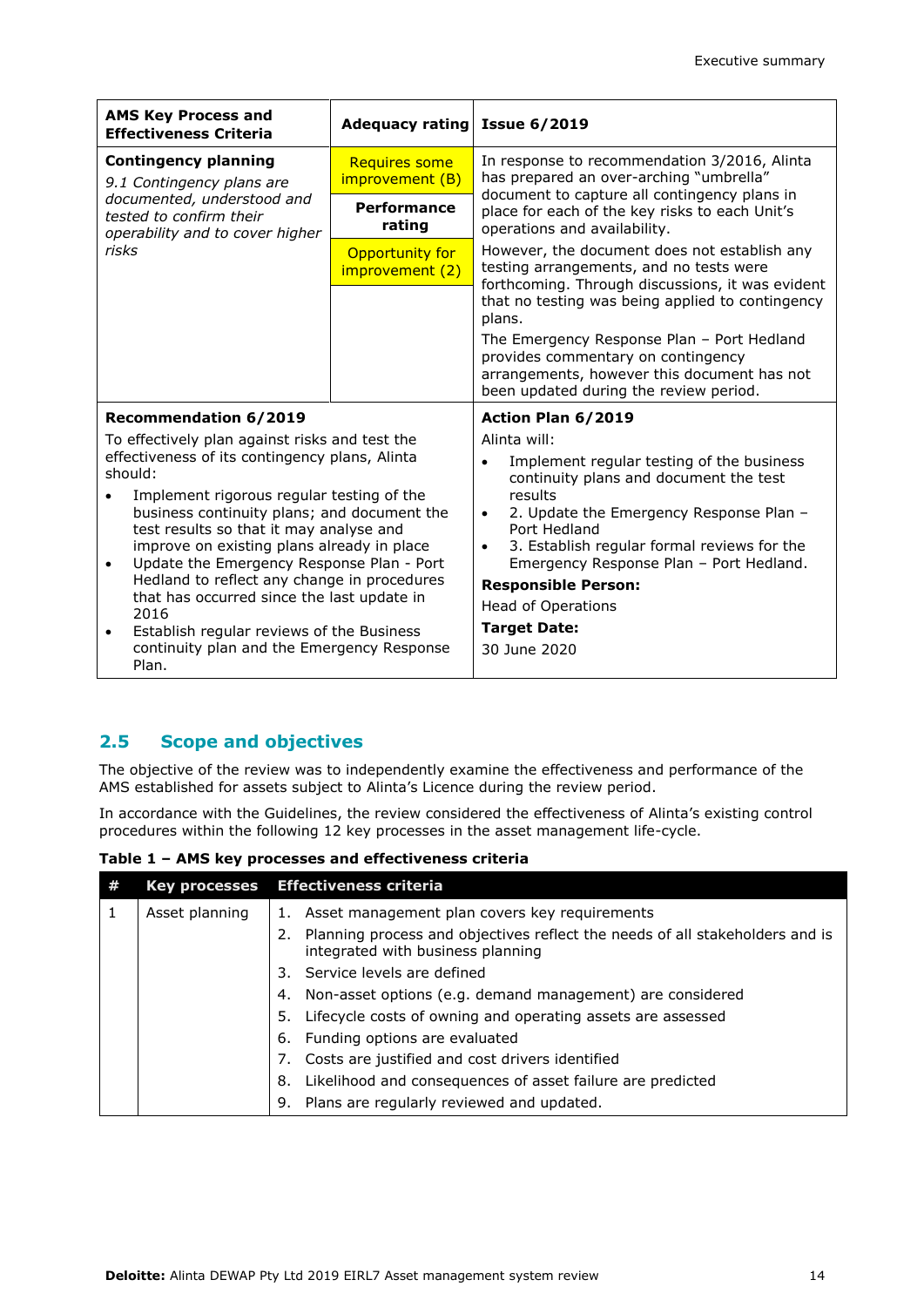| # | <b>Key processes</b>                                                             | <b>Effectiveness criteria</b>                                                                                                                                                                                                                                                                                                                                                                                                                                                                                                                                                                                                                                                                   |
|---|----------------------------------------------------------------------------------|-------------------------------------------------------------------------------------------------------------------------------------------------------------------------------------------------------------------------------------------------------------------------------------------------------------------------------------------------------------------------------------------------------------------------------------------------------------------------------------------------------------------------------------------------------------------------------------------------------------------------------------------------------------------------------------------------|
| 2 | Asset creation<br>and acquisition                                                | Full project evaluations are undertaken for new assets, including<br>1.<br>comparative assessment of non-asset options<br>Evaluations include all life-cycle costs<br>2.<br>Projects reflect sound engineering and business decisions<br>3.<br>4. Commissioning tests are documented and completed<br>Ongoing legal/environmental/safety obligations of the asset owner are<br>5.<br>assigned and understood.                                                                                                                                                                                                                                                                                   |
| 3 | Asset disposal                                                                   | Under-utilised and under-performing assets are identified as part of a<br>1.<br>regular systematic review process<br>2. The reasons for under-utilisation or poor performance are critically<br>examined and corrective action or disposal undertaken<br>3. Disposal alternatives are evaluated<br>There is a replacement strategy for assets.<br>4.                                                                                                                                                                                                                                                                                                                                            |
| 4 | Environmental<br>analysis (all<br>external factors<br>that affect the<br>system) | 1. Opportunities and threats in the system environment are assessed<br>Performance standards (availability of service, capacity, continuity,<br>2.<br>emergency response, etc.) are measured and achieved<br>3.<br>Compliance with statutory and regulatory requirements<br>4. Achievement of customer service levels.                                                                                                                                                                                                                                                                                                                                                                          |
| 5 | Asset<br>operations                                                              | 1. Operational policies and procedures are documented and linked to service<br>levels required<br>2. Risk management is applied to prioritise operations tasks<br>3. Assets are documented in an Asset Register including asset type, location,<br>material, plans of components, an assessment of assets'<br>physical/structural condition<br>4. Accounting data is documented for assets<br>5. Operational costs are measured and monitored<br>6. Staff resources are adequate and staff receive training commensurate with<br>their responsibilities.                                                                                                                                        |
| 6 | Asset<br>maintenance                                                             | Maintenance policies and procedures are documented and linked to service<br>1.<br>levels required<br>2. Regular inspections are undertaken of asset performance and condition<br>3. Maintenance plans (emergency, corrective and preventative) are<br>documented and completed on schedule<br>Failures are analysed and operational/maintenance plans adjusted where<br>4.<br>necessary<br>5. Risk management is applied to prioritise maintenance tasks<br>Maintenance costs are measured and monitored.<br>6.                                                                                                                                                                                 |
| 7 | Asset<br>management<br>information<br>system                                     | Adequate system documentation exists for users and IT operators<br>1.<br>Input controls include appropriate verification and validation of data<br>2.<br>entered into the system<br>Security access controls appear adequate, such as passwords<br>3.<br>Physical security access controls appear adequate<br>4.<br>5.<br>Data backup procedures appear adequate and backups are tested<br>Computations for licensee performance reporting are accurate<br>6.<br>Management reports appear adequate for the licensee to monitor licence<br>7.<br>obligations<br>8. Adequate measures to protect asset management data from unauthorised<br>access or theft by persons outside the organisation. |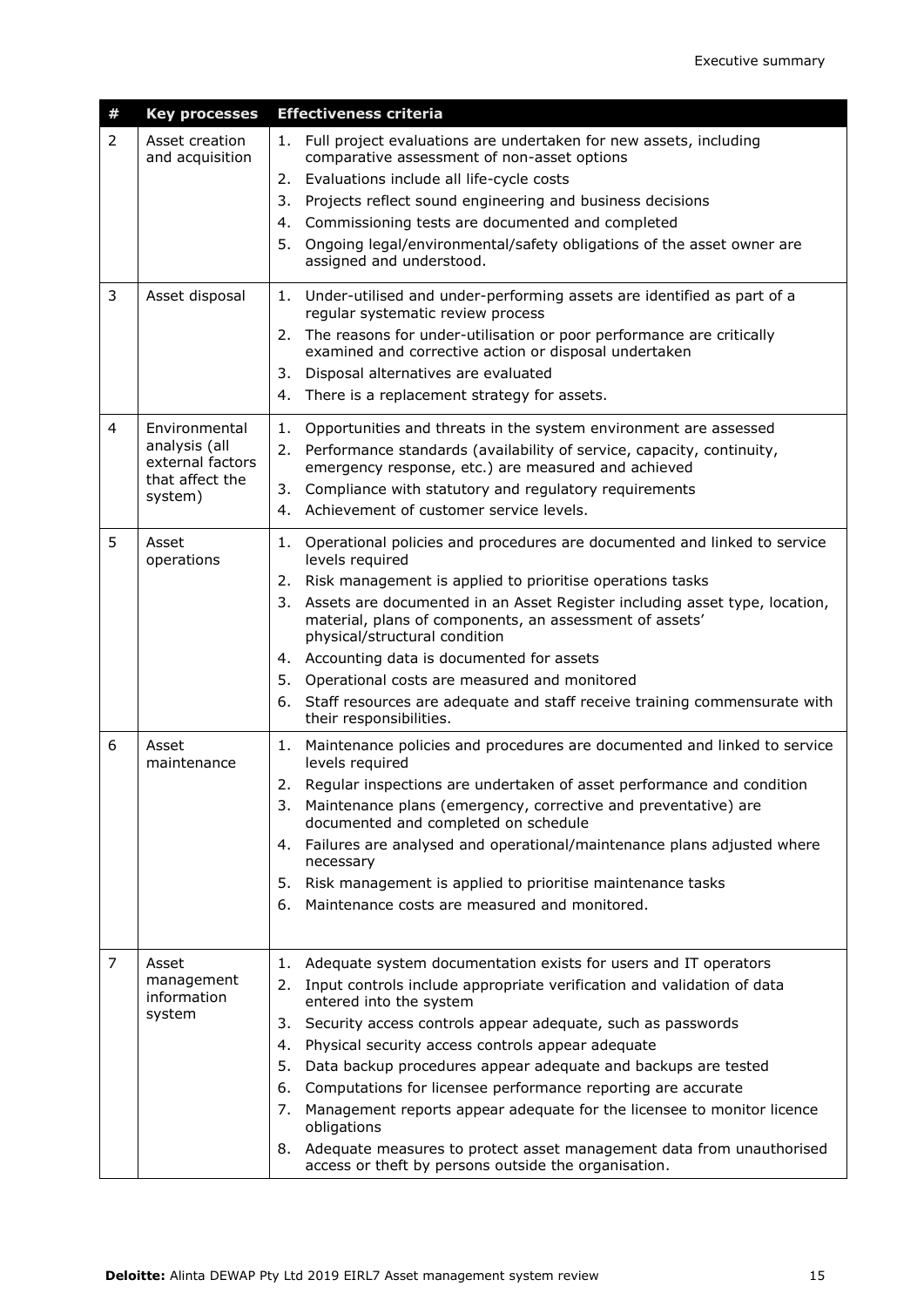| $\pmb{\#}$ | <b>Key processes</b>      | <b>Effectiveness criteria</b>                                                                                                                   |
|------------|---------------------------|-------------------------------------------------------------------------------------------------------------------------------------------------|
| 8          | <b>Risk</b><br>management | Risk management policies and procedures exist and are being applied to<br>1.<br>minimise internal and external risks                            |
|            |                           | 2.<br>Risks are documented in a risk register and treatment plans are actioned<br>and monitored                                                 |
|            |                           | The probability and consequences of asset failure are regularly assessed.<br>3.                                                                 |
| 9          | Contingency<br>planning   | Contingency plans are documented, understood and tested to confirm their<br>1.<br>operability and to cover higher risks.                        |
| 10         | Financial<br>planning     | The financial plan states the financial objectives and strategies and actions<br>1.<br>to achieve the objectives                                |
|            |                           | The financial plan identifies the source of funds for capital expenditure and<br>2.<br>recurrent costs                                          |
|            |                           | The financial plan provides projections of operating statements (profit and<br>3.<br>loss) and statement of financial position (balance sheets) |
|            |                           | The financial plan provide firm predictions on income for the next five<br>4.<br>years and reasonable indicative predictions beyond this period |
|            |                           | The financial plan provides for the operations and maintenance,<br>5.<br>administration and capital expenditure requirements of the services    |
|            |                           | Significant variances in actual/budget income and expenses are identified<br>6.<br>and corrective action taken where necessary.                 |
| 11         | Capital<br>expenditure    | There is a capital expenditure plan covering works to be undertaken,<br>1.<br>actions proposed, responsibilities and dates                      |
|            | planning                  | The plan provides reasons for capital expenditure and timing of<br>2.<br>expenditure                                                            |
|            |                           | The capital expenditure plan is consistent with the asset life and condition<br>3.<br>identified in the asset management plan                   |
|            |                           | There is an adequate process to ensure that the capital expenditure plan is<br>4.<br>regularly updated and actioned.                            |
| 12         | Review of AMS             | 1. A review process is in place to ensure that the asset management plan and<br>the AMS described therein are kept current                      |
|            |                           | Independent reviews (e.g. internal audit) are performed of the AMS.<br>2.                                                                       |

Each key process and effectiveness criterion is applicable to Alinta's Licence and as such was individually considered as part of the review. The Review Plan, set out at Appendix A, details the risk assessments made for and review priority assigned to each key process and effectiveness criterion.

### **2.6 Approach**

Our approach for this review involved the following activities, which were undertaken during August to October 2019:

- Utilising the Guidelines, development of a risk assessment, which involved discussions with key staff and review of documents to undertake a preliminary assessment of relevant controls
- Development of a Review Plan (see Appendix A) for approval by the ERA
- Correspondence and interviews with Alinta staff to gain an understanding of process controls in place (see Appendix B for staff involved)
- Visited the power station operations with a focus on understanding the generation and transmission network assets, their function, normal mode of operation, age and an assessment of the facilities against the AMS review criteria
- Review of documents, processes and controls to assess the overall effectiveness of Alinta's AMS (see Appendix B for reference listing)
- Consideration of the resourcing applied to maintaining those controls and processes
- Reporting of findings to Alinta for review and response.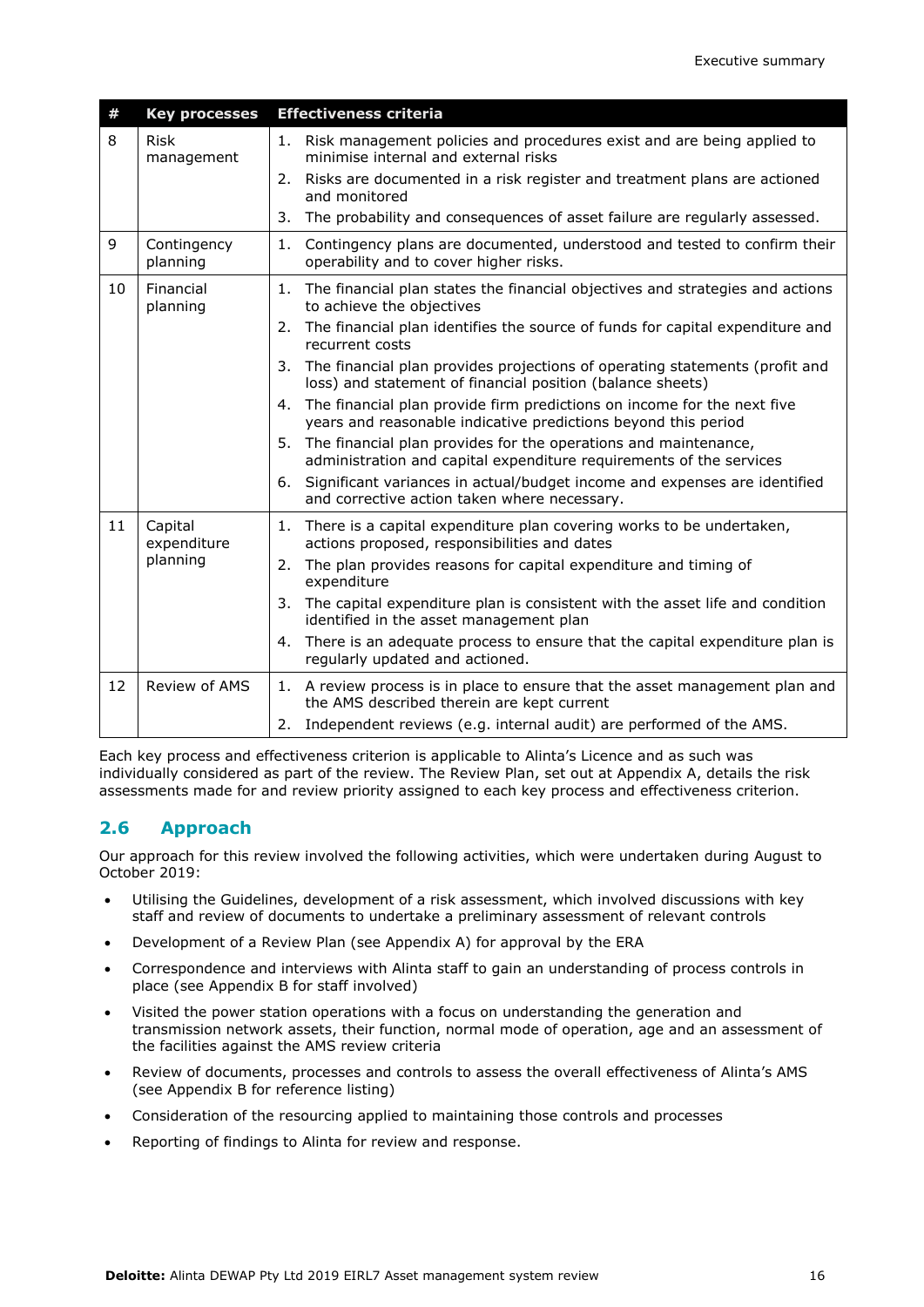# 3 Summary of ratings

In accordance with the Guidelines, the assessment of both the process and policy definition adequacy rating (refer to **Table 1**) and the performance rating (refer to **Table 2**) for each of the key AMS processes is performed using the below ratings.

For the avoidance of doubt, these ratings do not provide reasonable assurance.

**Table 4: Asset management process and policy definition adequacy ratings**

| Rating                                       | Description                            | Criteria                                                                                                                                                                                                                                                                                                                                                                                             |  |  |
|----------------------------------------------|----------------------------------------|------------------------------------------------------------------------------------------------------------------------------------------------------------------------------------------------------------------------------------------------------------------------------------------------------------------------------------------------------------------------------------------------------|--|--|
| A                                            | Adequately<br>defined                  | Processes and policies are documented<br>$\bullet$<br>Processes and policies adequately document the required<br>$\bullet$<br>performance of the assets<br>Processes and policies are subject to regular reviews, and updated<br>where necessary<br>The asset management information system(s) are adequate in<br>$\bullet$<br>relation to the assets that are being managed.                        |  |  |
| Requires some<br><sub>B</sub><br>improvement |                                        | Process and policy documentation requires improvement<br>Processes and policies do not adequately document the required<br>$\bullet$<br>performance of the assets<br>Reviews of processes and policies are not conducted regularly enough<br>The asset management information system(s) require minor<br>$\bullet$<br>improvements (taking into consideration the assets that are being<br>managed). |  |  |
| C                                            | Requires<br>significant<br>improvement | Process and policy documentation is incomplete or requires significant<br>improvement<br>Processes and policies do not document the required performance of<br>the assets<br>Processes and policies are significantly out of date<br>The asset management information system(s) require significant<br>$\bullet$<br>improvements (taking into consideration the assets that are being<br>managed).   |  |  |
| D                                            | Inadequate                             | Processes and policies are not documented<br>$\bullet$<br>The asset management information system(s) is not fit for purpose<br>$\bullet$<br>(taking into consideration the assets that are being managed).                                                                                                                                                                                           |  |  |

#### **Table 5: Asset management performance ratings**

| Rating      | Description                   | Criteria                                                                                                                  |  |  |
|-------------|-------------------------------|---------------------------------------------------------------------------------------------------------------------------|--|--|
|             | Performing<br>effectively     | The performance of the process meets or exceeds the required levels<br>of performance                                     |  |  |
|             |                               | Process effectiveness is regularly assessed and corrective action taken<br>$\bullet$<br>where necessary.                  |  |  |
| Opportunity |                               | The performance of the process requires some improvement to meet<br>the required level                                    |  |  |
| 2           | for<br>improvement            | Process effectiveness reviews are not performed regularly enough                                                          |  |  |
|             |                               | Process improvement opportunities are not actioned.                                                                       |  |  |
| Corrective  |                               | The performance of the process requires significant improvement to<br>meet the required level                             |  |  |
| 3           | action<br>required            | Process effectiveness reviews are performed irregularly, or not at all<br>٠                                               |  |  |
|             |                               | Process improvement opportunities are not actioned.<br>٠                                                                  |  |  |
| 4           | Serious<br>action<br>required | Process is not performed, or the performance is so poor that the<br>$\bullet$<br>process is considered to be ineffective. |  |  |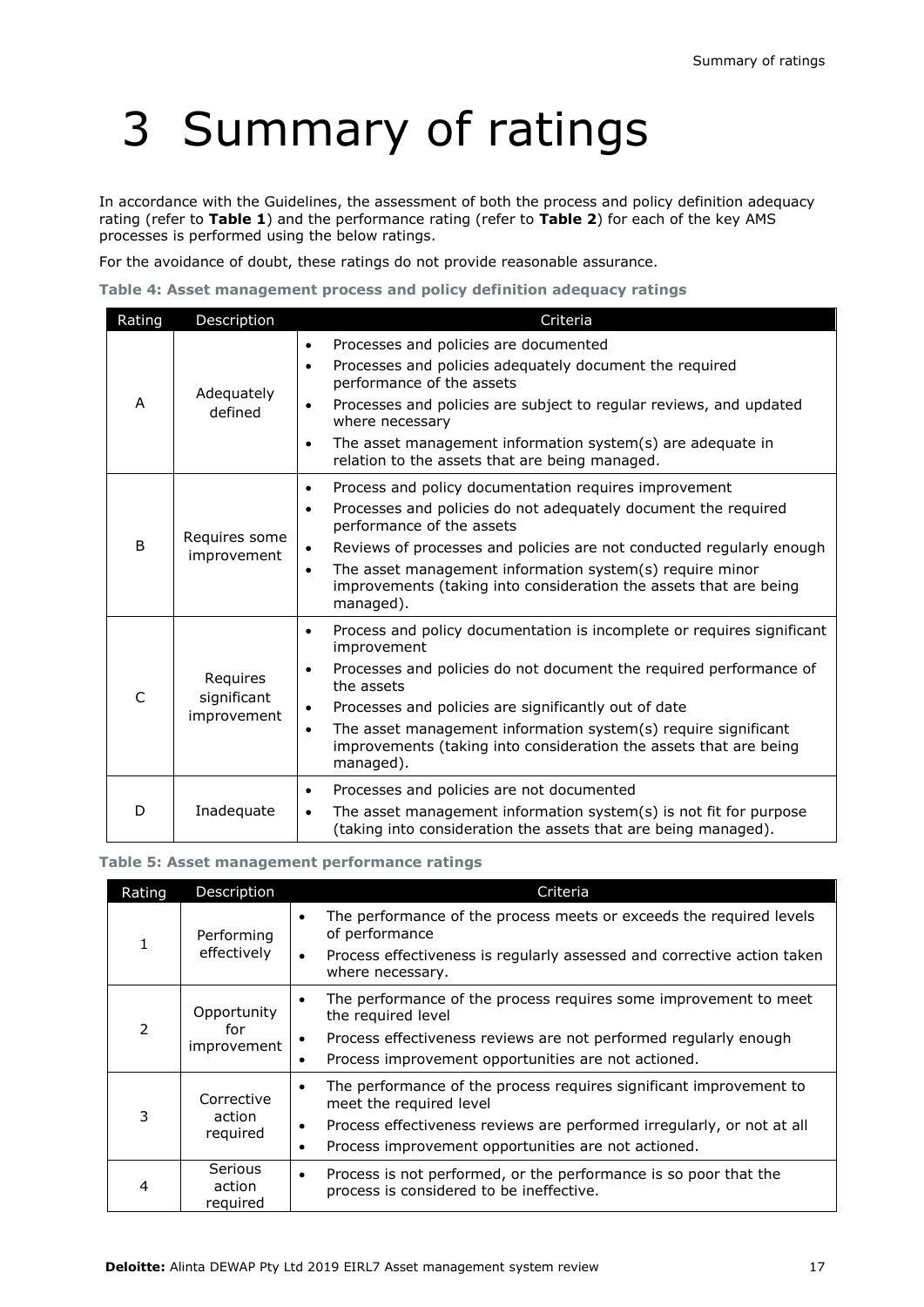This report provides:

- A breakdown of each function of the AMS into sub-components as described in the Guidelines. This approach is taken to enable a more thorough review of key processes where individual components within a larger process can be of greater risk to the business therefore requiring different review treatment
- A summary of the ratings applied by the review (**Table 3**) for each of:
	- o Asset management process and policy definition adequacy (**definition adequacy rating**)
	- o Asset management performance (**performance rating**).
- Detailed findings, including relevant observations, recommendations and action plans (**Section 4**). Descriptions of the effectiveness criteria can be found in section 4 and the Review Plan at Appendix A.

#### **Table 6: AMS effectiveness summary**

|                                     |                                                                                                                               |                    | Ratings                |                |
|-------------------------------------|-------------------------------------------------------------------------------------------------------------------------------|--------------------|------------------------|----------------|
| Ref                                 | Effectiveness criteria                                                                                                        | Review<br>Priority | Definition<br>Adequacy | Performance    |
| 1.                                  | <b>Asset planning</b>                                                                                                         |                    | B                      | $\overline{2}$ |
| 1.1                                 | Asset management plan covers key requirements                                                                                 | Priority 4         | $\mathsf{C}$           | 3              |
| 1.2                                 | Planning process and objectives reflect the needs of all<br>stakeholders and is integrated with business planning             | Priority 5         | A                      | 1              |
| 1.3                                 | Service levels are defined                                                                                                    | Priority 5         | $\overline{A}$         | 1              |
| 1.4                                 | Non-asset options (e.g. demand management) are considered                                                                     | Priority 5         | $\overline{A}$         | 1              |
| 1.5                                 | Lifecycle costs of owning and operating assets are assessed                                                                   | Priority 4         | $\mathsf{A}$           | 1              |
| 1.6                                 | Funding options are evaluated                                                                                                 | Priority 5         | A                      | 1              |
| 1.7                                 | Costs are justified and cost drivers identified                                                                               | Priority 4         | $\overline{A}$         | 1              |
| 1.8                                 | Likelihood and consequences of asset failure are predicted                                                                    | Priority 4         | A                      | 1              |
| 1.9                                 | Plans are regularly reviewed and updated                                                                                      | Priority 5         | <sub>B</sub>           | $\overline{2}$ |
| 2.                                  | <b>Asset creation and acquisition</b>                                                                                         |                    | A                      | 1              |
| 2.1                                 | Full project evaluations are undertaken for new assets, including<br>comparative assessment of non-asset options              | Priority 4         | A                      | 1              |
| 2.2                                 | Evaluations include all life-cycle costs                                                                                      | Priority 4         | $\overline{A}$         | $\mathbf{1}$   |
| 2.3                                 | Projects reflect sound engineering and business decisions                                                                     | Priority 4         | $\overline{A}$         | 1              |
| 2.4                                 | Commissioning tests are documented and completed                                                                              | Priority 4         | A                      | 1              |
| 2.5                                 | Ongoing legal/environmental/safety obligations of the asset owner<br>are assigned and understood                              | <b>Priority 2</b>  | A                      | 1              |
| <b>Asset disposal</b><br>3.         |                                                                                                                               |                    | A                      | 1              |
| 3.1                                 | Under-utilised and under-performing assets are identified as part<br>of a regular systematic review process                   | Priority 5         | $\overline{A}$         | 1              |
| 3.2                                 | The reasons for under-utilisation or poor performance are critically<br>examined and corrective action or disposal undertaken | Priority 5         | A                      | 1              |
| 3.3                                 | Disposal alternatives are evaluated                                                                                           | Priority 5         | $\overline{A}$         | 1              |
| 3.4                                 | There is a replacement strategy for assets                                                                                    | Priority 4         | A                      | 1              |
| <b>Environmental analysis</b><br>4. |                                                                                                                               |                    | A                      | $\mathbf{1}$   |
| 4.1                                 | Opportunities and threats in the system environment are assessed                                                              | Priority 4         | $\overline{A}$         | 1              |
| 4.2                                 | Performance standards (availability of service, capacity, continuity,<br>emergency response, etc.) are measured and achieved  | Priority 4         | A                      | 1              |
| 4.3                                 | Compliance with statutory and regulatory requirements                                                                         | Priority 4         | A                      | 1              |
| 4.4                                 | Achievement of customer service levels                                                                                        | Priority 4         | A                      | $\mathbf{1}$   |
| <b>Asset operations</b><br>5.       |                                                                                                                               |                    | A                      | $\mathbf{1}$   |
| 5.1                                 | Operational policies and procedures are documented and linked to<br>service levels required                                   | <b>Priority 4</b>  | A                      | $\mathbf{1}$   |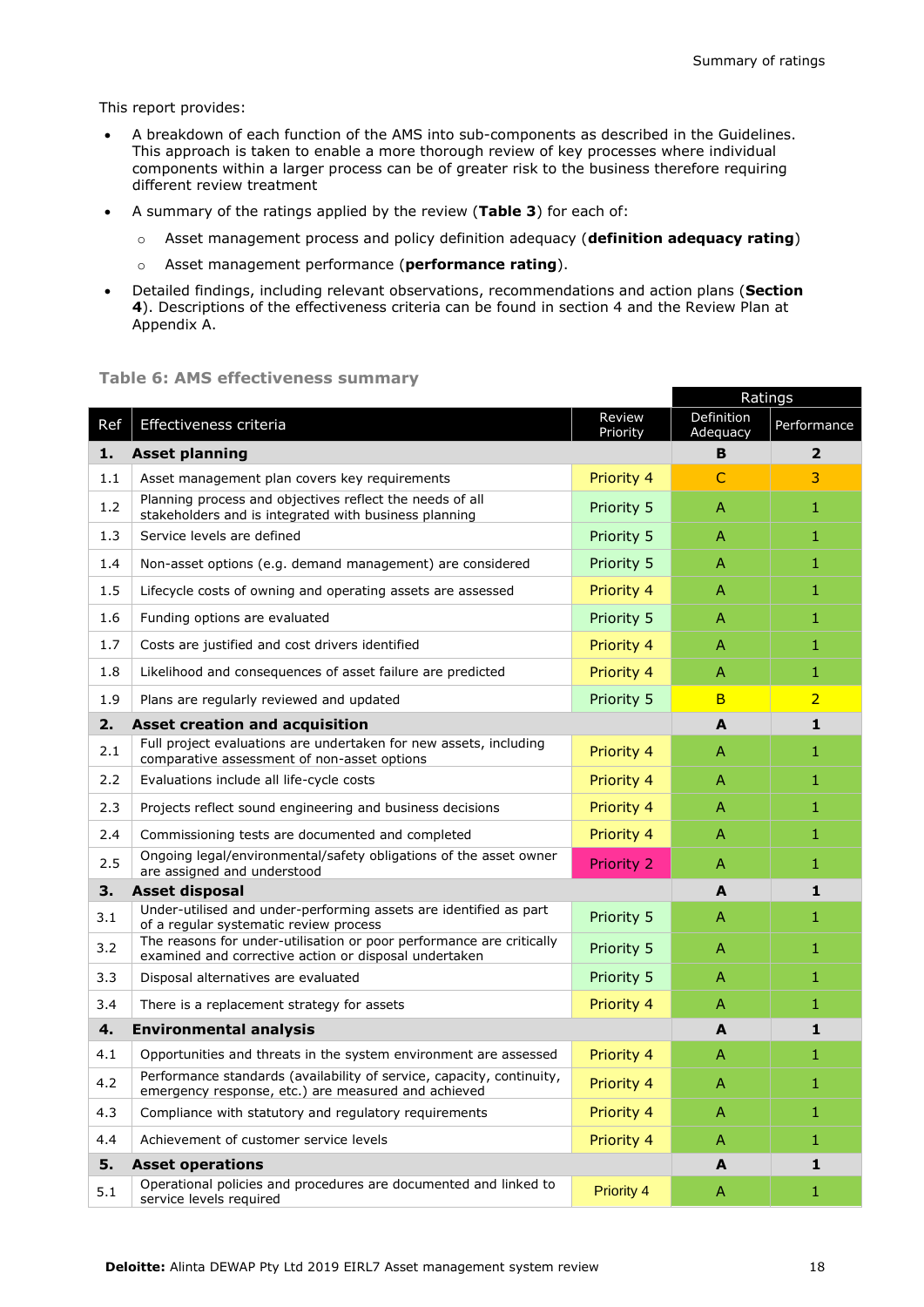|       |                                                                                                                                                                        |                    | Ratings                |                         |
|-------|------------------------------------------------------------------------------------------------------------------------------------------------------------------------|--------------------|------------------------|-------------------------|
| Ref   | Effectiveness criteria                                                                                                                                                 | Review<br>Priority | Definition<br>Adequacy | Performance             |
| 5.2   | Risk management is applied to prioritise operations tasks                                                                                                              | <b>Priority 4</b>  | A                      | 1                       |
| 5.3   | Assets are documented in an Asset Register including asset type,<br>location, material, plans of components, an assessment of assets'<br>physical/structural condition | <b>Priority 4</b>  | A                      | 1                       |
| 5.4   | Accounting data is documented for assets                                                                                                                               | Priority 4         | A                      | $\mathbf{1}$            |
| 5.5   | Operational costs are measured and monitored                                                                                                                           | <b>Priority 4</b>  | A                      | 1                       |
| 5.6   | Staff resources are adequate and staff receive training<br>commensurate with their responsibilities                                                                    | <b>Priority 4</b>  | A                      | 1                       |
| 6.    | <b>Asset maintenance</b>                                                                                                                                               |                    | B                      | $\overline{2}$          |
| 6.1   | Maintenance policies and procedures are documented and linked to<br>service levels required                                                                            | Priority 4         | A                      | 1                       |
| $6.2$ | Regular inspections are undertaken of asset performance and<br>condition                                                                                               | Priority 4         | $\mathsf{A}$           | $\mathbf{1}$            |
| 6.3   | Maintenance plans (emergency, corrective and preventative) are<br>documented and completed on schedule                                                                 | Priority 4         | A                      | 1                       |
| 6.4   | Failures are analysed and operational/maintenance plans adjusted<br>where necessary                                                                                    | Priority 4         | B                      | $\overline{2}$          |
| 6.5   | Risk management is applied to prioritise maintenance tasks                                                                                                             | <b>Priority 1</b>  | B                      | $\overline{2}$          |
| 6.6   | Maintenance costs are measured and monitored                                                                                                                           | Priority 4         | A                      | 1                       |
| 7.    | Asset management information system                                                                                                                                    |                    | A                      | 1                       |
| 7.1   | Adequate system documentation exists for users and IT operators                                                                                                        | Priority 5         | A                      | 1                       |
| 7.2   | Input controls include appropriate verification and validation of<br>data entered into the system                                                                      | Priority 4         | A                      | 1                       |
| 7.3   | Security access controls appear adequate, such as passwords                                                                                                            | Priority 5         | $\mathsf{A}$           | 1                       |
| 7.4   | Physical security access controls appear adequate                                                                                                                      | Priority 5         | A                      | 1                       |
| 7.5   | Data backup procedures appear adequate and backups are tested                                                                                                          | Priority 4         | A                      | $\mathbf{1}$            |
| 7.6   | Computations for licensee performance reporting are materially<br>accurate                                                                                             | Priority 5         | <b>NP</b>              | <b>NR</b>               |
| 7.7   | Management reports appear adequate for the licensee to monitor<br>licence obligations                                                                                  | Priority 5         | A                      | 1                       |
| 7.8   | Adequate measures to protect asset management data from<br>unauthorised access or theft by persons outside the organisation                                            | Priority 4         | A                      | 1                       |
| 8.    | <b>Risk management</b>                                                                                                                                                 |                    | B                      | $\overline{2}$          |
| 8.1   | Risk management policies and procedures exist and are being<br>applied to minimise internal and external risks                                                         | <b>Priority 2</b>  | B                      | $\overline{2}$          |
| 8.2   | Risks are documented in a risk register and treatment plans are<br>actioned and monitored                                                                              | Priority 4         | B                      | $\overline{2}$          |
| 8.3   | The probability and consequences of asset failure are regularly<br>assessed                                                                                            | Priority 4         | A                      | $\mathbf{1}$            |
| 9.    | <b>Contingency planning</b>                                                                                                                                            |                    | В                      | $\overline{\mathbf{2}}$ |
| 9.1   | Contingency plans are documented, understood and tested to<br>confirm their operability and to cover higher risks                                                      | Priority 2         | B                      | $\overline{2}$          |
|       | 10. Financial planning                                                                                                                                                 |                    | A                      | $\mathbf{1}$            |
| 10.1  | The financial plan states the financial objectives and strategies and<br>actions to achieve the objectives                                                             | Priority 4         | A                      | 1                       |
| 10.2  | The financial plan identifies the source of funds for capital<br>expenditure and recurrent costs                                                                       | Priority 5         | A                      | 1                       |
| 10.3  | The financial plan provides projections of operating statements<br>(profit and loss) and statement of financial position (balance<br>sheets)                           | Priority 5         | $\mathsf{A}$           | 1                       |
| 10.4  | The financial plan provide firm predictions on income for the next<br>five years and reasonable indicative predictions beyond this period                              | Priority 5         | A                      | $\mathbf{1}$            |
| 10.5  | The financial plan provides for the operations and maintenance,<br>administration and capital expenditure requirements of the<br>services                              | Priority 4         | $\mathsf{A}$           | 1                       |
| 10.6  | Significant variances in actual/budget income and expenses are<br>identified and corrective action taken where necessary                                               | Priority 4         | A                      | 1                       |
| 11.   | Capital expenditure planning                                                                                                                                           |                    | A                      | 1                       |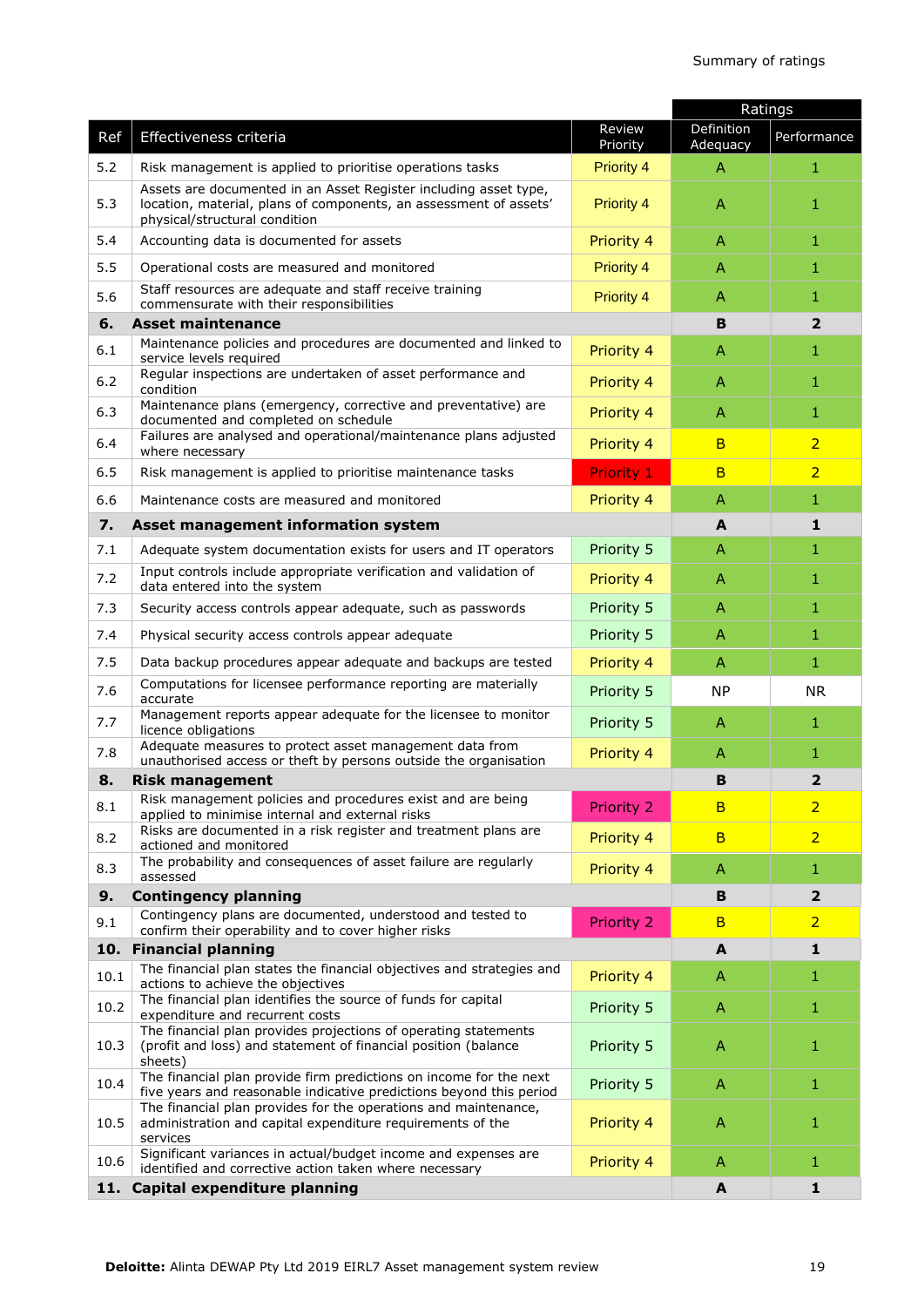|                   |                                                                                                                         |                    | Ratings                |             |
|-------------------|-------------------------------------------------------------------------------------------------------------------------|--------------------|------------------------|-------------|
| Ref               | Effectiveness criteria                                                                                                  | Review<br>Priority | Definition<br>Adequacy | Performance |
| 11.1              | There is a capital expenditure plan covering works to be.<br>undertaken, actions proposed, responsibilities and dates   | Priority 4         | А                      |             |
| 11.2              | The plan provides reasons for capital expenditure and timing of<br>expenditure                                          | <b>Priority 5</b>  | Α                      |             |
| 11.3              | The capital expenditure plan is consistent with the asset life and<br>condition identified in the asset management plan | Priority 4         | А                      |             |
| 11.4              | There is an adequate process to ensure that the capital<br>expenditure plan is regularly updated and actioned           | Priority 5         | Α                      |             |
| 12. Review of AMS |                                                                                                                         | A                  |                        |             |
| 12.1              | A review process is in place to ensure that the asset management<br>plan and the AMS described therein are kept current | <b>Priority 5</b>  | Α                      |             |
| 12.2              | Independent reviews (e.g. internal audit) are performed of the<br>AMS                                                   | <b>Priority 5</b>  | A                      |             |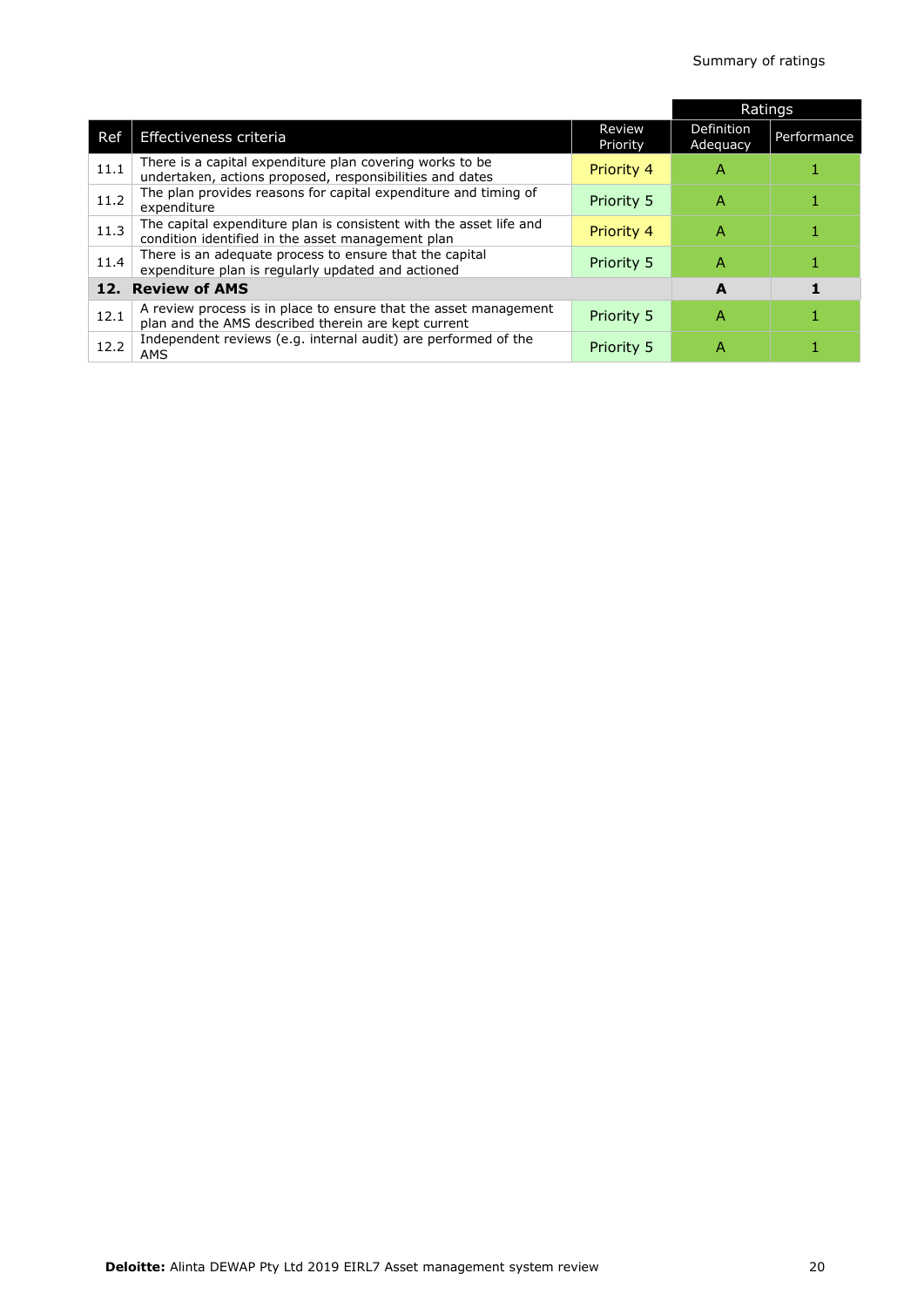# 4 Detailed findings, recommendations and action plans

The following tables contain:

- *Findings:* the reviewer's understanding of the process and any issues that have been identified during the review
- *Recommendations (where applicable):* recommendations for improvement or enhancement of the process or control
- *Action plans (where applicable):* Alinta's formal response to review recommendations, providing details of action to be implemented to address the specific issue raised by the review.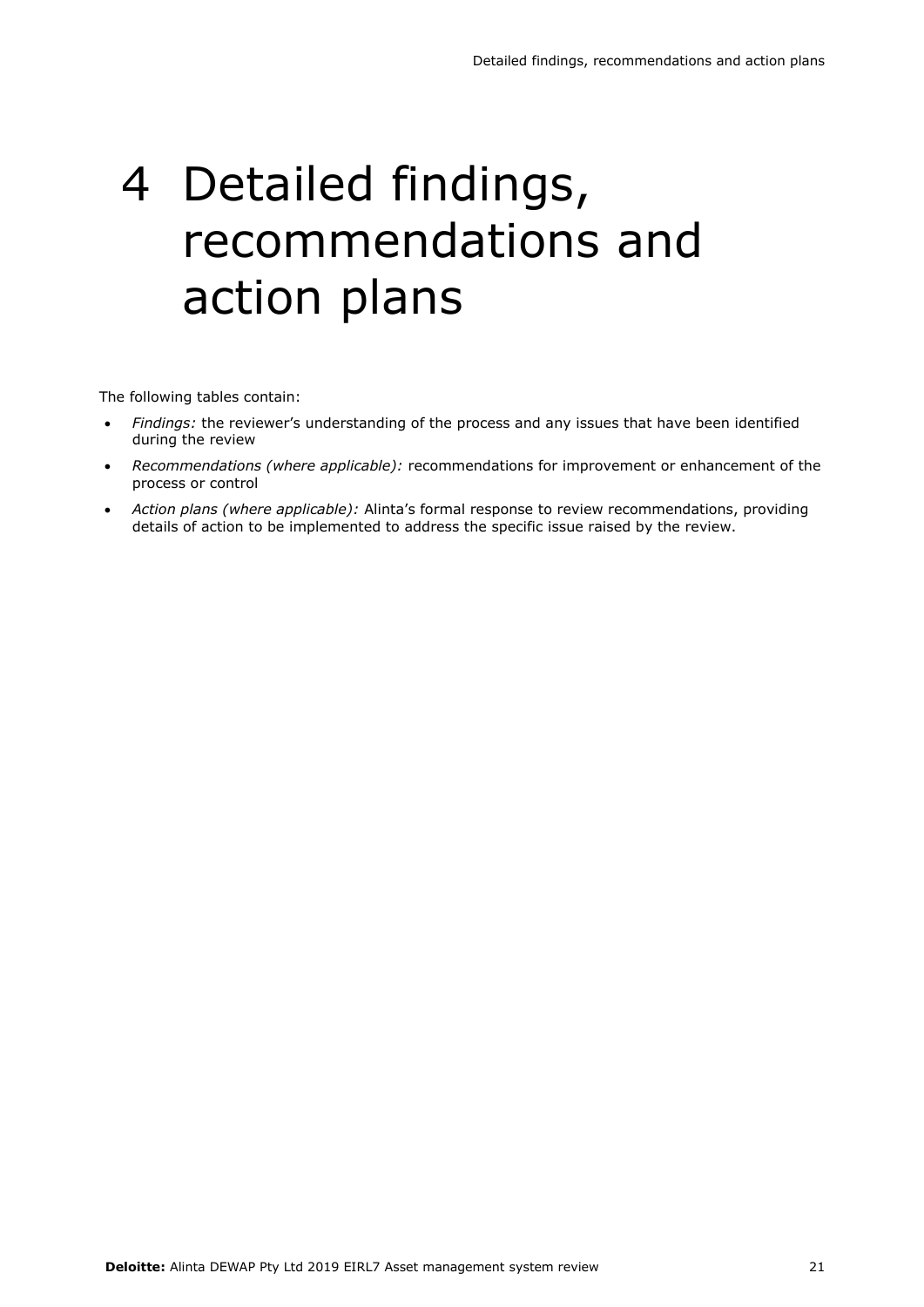### **4.1 Asset Planning**

Key process: Asset planning strategies are focused on meeting customer needs in the most effective and efficient manner (delivering the right service at the right price)

**Expected outcome:** Integration of asset strategies into operational or business plans will establish a framework for existing and new assets to be effectively utilised and their service potential optimised

**Overall Adequacy/Performance rating:** Requires some Improvement (B) / Opportunity for Improvement (2)

| Effectiveness Criteria                                                                                                                                                                 | . <i>.</i>                                                                                                                                                                                                                                                                                                                                                                                                                                                                   | Findings                                                                          |  |
|----------------------------------------------------------------------------------------------------------------------------------------------------------------------------------------|------------------------------------------------------------------------------------------------------------------------------------------------------------------------------------------------------------------------------------------------------------------------------------------------------------------------------------------------------------------------------------------------------------------------------------------------------------------------------|-----------------------------------------------------------------------------------|--|
| 1.1 Asset Management Plan<br>covers key requirements                                                                                                                                   | Through review of Alinta's Asset Management Plan - Port Hedland, FY2019 (AMP), we determined that the AMP (last<br>revised 2 July 2018):<br>Provides guidance between the day-to-day activities within the Boodarie and Port Hedland operations and Alinta<br>Energy's strategic direction, including an overview of the major elements of the power generation assets within<br>Alinta's Boodarie and Port Hedland operations. The AMP incorporates the following elements: |                                                                                   |  |
|                                                                                                                                                                                        |                                                                                                                                                                                                                                                                                                                                                                                                                                                                              |                                                                                   |  |
|                                                                                                                                                                                        | Scope and purpose<br>$\circ$                                                                                                                                                                                                                                                                                                                                                                                                                                                 |                                                                                   |  |
|                                                                                                                                                                                        | Description of operations and assets<br>$\circ$                                                                                                                                                                                                                                                                                                                                                                                                                              |                                                                                   |  |
|                                                                                                                                                                                        | Levels of service (responsibilities and legislative requirements)<br>$\circ$                                                                                                                                                                                                                                                                                                                                                                                                 |                                                                                   |  |
|                                                                                                                                                                                        | Whole of Life (WOL) management plan<br>$\circ$                                                                                                                                                                                                                                                                                                                                                                                                                               |                                                                                   |  |
|                                                                                                                                                                                        | Improvement plan (overview of ERA auditing improvements and safety management system)<br>$\circ$                                                                                                                                                                                                                                                                                                                                                                             |                                                                                   |  |
|                                                                                                                                                                                        | <b>Financial forecasts</b><br>$\circ$                                                                                                                                                                                                                                                                                                                                                                                                                                        |                                                                                   |  |
|                                                                                                                                                                                        | Service levels<br>$\circ$                                                                                                                                                                                                                                                                                                                                                                                                                                                    |                                                                                   |  |
|                                                                                                                                                                                        | Performance monitoring<br>$\circ$                                                                                                                                                                                                                                                                                                                                                                                                                                            |                                                                                   |  |
|                                                                                                                                                                                        | Legislative and other compliance obligations.<br>$\circ$<br>Should be expanded and restructured to accommodate the following elements of an AMP tailored to Alinta's purposes:<br>Contingency arrangements<br>$\circ$                                                                                                                                                                                                                                                        |                                                                                   |  |
|                                                                                                                                                                                        |                                                                                                                                                                                                                                                                                                                                                                                                                                                                              |                                                                                   |  |
|                                                                                                                                                                                        |                                                                                                                                                                                                                                                                                                                                                                                                                                                                              |                                                                                   |  |
|                                                                                                                                                                                        | Future demand and forecast (demand drivers highlighted)<br>$\circ$                                                                                                                                                                                                                                                                                                                                                                                                           |                                                                                   |  |
|                                                                                                                                                                                        | Arrangements for review and update of the AMP.<br>$\circ$                                                                                                                                                                                                                                                                                                                                                                                                                    |                                                                                   |  |
|                                                                                                                                                                                        | The Port Hedland AMP for FY2019 - FY2023 last reviewed on 2 July 2018, is still in draft with the following sections to be<br>completed:                                                                                                                                                                                                                                                                                                                                     |                                                                                   |  |
|                                                                                                                                                                                        | 4.1.2 Basis of Operation and Maintenance Program - Asset Strategy                                                                                                                                                                                                                                                                                                                                                                                                            |                                                                                   |  |
|                                                                                                                                                                                        | 4.1.3 Basis of Operation and Maintenance Program - Risk and Opportunities<br>$\bullet$                                                                                                                                                                                                                                                                                                                                                                                       |                                                                                   |  |
|                                                                                                                                                                                        | 5.1.1 Key Assets - Port Hedland Facility<br>$\bullet$                                                                                                                                                                                                                                                                                                                                                                                                                        |                                                                                   |  |
|                                                                                                                                                                                        | 5.1.2 Key Assets - Boodarie Facility<br>$\bullet$                                                                                                                                                                                                                                                                                                                                                                                                                            |                                                                                   |  |
|                                                                                                                                                                                        | 5.2. Historical Asset Performance                                                                                                                                                                                                                                                                                                                                                                                                                                            |                                                                                   |  |
| <b>Adequacy Rating: Requires significant improvement (C)</b><br><b>Performance Rating:</b> Corrective action required (3)<br><b>Recommendation 1/2019</b><br><b>Action Plan 1/2019</b> |                                                                                                                                                                                                                                                                                                                                                                                                                                                                              |                                                                                   |  |
|                                                                                                                                                                                        |                                                                                                                                                                                                                                                                                                                                                                                                                                                                              |                                                                                   |  |
|                                                                                                                                                                                        | The following elements:                                                                                                                                                                                                                                                                                                                                                                                                                                                      | Complete the following sections in the AMP, which are<br>currently not finalised: |  |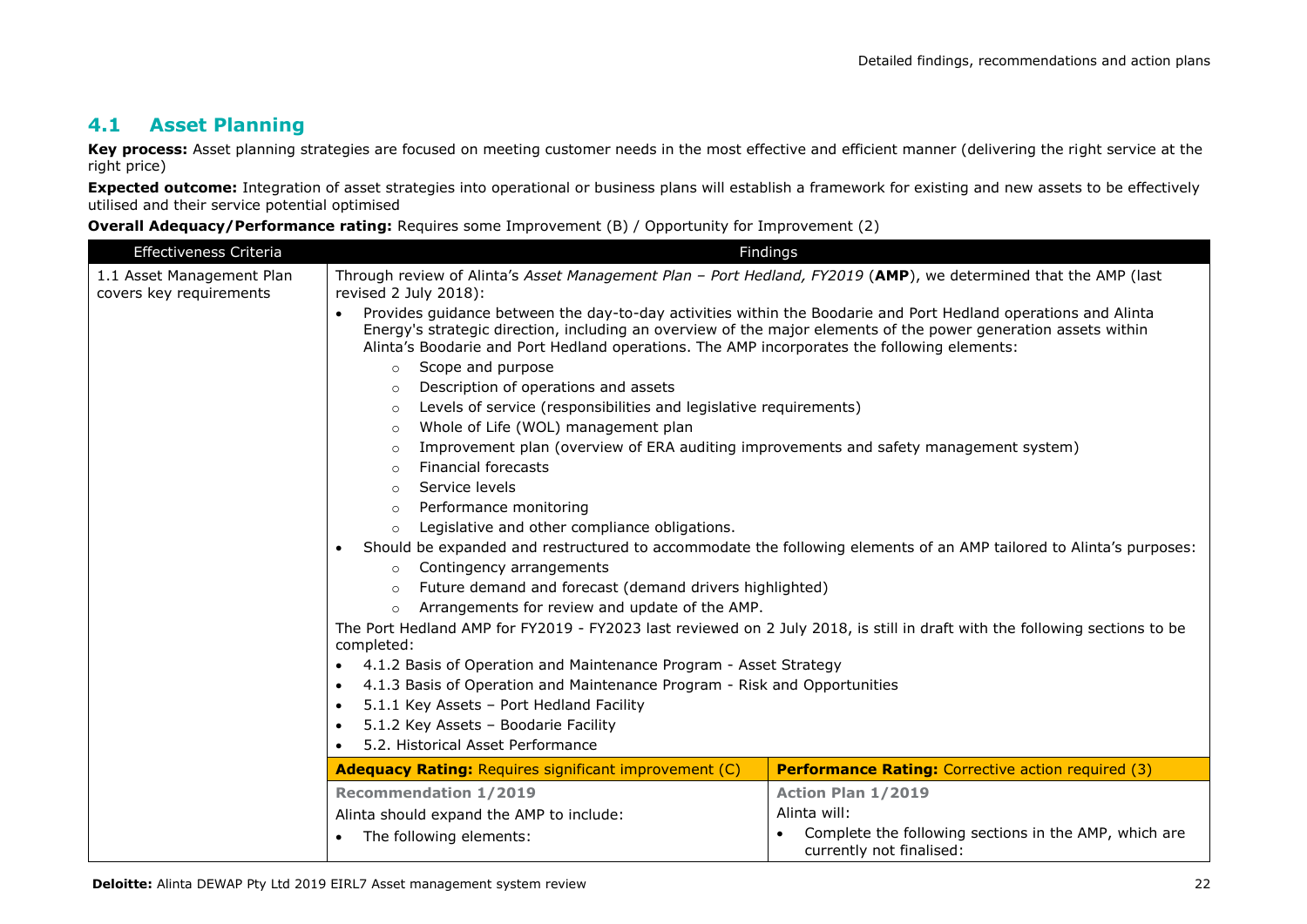| Effectiveness Criteria                                                                                                         | Findings                                                                                                                                                                                                                                                                                                                                                                                                                                                                                                                                                                                                                                                                                                                                                                                                                                                                                                                                                                                                                                                                                                                                                                                                                                                                                                                                                                                                                                                                                                                                                                                                                                                                                                                                                                                  |  |  |
|--------------------------------------------------------------------------------------------------------------------------------|-------------------------------------------------------------------------------------------------------------------------------------------------------------------------------------------------------------------------------------------------------------------------------------------------------------------------------------------------------------------------------------------------------------------------------------------------------------------------------------------------------------------------------------------------------------------------------------------------------------------------------------------------------------------------------------------------------------------------------------------------------------------------------------------------------------------------------------------------------------------------------------------------------------------------------------------------------------------------------------------------------------------------------------------------------------------------------------------------------------------------------------------------------------------------------------------------------------------------------------------------------------------------------------------------------------------------------------------------------------------------------------------------------------------------------------------------------------------------------------------------------------------------------------------------------------------------------------------------------------------------------------------------------------------------------------------------------------------------------------------------------------------------------------------|--|--|
|                                                                                                                                | Contingency arrangements (Section 9)<br>4.1.2 Basis of Operation and Maintenance<br>$\circ$<br>$\circ$<br>Program - Asset Strategy<br>Future demand and forecast (Section 10).<br>$\circ$<br>4.1.3 Basis of Operation and Maintenance<br>$\circ$<br>Arrangements for review and update of the AMP<br>$\circ$<br>Program - Risk and Opportunities<br>(Section 12)<br>5.1.1 Key Assets - Port Hedland Facility<br>$\circ$<br>Ideally the AMP would reference the 12 key<br>$\circ$<br>5.1.2 Key Assets - Boodarie Facility<br>$\circ$<br>processes in the asset management lifecycle<br>5.2. Historical Asset Performance<br>$\circ$<br>Guidance on processes utilised in the below sections,<br>Consider updating the AMP to reflect the 12 key<br>which are currently incomplete:<br>processes in the asset management effectiveness<br>4.1.2 Basis of Operation and Maintenance Program<br>criteria by referencing:<br>- Asset Strategy<br>Contingency arrangements (Section 9)<br>$\circ$<br>4.1.3 Basis of Operation and Maintenance Program<br>$\circ$<br>Future demand and forecast (Section 10).<br>- Risk and Opportunities<br>Arrangements for review and update of the AMP<br>5.1.1 Key Assets - Port Hedland Facility<br>$\circ$<br>(Section 12)<br>5.1.2 Key Assets - Boodarie Facility<br>$\circ$<br>Endorse and approve the finalised iteration of the AMP.<br>5.2. Historical Asset Performance<br>$\Omega$<br>Once the above recommendations have been completed,<br><b>Responsible Person:</b><br>Alinta should endorse and approve the AMP which is<br><b>Head of Operations</b><br>currently in a draft iteration.<br><b>Target Date:</b><br>$\bullet$<br>30 June 2020                                                                                                  |  |  |
| 1.2 Planning process and<br>objectives reflect the needs of<br>all stakeholders and is<br>integrated with business<br>planning | Through discussions with the Head of Operations and consideration of Alinta's business planning processes, we<br>determined that Alinta's business planning model accommodates its operation and maintenance of the Boodarie and Port<br>Hedland power station and related transmission assets in accordance with its contractual arrangements and regulatory<br>requirements.<br>From a business planning perspective, we determined Alinta has established asset management processes and<br>mechanisms to incorporate the requirements of its various stakeholders. In particular, we observed that Alinta has:<br>Developed an asset management system, which aligns with ISO55000:2014, ISO 55001:2014 and ISO 55002:2014<br>and the and the British Publicly Available Specification (PAS) Asset Management Standard PAS 55-1:2008<br>Developed a Strategic Asset Management Plan (SAMP) and supporting AMP for operating and maintaining the various<br>components of the power station and the related transmission network to achieve optimum performance over the<br>entire life of those assets. The AMP defines Alinta's short to medium term plans, and is reviewed on a periodic basis,<br>with the last update performed on 2 July 2018<br>Established Power Purchase Agreements (PPA's) with its customers, outlining Alinta's responsibilities for operating<br>the power station and transmission network assets<br>A formal delegation of authority framework in place across the stakeholder functions (operations, finance, and<br>$\bullet$<br>compliance) integrated into its SharePoint information storage portal for project task and expenditure approval.<br><b>Adequacy Rating: Adequately defined (A)</b><br>Performance Rating: Performing effectively (1) |  |  |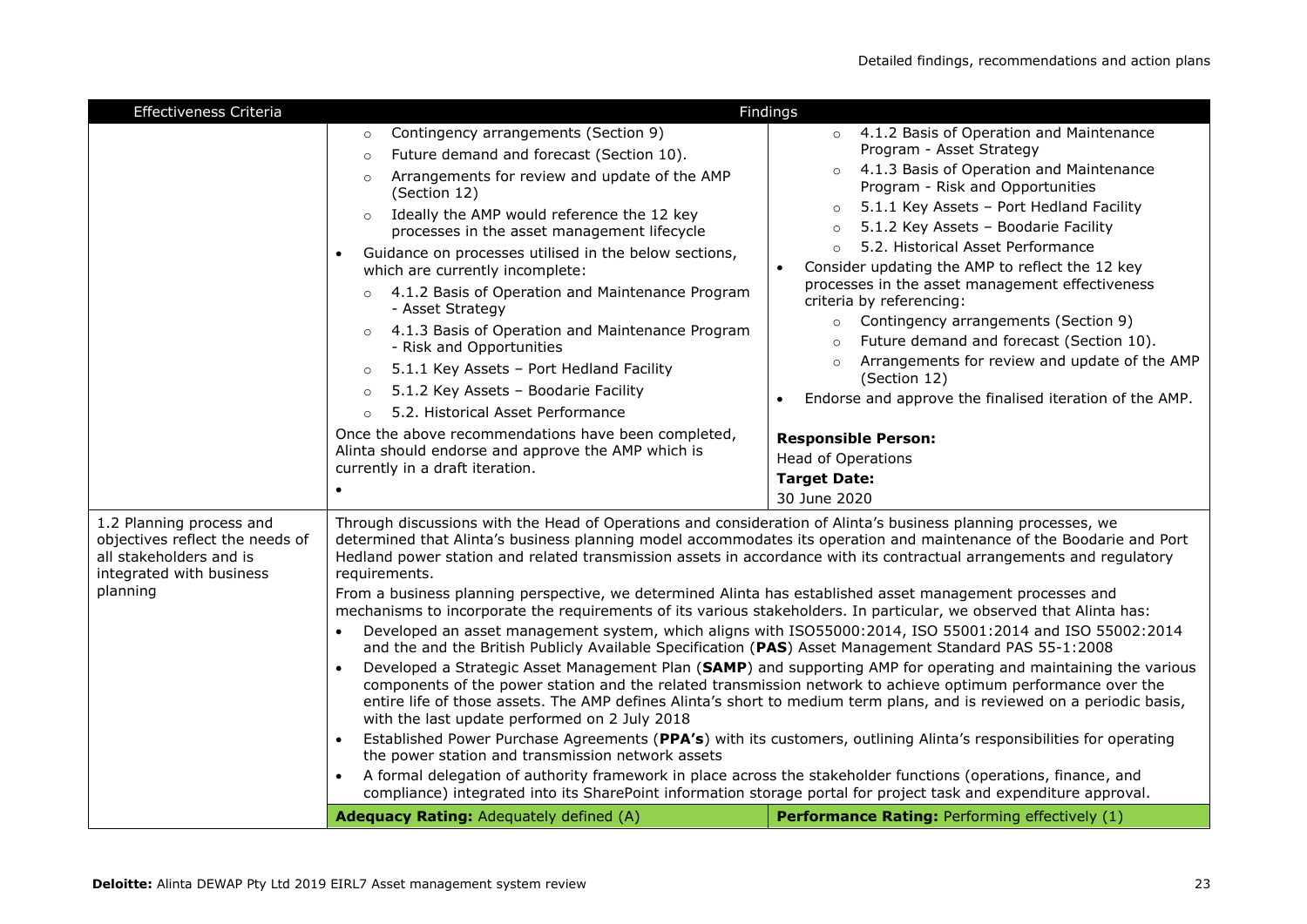| <b>Effectiveness Criteria</b>                                         | Findings                                                                                                                                                                                                                                                                                                                                                                                                                                                                                                                                                                                                                                                                                                                                                                                                                                                                                                              |                                                                                                                   |  |  |
|-----------------------------------------------------------------------|-----------------------------------------------------------------------------------------------------------------------------------------------------------------------------------------------------------------------------------------------------------------------------------------------------------------------------------------------------------------------------------------------------------------------------------------------------------------------------------------------------------------------------------------------------------------------------------------------------------------------------------------------------------------------------------------------------------------------------------------------------------------------------------------------------------------------------------------------------------------------------------------------------------------------|-------------------------------------------------------------------------------------------------------------------|--|--|
| 1.3 Service levels are defined                                        | Through discussions with the Head of Operations and examination of Alinta's AMP and contractual documentation, we<br>determined that the plant's required service levels have been:                                                                                                                                                                                                                                                                                                                                                                                                                                                                                                                                                                                                                                                                                                                                   |                                                                                                                   |  |  |
|                                                                       | Summarised in the AMP, which are updated on a periodic basis, to facilitate any changes of those service levels. The<br>AMP references relevant operational information for each item of equipment                                                                                                                                                                                                                                                                                                                                                                                                                                                                                                                                                                                                                                                                                                                    |                                                                                                                   |  |  |
|                                                                       | $\bullet$                                                                                                                                                                                                                                                                                                                                                                                                                                                                                                                                                                                                                                                                                                                                                                                                                                                                                                             | Defined in Alinta's maintenance standards (e.g. High Voltage Asset Maintenance Standard) maintained on SharePoint |  |  |
|                                                                       | and integrated into the maintenance management system                                                                                                                                                                                                                                                                                                                                                                                                                                                                                                                                                                                                                                                                                                                                                                                                                                                                 |                                                                                                                   |  |  |
|                                                                       | asset components.                                                                                                                                                                                                                                                                                                                                                                                                                                                                                                                                                                                                                                                                                                                                                                                                                                                                                                     | Programmed into the Ellipse asset management work order system to track routine maintenance requirements across   |  |  |
|                                                                       | <b>Adequacy Rating: Adequately defined (A)</b>                                                                                                                                                                                                                                                                                                                                                                                                                                                                                                                                                                                                                                                                                                                                                                                                                                                                        | Performance Rating: Performing effectively (1)                                                                    |  |  |
| 1.4 Non-asset options (e.g.<br>demand management) are<br>considered   | Through discussions with the Head of Operations we determined that:<br>Alinta had considered non-asset options for the Port Hedland Power Station, however those options are not relevant in<br>$\bullet$<br>the current circumstances where Alinta is contractually obliged to generate power to meet its customers' requirements<br>Alinta's existing customers are required to reduce demand at short notice if required to assist meeting demand during<br>a peak period or power station fault.                                                                                                                                                                                                                                                                                                                                                                                                                  |                                                                                                                   |  |  |
|                                                                       | Adequacy Rating: Adequately defined (A)                                                                                                                                                                                                                                                                                                                                                                                                                                                                                                                                                                                                                                                                                                                                                                                                                                                                               | Performance Rating: Performing effectively (1)                                                                    |  |  |
| 1.5 Lifecycle costs of owning<br>and operating assets are<br>assessed | Through discussions with the Head of Operations and examination of Alinta's AMP, SAMP, and Project Management<br>Framework, we determined that assessment of lifecycle costs of owning and operating the assets is facilitated by the<br>SAMP, which considers each major equipment component and provides specific details, including:<br>Operating and maintenance philosophy<br>Key life-cycle issues and how they are addressed<br>$\bullet$<br>Life-cycle plan and critical outages<br>$\bullet$<br>Performance improvement opportunities<br>$\bullet$<br>Critical reinvestments<br>$\bullet$<br>Retirement/disposal consideration at end of plant life<br>$\bullet$<br>Capital expenditure (capex) and operating expenditure (opex) forecasts for a five year period.                                                                                                                                           |                                                                                                                   |  |  |
|                                                                       | Adequacy Rating: Adequately defined (A)                                                                                                                                                                                                                                                                                                                                                                                                                                                                                                                                                                                                                                                                                                                                                                                                                                                                               | Performance Rating: Performing effectively (1)                                                                    |  |  |
| 1.6 Funding options are<br>evaluated                                  | Through discussions with the Head of Operations and examination of Alinta's AMP and contractual documentation, we<br>determined that:<br>Day to day operating expenses are funded from operating cash flows<br>$\bullet$<br>Funding options are considered and evaluated by means of the Request for Commitment on the AMP Expenditure<br>Project Delivery Site (integrated within SharePoint), which details:<br>Expenditure description relative to plan (i.e. budget vs unbudgeted)<br>$\circ$<br>Expenditure type (Opex / Capex).<br>$\circ$<br>A Delegated Financial Authority matrix and automated workflow system within the 'Request for Commitment' approval<br>process (within SharePoint) helps enable fund requests above specified levels are authorised by the appropriate levels<br>of management.<br>Adequacy Rating: Adequately defined (A)<br><b>Performance Rating: Performing effectively (1)</b> |                                                                                                                   |  |  |
|                                                                       |                                                                                                                                                                                                                                                                                                                                                                                                                                                                                                                                                                                                                                                                                                                                                                                                                                                                                                                       |                                                                                                                   |  |  |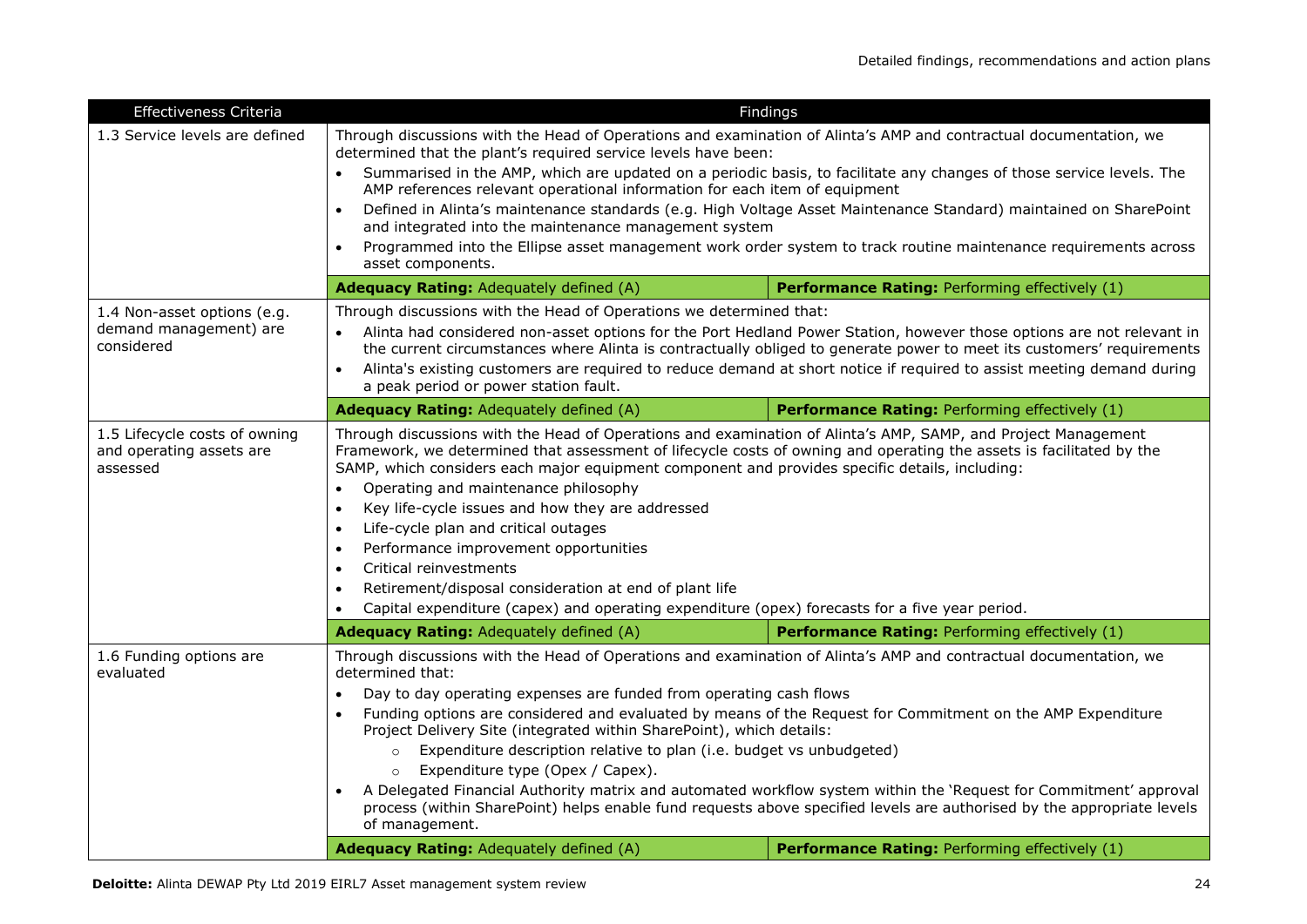| Effectiveness Criteria                                               | Findings                                                                                                                                                                                                                                                                                                                                                                                                                                                       |                                                                                                                           |
|----------------------------------------------------------------------|----------------------------------------------------------------------------------------------------------------------------------------------------------------------------------------------------------------------------------------------------------------------------------------------------------------------------------------------------------------------------------------------------------------------------------------------------------------|---------------------------------------------------------------------------------------------------------------------------|
| 1.7 Costs are justified and cost<br>drivers identified               | Through discussions with the Head of Operations and consideration of Alinta's AMP strategy and model, we determined<br>that:                                                                                                                                                                                                                                                                                                                                   |                                                                                                                           |
|                                                                      | with the Boodarie and Port Hedland power stations                                                                                                                                                                                                                                                                                                                                                                                                              | The AMP includes a detailed life cycle plan that identifies and assesses all life cycle costs and cost drivers associated |
|                                                                      | Power station assets are managed using Ellipse, which records maintenance tasks and associated costs. Financial<br>reporting is generated from Ellipse with budget vs actual analysis performed quarterly.                                                                                                                                                                                                                                                     |                                                                                                                           |
|                                                                      | <b>Adequacy Rating: Adequately defined (A)</b>                                                                                                                                                                                                                                                                                                                                                                                                                 | <b>Performance Rating: Performing effectively (1)</b>                                                                     |
| 1.8 Likelihood and<br>consequences of asset failure<br>are predicted | Through discussion with the Regulatory Compliance Manager and Head of Operations and examination of Alinta's AMP and<br>relevant supporting documentation, we determined the SAMP and AMP are tools used for predicting the likelihood and<br>consequences of asset failure. Specifically, we observed that:<br>The SAMP considers:<br>Each major item of equipment and provides specific details of its operation and maintenance strategy and key<br>$\circ$ |                                                                                                                           |
|                                                                      | life cycle issues and remedial plans<br>Primary and specific asset risk analysis, with risk mitigation action. This is supported by risk management<br>system Incontrol which contains risk treatment plans.                                                                                                                                                                                                                                                   |                                                                                                                           |
|                                                                      | Alinta's operations and maintenance staff operate the plant and perform routine and first line intervention<br>maintenance on a scheduled basis controlled by work orders, generated by Ellipse                                                                                                                                                                                                                                                                |                                                                                                                           |
|                                                                      | Condition monitoring techniques are utilised on a frequent basis to identify defects, including:<br>$\bullet$<br>Oil analysis<br>$\circ$<br>Vibration analysis<br>$\circ$<br>Radiography and thermography to identify any surface or internal defects.<br>$\circ$<br>During scheduled outages (e.g. long term shutdowns), main components of the facility's plant are inspected for<br>defects by site staff and external contractors.                         |                                                                                                                           |
|                                                                      | Adequacy Rating: Adequately defined (A)                                                                                                                                                                                                                                                                                                                                                                                                                        | <b>Performance Rating:</b> Performing effectively (1)                                                                     |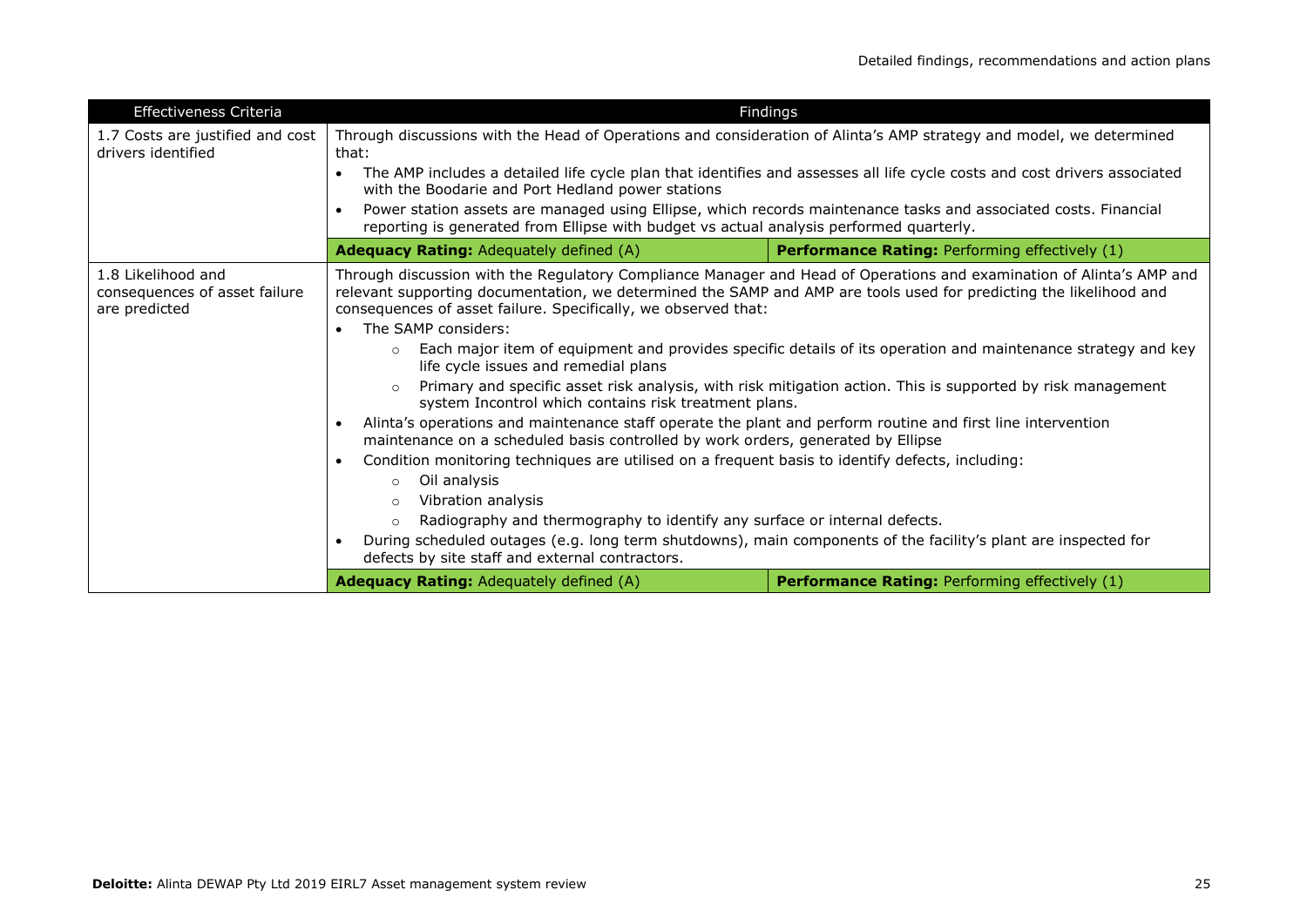| Effectiveness Criteria                          |                                                                                                                                                                                                                                                                                                              | <b>Findings</b>                                                                                                                                                                                     |
|-------------------------------------------------|--------------------------------------------------------------------------------------------------------------------------------------------------------------------------------------------------------------------------------------------------------------------------------------------------------------|-----------------------------------------------------------------------------------------------------------------------------------------------------------------------------------------------------|
| 1.9 Plans are regularly<br>reviewed and updated | Through discussions with the Head of Operations and examination of Alinta's AMP and relevant supporting asset planning<br>documentation, we determined that:                                                                                                                                                 |                                                                                                                                                                                                     |
|                                                 | The Boodarie and Port Hedland Power Station AMP has been reviewed and revised on an periodic basis                                                                                                                                                                                                           |                                                                                                                                                                                                     |
|                                                 | period of this review. The SAMP will be updated for FY2020 - FY2025                                                                                                                                                                                                                                          | Alinta drafted a SAMP in January 2013. The SAMP covers a five year period, from FY2014 - FY2019, which covers the                                                                                   |
|                                                 | The detailed maintenance program is maintained as a forward-looking document to avoid unplanned outages and is<br>$\bullet$<br>revised in accordance with continuous improvement principles, with a view to maximising availability and aligning<br>outages to coincide with off-peak and off-season periods |                                                                                                                                                                                                     |
|                                                 | Operational and capital expenditure budgets are tracked on a monthly and quarterly basis with any variances<br>analysed to determine impact on the scheduled maintenance and outage plans.                                                                                                                   |                                                                                                                                                                                                     |
|                                                 | In response to recommendation 1/2016, Alinta has incorporated the following into the AMP:                                                                                                                                                                                                                    |                                                                                                                                                                                                     |
|                                                 | Known and significant risks relating to the key assets<br>$\bullet$                                                                                                                                                                                                                                          |                                                                                                                                                                                                     |
|                                                 | Legal and compliance requirements.<br>$\bullet$                                                                                                                                                                                                                                                              |                                                                                                                                                                                                     |
|                                                 | However, Alinta is yet to include the following elements in the AMP:                                                                                                                                                                                                                                         |                                                                                                                                                                                                     |
|                                                 | Reference to the 66kV transmission network assets                                                                                                                                                                                                                                                            |                                                                                                                                                                                                     |
|                                                 | Contingency plans.                                                                                                                                                                                                                                                                                           |                                                                                                                                                                                                     |
|                                                 | <b>Adequacy Rating: Requires some improvement (B)</b>                                                                                                                                                                                                                                                        | <b>Performance Rating: Opportunity for improvement (2)</b>                                                                                                                                          |
|                                                 | <b>Recommendation 2/2019</b>                                                                                                                                                                                                                                                                                 | <b>Action Plan 2/2019</b>                                                                                                                                                                           |
|                                                 | In order to close out the previous review recommendation,<br>Alinta will explicitly incorporate the following elements of its<br>Asset Management Framework and EIRL obligations into<br>the Boodarie and Port Hedland Power Station SAMP and                                                                | Alinta will explicitly incorporate the following elements of its<br>Asset Management Framework and EIRL obligations into the<br>Boodarie and Port Hedland Power Station SAMP and<br>supporting AMP: |
|                                                 | supporting AMP:                                                                                                                                                                                                                                                                                              | Reference to the 66kV transmission network assets<br>$\bullet$                                                                                                                                      |
|                                                 | • The 66kV transmission network assets                                                                                                                                                                                                                                                                       | Contingency plans                                                                                                                                                                                   |
|                                                 | • Contingency plans.                                                                                                                                                                                                                                                                                         | <b>Responsible Person:</b>                                                                                                                                                                          |
|                                                 |                                                                                                                                                                                                                                                                                                              | <b>Head of Operations</b>                                                                                                                                                                           |
|                                                 |                                                                                                                                                                                                                                                                                                              | <b>Target Date:</b>                                                                                                                                                                                 |
|                                                 |                                                                                                                                                                                                                                                                                                              | 30 June 2020                                                                                                                                                                                        |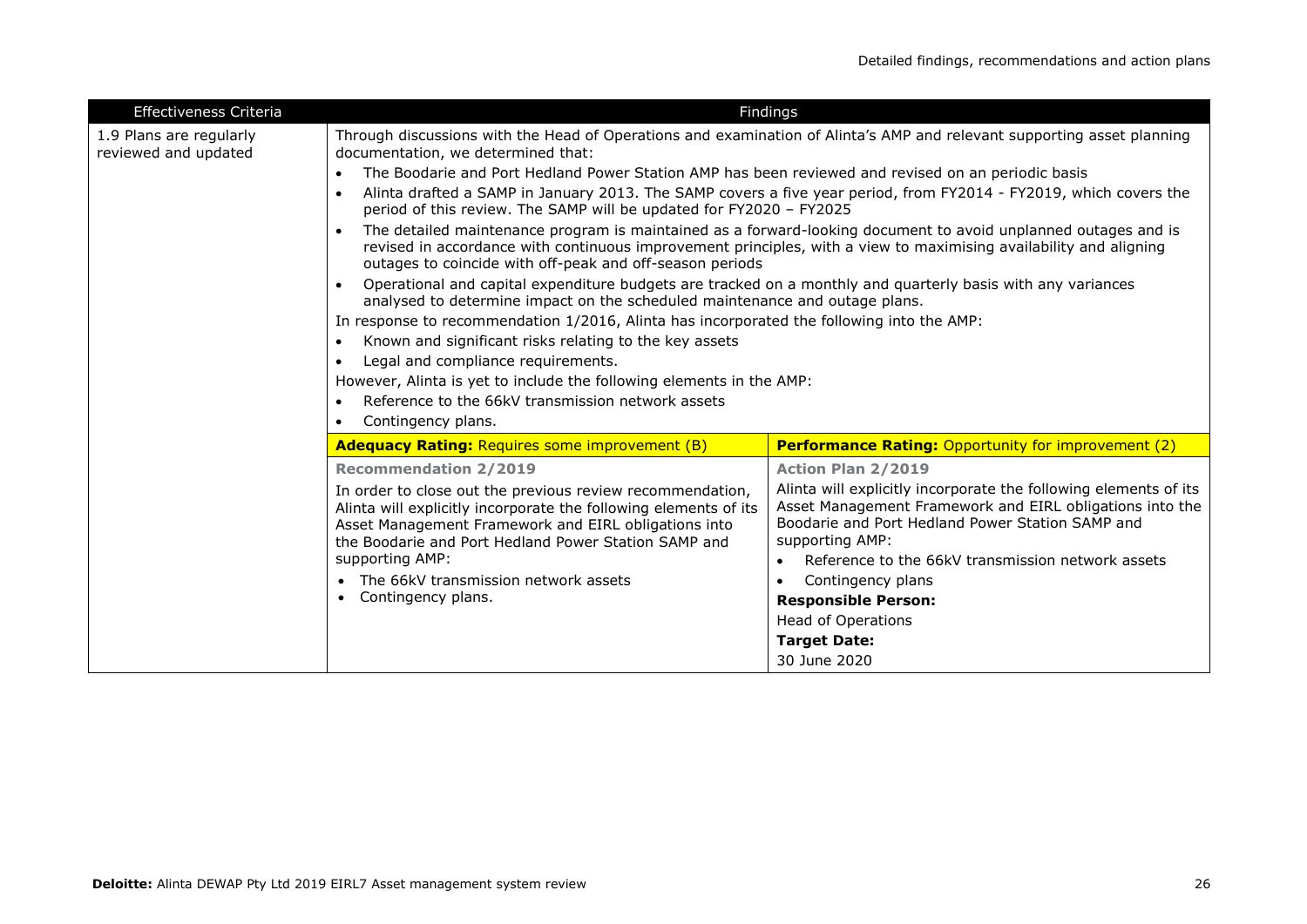# **4.2 Asset Creation and acquisition**

**Key process:** Asset creation/acquisition means the provision or improvement of an asset where the outlay can be expected to provide benefits beyond the year of outlay

**Expected outcome:** A more economic, efficient, and cost-effective asset acquisition framework, which will reduce demand for new assets, lower service costs, and improve service delivery.

| Effectiveness Criteria                                                                                                       | Findings                                                                                                                                                                                                                                                                                                                                                                                                                              |  |
|------------------------------------------------------------------------------------------------------------------------------|---------------------------------------------------------------------------------------------------------------------------------------------------------------------------------------------------------------------------------------------------------------------------------------------------------------------------------------------------------------------------------------------------------------------------------------|--|
| 2.1 Full project evaluations are<br>undertaken for new assets, including<br>comparative assessment of non-asset<br>solutions | Through consideration of the Project Management Framework, Procurement Standards, other relevant documents<br>and discussion with the Head of Operations, we determined Alinta has developed expenditure approval<br>procedures, which outline the requirement for project evaluations to be undertaken prior to seeking funds<br>approval. As part of the project evaluation process, Alinta requires the following to be completed: |  |
|                                                                                                                              | A full business case which provides an approval criteria that must be met for instigating new projects<br>including; financial and capital requirements, current state assessment, asset/non-asset alternatives, and<br>timeline                                                                                                                                                                                                      |  |
|                                                                                                                              | Financial modelling in support of the business case. The modelling utilises a standard set of high-level<br>economic assumptions to assess the costs associated with the overall plant life and generate cost predictions<br>over the 20-30 years of plant life                                                                                                                                                                       |  |
|                                                                                                                              | Consideration of non-asset options.<br>$\bullet$                                                                                                                                                                                                                                                                                                                                                                                      |  |
|                                                                                                                              | We obtained and examined an approved Request for Commitment (RFC) for Alinta's TG102 protection relay<br>replacement, which took place during the period subject to review, and included:                                                                                                                                                                                                                                             |  |
|                                                                                                                              | <b>Business case</b>                                                                                                                                                                                                                                                                                                                                                                                                                  |  |
|                                                                                                                              | Commercial sign-off                                                                                                                                                                                                                                                                                                                                                                                                                   |  |
|                                                                                                                              | Supporting documentation                                                                                                                                                                                                                                                                                                                                                                                                              |  |
|                                                                                                                              | Financial impact analysis (costings and required capex)                                                                                                                                                                                                                                                                                                                                                                               |  |
|                                                                                                                              | Assessment of non-asset solutions.                                                                                                                                                                                                                                                                                                                                                                                                    |  |
|                                                                                                                              | Performance Rating: Performing effectively (1)<br><b>Adequacy Rating: Adequately defined (A)</b>                                                                                                                                                                                                                                                                                                                                      |  |
| 2.2 Evaluations include all life-cycle<br>costs                                                                              | Through discussions with the Head of Operations and examination of expenditure approval procedures and<br>associated forms and templates, we determined Alinta has the following in place to assess lifecycle costs of<br>owning and operating assets:                                                                                                                                                                                |  |
|                                                                                                                              | Lifecycle costs of owning and operating assets is detailed in the AMP and considers each major piece of<br>equipment and provides specific details, including:                                                                                                                                                                                                                                                                        |  |
|                                                                                                                              | Operating and maintenance philosophy<br>$\circ$                                                                                                                                                                                                                                                                                                                                                                                       |  |
|                                                                                                                              | Key life cycle issues and how they are addressed<br>$\circ$                                                                                                                                                                                                                                                                                                                                                                           |  |
|                                                                                                                              | Life cycle plan and critical outages<br>$\circ$                                                                                                                                                                                                                                                                                                                                                                                       |  |
|                                                                                                                              | Performance improvement opportunities<br>$\circ$                                                                                                                                                                                                                                                                                                                                                                                      |  |
|                                                                                                                              | Critical reinvestments<br>$\Omega$                                                                                                                                                                                                                                                                                                                                                                                                    |  |
|                                                                                                                              | Retirement/disposal consideration at end of plant life.<br>$\circ$                                                                                                                                                                                                                                                                                                                                                                    |  |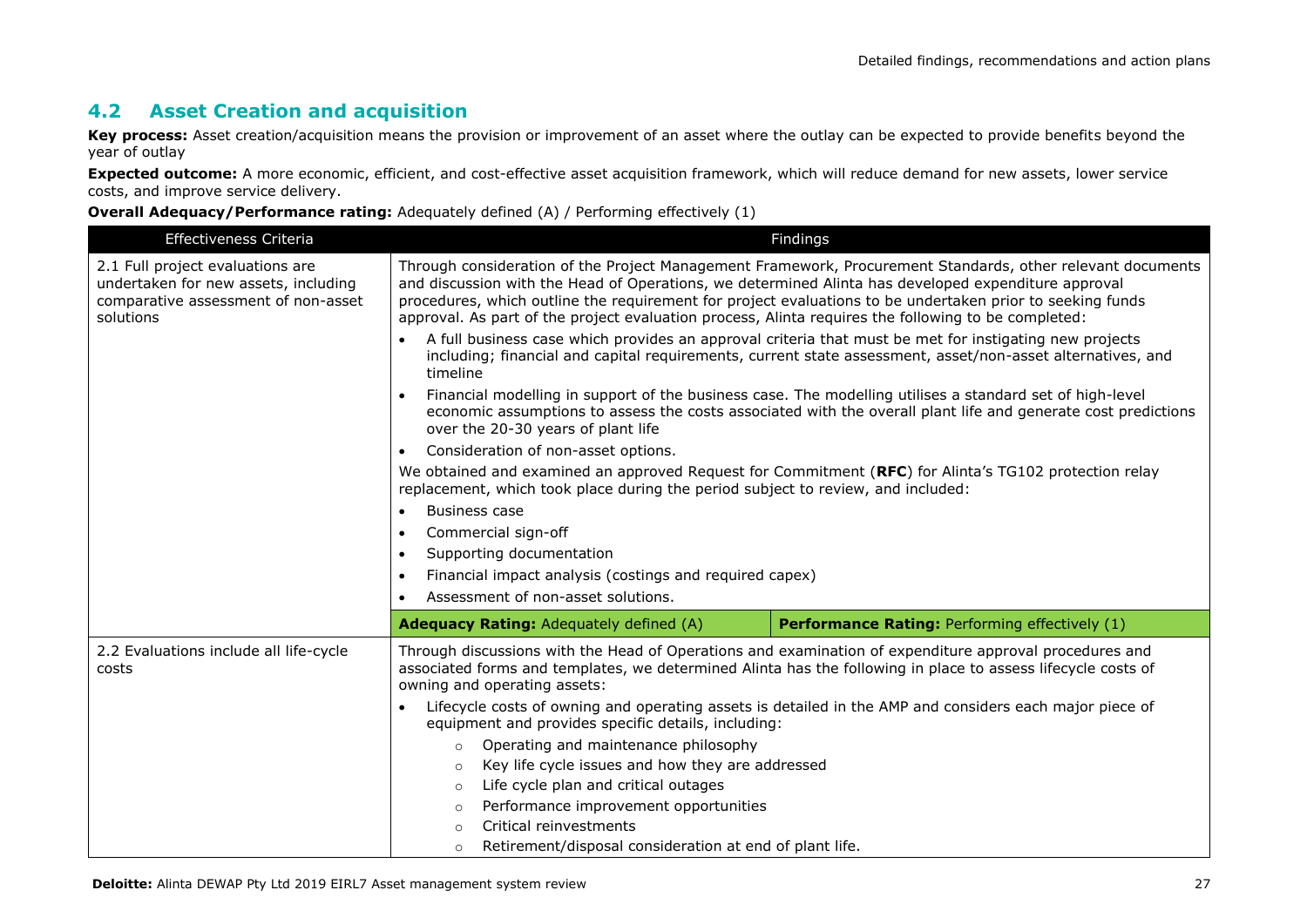| Effectiveness Criteria                                                                                                                                                                                                                                                        |                                                                                                                                                                                                                                                                                     | <b>Findings</b>                                       |
|-------------------------------------------------------------------------------------------------------------------------------------------------------------------------------------------------------------------------------------------------------------------------------|-------------------------------------------------------------------------------------------------------------------------------------------------------------------------------------------------------------------------------------------------------------------------------------|-------------------------------------------------------|
|                                                                                                                                                                                                                                                                               | Financial modelling is also utilised as part of budgeting and forecasting process to assess the cost associated<br>with the overall plant life and forecast expenditure up to FY 2030                                                                                               |                                                       |
|                                                                                                                                                                                                                                                                               | Project evaluations provide for estimates of the amount of investment required as well as identifying the<br>source of funds.                                                                                                                                                       |                                                       |
|                                                                                                                                                                                                                                                                               | We obtained and examined an approved RFC which contains project and financial supporting documentation for<br>the TG102 protection relay replacement, which took place during the period subject to review.                                                                         |                                                       |
|                                                                                                                                                                                                                                                                               | <b>Adequacy Rating: Adequately defined (A)</b>                                                                                                                                                                                                                                      | <b>Performance Rating: Performing effectively (1)</b> |
| 2.3 Projects reflect sound engineering<br>and business decisions                                                                                                                                                                                                              | Through discussions with the Head of Operations and contractual documentation, procurement standards and<br>associated forms and templates, we determined Alinta has the following in place to assess commercial and<br>technical competence of projects:                           |                                                       |
|                                                                                                                                                                                                                                                                               | Project evaluations are performed with the input from both engineering and finance personnel and with<br>evaluation results detailed and approved by relevant department stakeholders to ensure engineering,<br>finance, environmental, and health and safety aspects are addressed |                                                       |
|                                                                                                                                                                                                                                                                               | Project modelling tools are applied to project evaluations, taking into account relevant economic measures                                                                                                                                                                          |                                                       |
|                                                                                                                                                                                                                                                                               | Commercial sign off is required, which incorporates the above considerations and addresses any potential<br>contract risks when engaging external parties.                                                                                                                          |                                                       |
|                                                                                                                                                                                                                                                                               | We obtained and examined an approved RFC which contains project and financial supporting documentation for<br>the TG102 protection relay replacement, which took place during the period subject to review.                                                                         |                                                       |
|                                                                                                                                                                                                                                                                               | <b>Adequacy Rating: Adequately defined (A)</b><br>Performance Rating: Performing effectively (1)                                                                                                                                                                                    |                                                       |
| 2.4 Commissioning tests are<br>documented and completed                                                                                                                                                                                                                       | Through discussions with the Head of Operations and consideration of the Project Management Framework, we<br>observed that commissioning tests form part of the project lifecycle and are recorded on SharePoint.                                                                   |                                                       |
|                                                                                                                                                                                                                                                                               | Where Alinta engages external contractors to perform commissioning tests:                                                                                                                                                                                                           |                                                       |
|                                                                                                                                                                                                                                                                               | Testing reports are prepared by the site engineering team and stored on SharePoint<br>$\bullet$                                                                                                                                                                                     |                                                       |
| Handover to operations only occurs when the requirements for practical completion have been met and are<br>approved by the Project Manager. The Project Manager must then gain a clearance certificate from the<br>relevant operations manager before handover to operations. |                                                                                                                                                                                                                                                                                     |                                                       |
|                                                                                                                                                                                                                                                                               | <b>Adequacy Rating: Adequately defined (A)</b><br><b>Performance Rating: Performing effectively (1)</b>                                                                                                                                                                             |                                                       |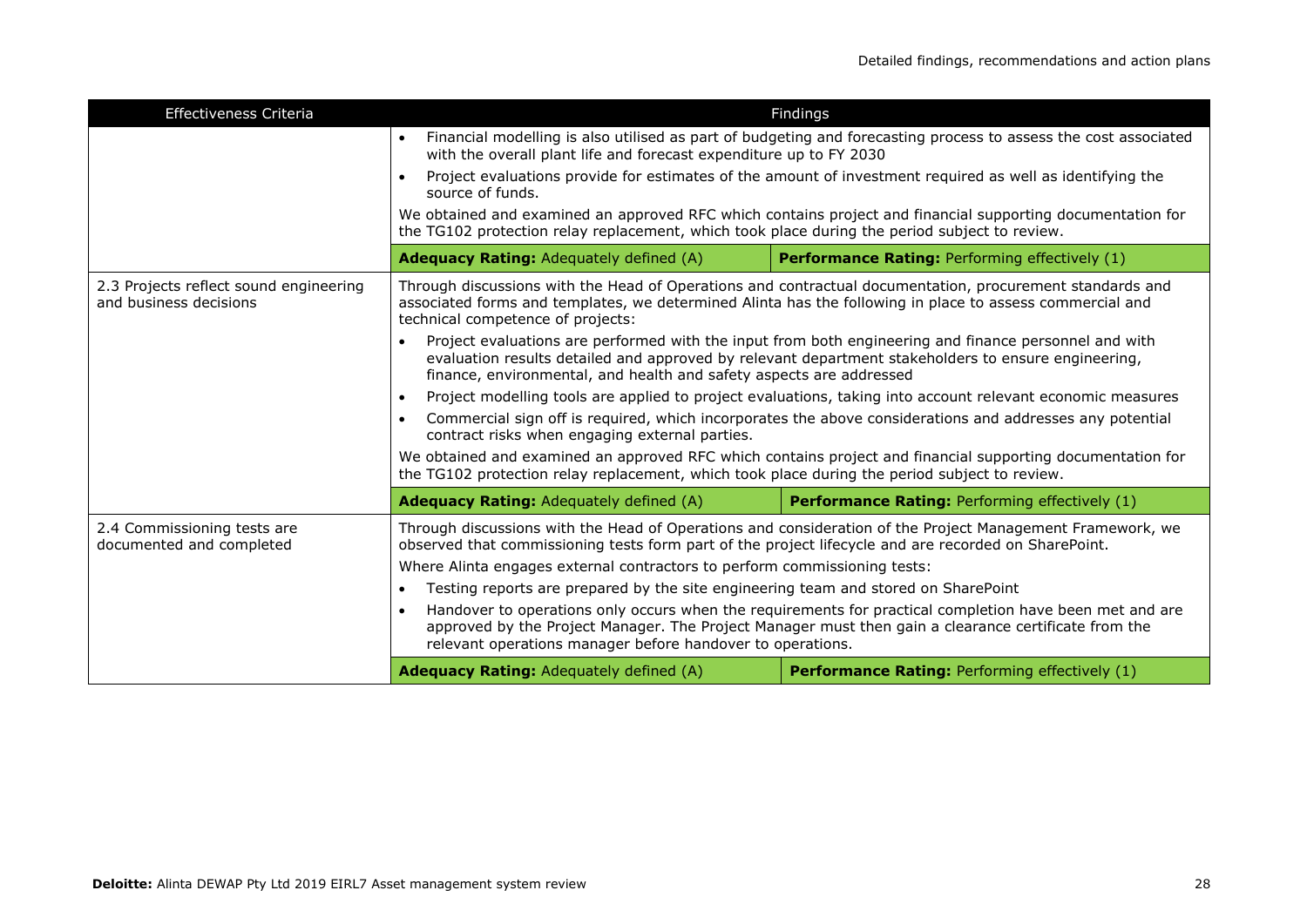| <b>Effectiveness Criteria</b>                                                | Findings                                                                                                                                                                                                                                                                                 |                                                                                                                |
|------------------------------------------------------------------------------|------------------------------------------------------------------------------------------------------------------------------------------------------------------------------------------------------------------------------------------------------------------------------------------|----------------------------------------------------------------------------------------------------------------|
| 2.5 Ongoing legal/environmental/safety<br>obligations of the asset owner are | determined, for the purpose of its ongoing asset management obligations, Alinta has:                                                                                                                                                                                                     | Through discussion with the Head of Operations and examination of relevant supporting documentation, we        |
| assigned and understood                                                      | assets                                                                                                                                                                                                                                                                                   | Identified legal, environmental, and safety obligations relating to its power station and transmission network |
|                                                                              | Environmental Management Framework to its Port Hedland and Boodarie Power Station facilities                                                                                                                                                                                             | Applied the Alinta Energy (group-wide) Occupational Health and Safety Management Framework and                 |
|                                                                              | Assigned responsibilities and training to staff on site in Port Hedland, Boodarie and in the Perth office for<br>managing Alinta's environmental and safety obligations in accordance with OHS and Environmental<br>management plans                                                     |                                                                                                                |
|                                                                              | Implemented an organised document management system within SharePoint for housing regulatory<br>obligations such as licences, related management plans, and monitoring/compliance reports                                                                                                |                                                                                                                |
|                                                                              | The Environmental Management Framework references the Alinta Energy Safety and Sustainability<br>Committee (AESSC) and the Corporate Risk and Assurance Group are assigned responsibility for monitoring<br>any updates or changes to regulatory obligations and reporting requirements. |                                                                                                                |
|                                                                              | We sighted evidence of:                                                                                                                                                                                                                                                                  |                                                                                                                |
|                                                                              | Alinta's identification, assessment, and treatment of risks relating to its legal, environmental, and safety<br>obligations within the Port Hedland & Boodarie Power Station SAMP and the Port Hedland AMP                                                                               |                                                                                                                |
|                                                                              | Site skills and training matrix, which contains the relevant safety training staff need to complete                                                                                                                                                                                      |                                                                                                                |
|                                                                              | Actions and reports prepared in accordance with the Environmental Management Plan.                                                                                                                                                                                                       |                                                                                                                |
|                                                                              | <b>Adequacy Rating: Adequately defined (A)</b>                                                                                                                                                                                                                                           | <b>Performance Rating: Performing effectively (1)</b>                                                          |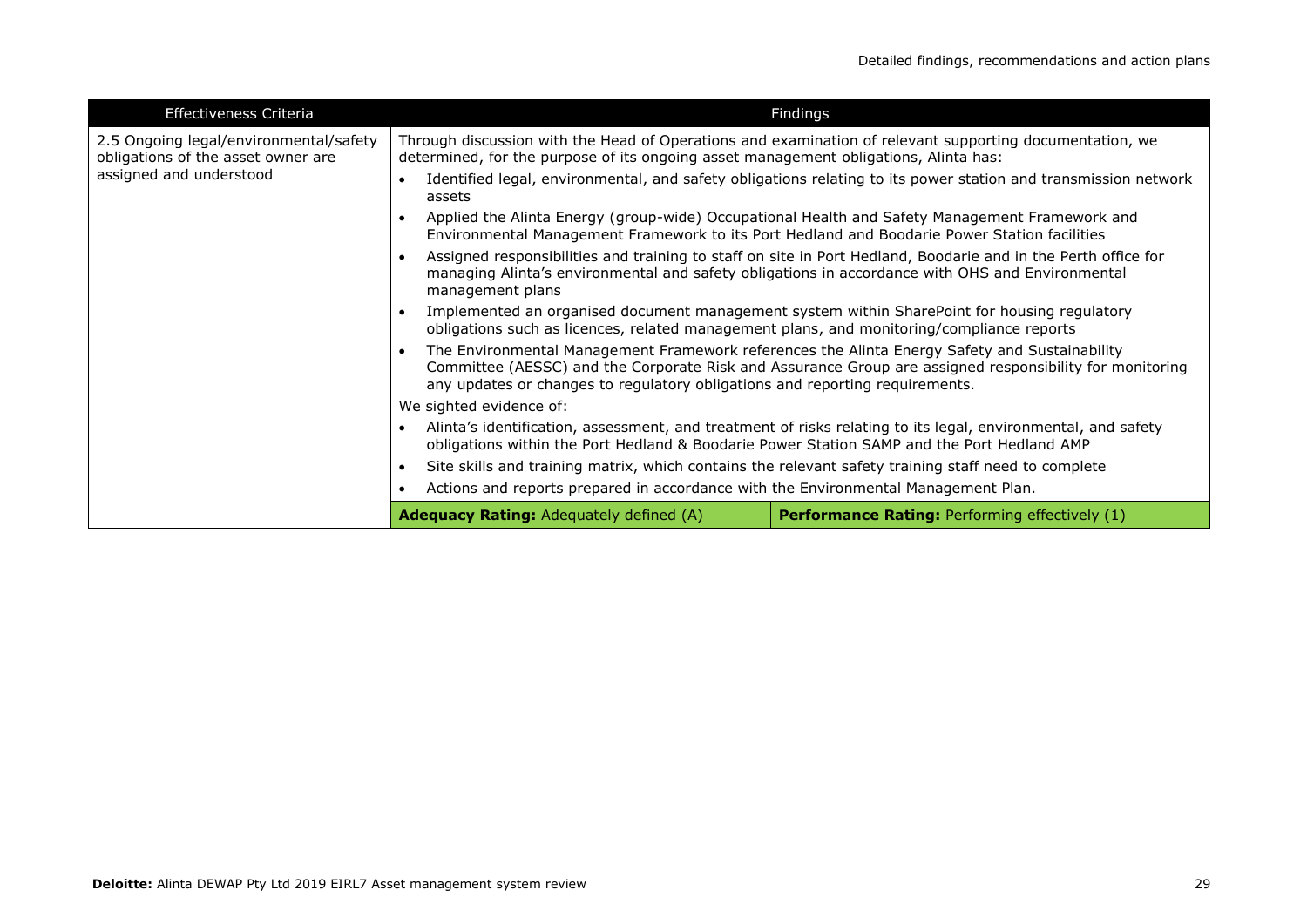# **4.3 Asset disposal**

**Key process:** Effective asset disposal frameworks incorporate consideration of alternatives for the disposal of surplus, obsolete, under-performing or unserviceable assets. Alternatives are evaluated in cost-benefit terms.

**Expected outcome:** Effective management of the disposal process will minimise holdings of surplus and under-performing assets and will lower service costs.

| Effectiveness Criteria                                                                                                                  | Findings                                                                                                                                                                                                                                                                                                                                                                                  |                                                |
|-----------------------------------------------------------------------------------------------------------------------------------------|-------------------------------------------------------------------------------------------------------------------------------------------------------------------------------------------------------------------------------------------------------------------------------------------------------------------------------------------------------------------------------------------|------------------------------------------------|
| 3.1 Under-utilised and under-<br>performing assets are identified as<br>part of a regular systematic review<br>process                  | Through discussions with the Head of Operations and the Regulatory Compliance Manager, examination of relevant<br>supporting documentation, and walkthrough of the InControl risk management system for Port Hedland and<br>Boodarie, we determined Alinta has applied the following mechanisms for identifying under-utilised and under-<br>performing assets:                           |                                                |
|                                                                                                                                         | The SAMP considers each major item of equipment and provides specific details of the facility's operations and<br>maintenance strategy, key life-cycle issues, and remedial plans                                                                                                                                                                                                         |                                                |
|                                                                                                                                         | A detailed forward maintenance program in accordance with manufacturer's guidelines is maintained for the<br>plant that is reviewed on a daily basis                                                                                                                                                                                                                                      |                                                |
|                                                                                                                                         | The following review processes to are in place:<br>$\bullet$                                                                                                                                                                                                                                                                                                                              |                                                |
|                                                                                                                                         | Condition monitoring techniques are employed on a frequent basis to identify defects and are stored in<br>Ellipse, including: oil analysis, vibration analysis, and radiography and thermography to identify any<br>surface or internal defects                                                                                                                                           |                                                |
|                                                                                                                                         | During scheduled outages, main components of the facility's plant are inspected for defects by external<br>consultants                                                                                                                                                                                                                                                                    |                                                |
|                                                                                                                                         | The operational performance of the Port Hedland and Boodarie facilities are monitored through the<br>$\circ$<br>Honeywell Experion system, with weekly and monthly performance dashboard reports presented to<br>management for review, showing asset generational performance against benchmarked targets<br>Unexpected asset failures are logged in the InControl System which details: |                                                |
|                                                                                                                                         | Incident description<br>$\blacksquare$                                                                                                                                                                                                                                                                                                                                                    |                                                |
|                                                                                                                                         | Relevant work group responsible                                                                                                                                                                                                                                                                                                                                                           |                                                |
|                                                                                                                                         | Incident type (e.g. equipment, environmental etc.)                                                                                                                                                                                                                                                                                                                                        |                                                |
|                                                                                                                                         | Incident status                                                                                                                                                                                                                                                                                                                                                                           |                                                |
|                                                                                                                                         | Results of the above assessments and inspections are included in the rolling five year AMP.                                                                                                                                                                                                                                                                                               |                                                |
|                                                                                                                                         | <b>Adequacy Rating: Adequately defined (A)</b>                                                                                                                                                                                                                                                                                                                                            | Performance Rating: Performing effectively (1) |
| 3.2 The reasons for under-utilisation<br>or poor performance are critically<br>examined and corrective action or<br>disposal undertaken | Through discussions with the Head of Operations and examination of relevant supporting documentation, we<br>determined Alinta has applied the mechanisms at Asset Disposal (s.3.1) to facilitate the examination of under-<br>utilised and under-performing assets by:<br>Undertaking root cause analyses of under-utilisation or poor performance of power station assets in the         |                                                |
|                                                                                                                                         | <b>InControl Risk Management System</b>                                                                                                                                                                                                                                                                                                                                                   |                                                |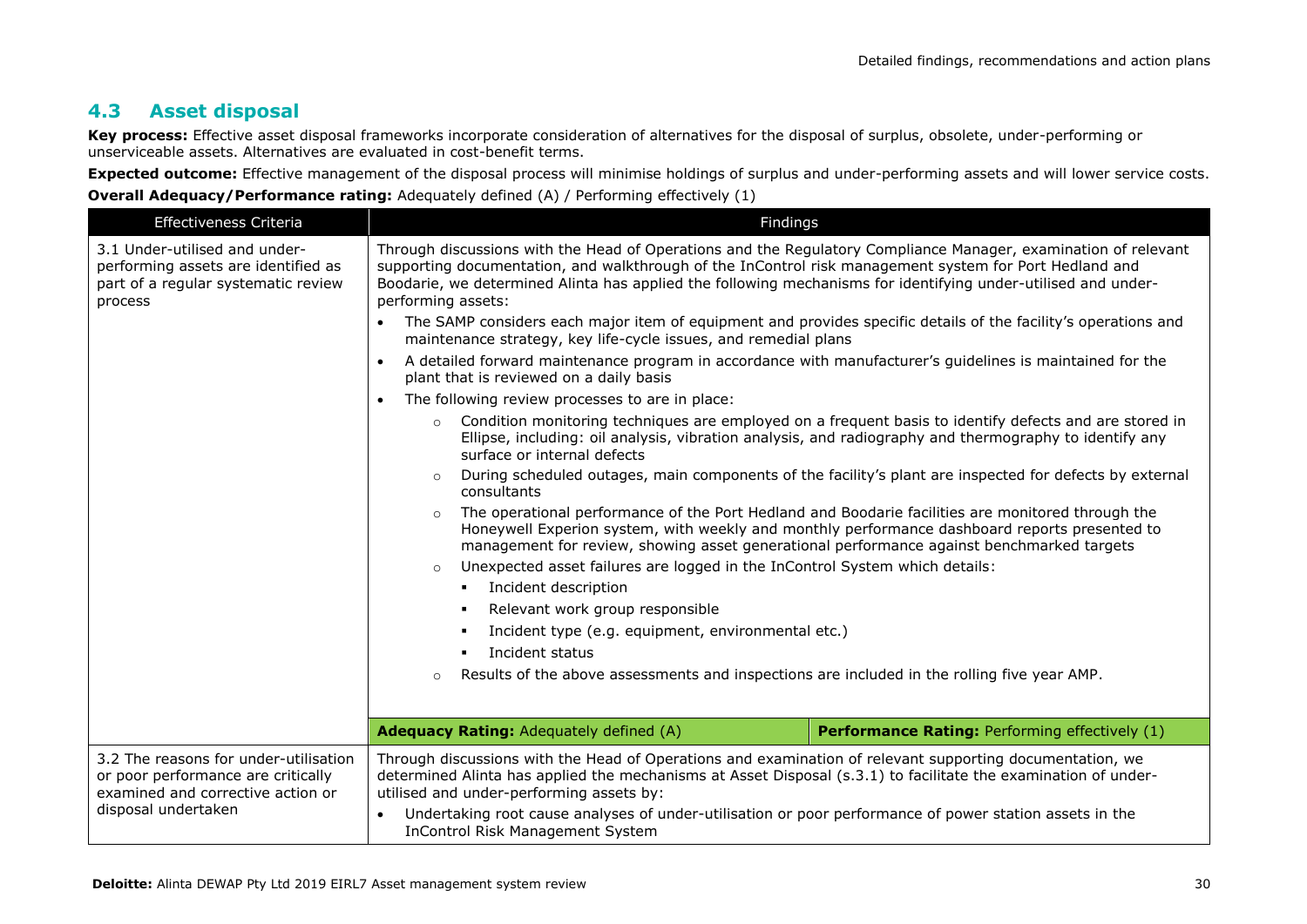| <b>Effectiveness Criteria</b>                     | Findings                                                                                                                                                                                                                                                                                                                                                                                                                                                                                               |                                                       |
|---------------------------------------------------|--------------------------------------------------------------------------------------------------------------------------------------------------------------------------------------------------------------------------------------------------------------------------------------------------------------------------------------------------------------------------------------------------------------------------------------------------------------------------------------------------------|-------------------------------------------------------|
|                                                   | Applying a project evaluation approach as part of the capital expenditure approval process, which requires a<br>$\bullet$<br>justification of why the upgrade/purchase of equipment is crucial to the condition of the asset<br>Incorporating assessments into rolling five year plans that detail the major capital projects planned for the<br>coming financial year.                                                                                                                                |                                                       |
|                                                   |                                                                                                                                                                                                                                                                                                                                                                                                                                                                                                        |                                                       |
|                                                   | <b>Adequacy Rating:</b> Adequately defined (A)                                                                                                                                                                                                                                                                                                                                                                                                                                                         | <b>Performance Rating: Performing effectively (1)</b> |
| 3.3 Disposal alternatives are<br>evaluated        | Through discussions with the Head of Operations and examination of supporting documentation, we determined that<br>Alinta's processes require:                                                                                                                                                                                                                                                                                                                                                         |                                                       |
|                                                   | Consideration of alternatives for decommissioning, removal, or storage of key plant                                                                                                                                                                                                                                                                                                                                                                                                                    |                                                       |
|                                                   | The SAMP provide details of the major projects planned for each asset in the coming financial year, including<br>any equipment replacement requirements                                                                                                                                                                                                                                                                                                                                                |                                                       |
|                                                   | Asset disposals to be performed in accordance with Project Management processes (including the Management<br>of Change system process) and the AMP                                                                                                                                                                                                                                                                                                                                                     |                                                       |
|                                                   | Spare parts are re-utilised or stored to be used again on existing assets.                                                                                                                                                                                                                                                                                                                                                                                                                             |                                                       |
|                                                   | <b>Adequacy Rating: Adequately defined (A)</b>                                                                                                                                                                                                                                                                                                                                                                                                                                                         | <b>Performance Rating: Performing effectively (1)</b> |
| 3.4 There is a replacement strategy<br>for assets | Through discussions with the Head of Operations and consideration of Alinta's AMP and SAMP, we observed that:<br>The SAMP considers each major item of equipment and provides specific details of the facility's operations and<br>$\bullet$<br>maintenance strategy, key life-cycle issues, and remedial plans<br>Rolling five year plans in the SAMP provide details of the major projects planned for each asset in the coming<br>financial year, including any equipment replacement requirements. |                                                       |
|                                                   | <b>Adequacy Rating:</b> Adequately defined (A)                                                                                                                                                                                                                                                                                                                                                                                                                                                         | <b>Performance Rating: Performing effectively (1)</b> |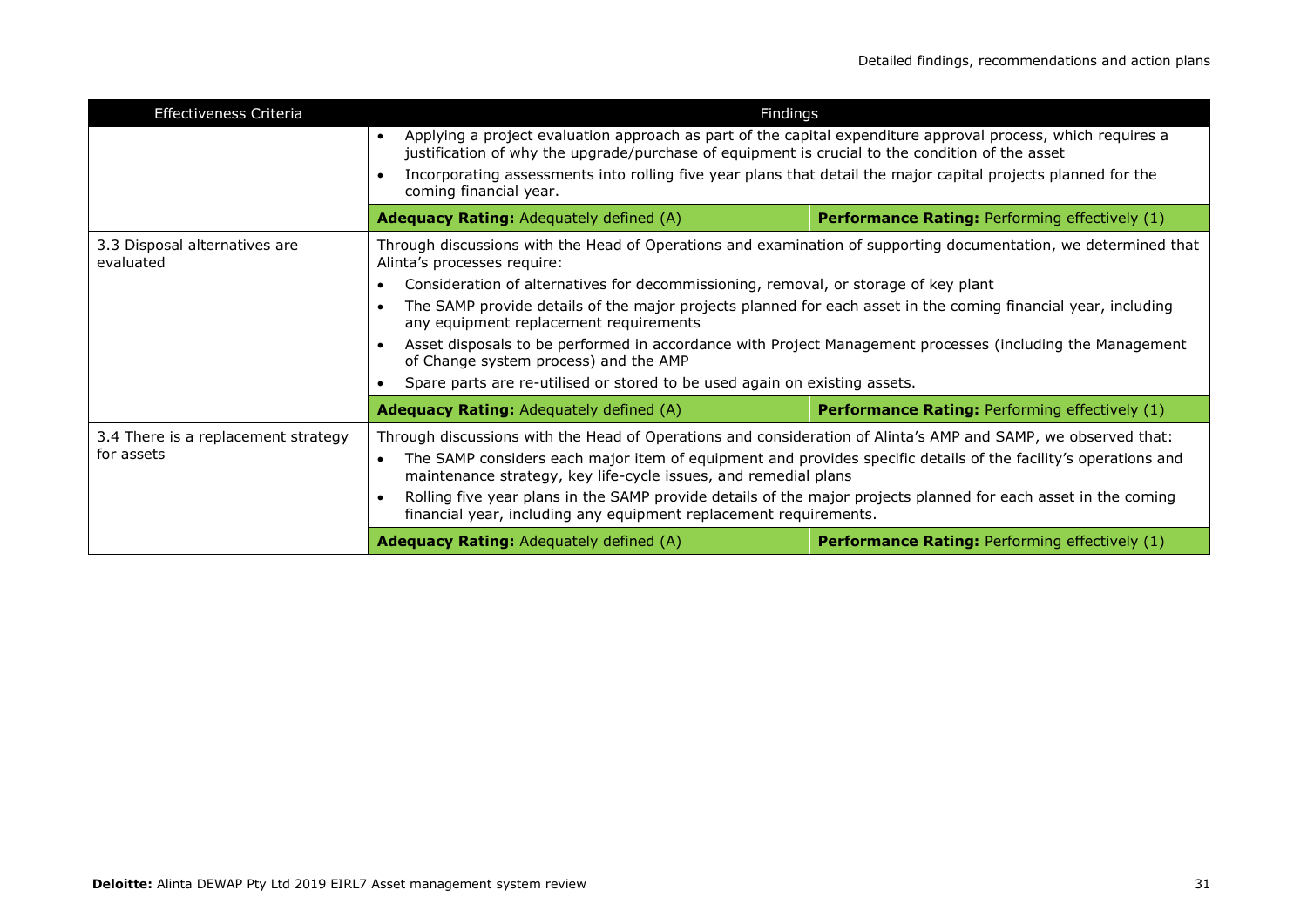# **4.4 Environmental analysis**

**Key process:** Environmental analysis examines the asset system environment and assesses all external factors affecting the asset system.

**Expected outcome:** The AMS regularly assesses external opportunities and threats and takes corrective action to maintain performance requirements.

| Effectiveness Criteria                                                                                                                 |                                                                                                                                                                                                                                                                                                                                                                                                                                                                                                                                                                                                                                                                                                                                                                                                                                                                                                                                                                                                                                                                      | Findings                                       |
|----------------------------------------------------------------------------------------------------------------------------------------|----------------------------------------------------------------------------------------------------------------------------------------------------------------------------------------------------------------------------------------------------------------------------------------------------------------------------------------------------------------------------------------------------------------------------------------------------------------------------------------------------------------------------------------------------------------------------------------------------------------------------------------------------------------------------------------------------------------------------------------------------------------------------------------------------------------------------------------------------------------------------------------------------------------------------------------------------------------------------------------------------------------------------------------------------------------------|------------------------------------------------|
| 4.1 Opportunities and threats in the<br>system environment are assessed                                                                | Through discussion with the Head of Operations and consideration of relevant supporting documentation, we<br>determined Alinta identifies and assesses opportunities and threats within its AMS through records of:<br>Applicable legal and regulatory obligations are documented in the AMP under the Regulatory Compliance<br>$\bullet$<br>Summary<br>Risks and threats to the asset's operations in the Port Hedland & Boodarie Power Station SAMP<br>$\bullet$<br>Documented environmental and safety risks in its Incontrol Risk Management System<br>$\bullet$<br>Logged environmental and safety related incidents in its InControl Risk Management System.<br>$\bullet$                                                                                                                                                                                                                                                                                                                                                                                      |                                                |
|                                                                                                                                        | <b>Adequacy Rating: Adequately defined (A)</b>                                                                                                                                                                                                                                                                                                                                                                                                                                                                                                                                                                                                                                                                                                                                                                                                                                                                                                                                                                                                                       | Performance Rating: Performing effectively (1) |
| 4.2 Performance standards<br>(availability of service, capacity,<br>continuity, emergency response,<br>etc.) are measured and achieved | Through discussion with the Head of Operations and supporting documentation, we determined that:<br>The tracking of work orders and performance KPIs on site is controlled through Ellipse, which reports on the key<br>performance aspects of the plant. The monthly reports include aspects such as availability and production<br>losses, maintenance costs, Environmental Occupational Health and Safety( EOHS) incidents and Sulphur oxides<br>(SOx) emission breaches. Any deviations from budget or contractual KPIs are highlighted and explained, where<br>appropriate<br>Alinta has emergency response processes in place in case of an environmental incident, with Site Managers<br>being responsible for the investigation and analysis of the incident<br>Alinta is required to report Nitrogen oxides (NOx) and Carbon Monoxide (CO) emissions quarterly. It must also<br>$\bullet$<br>provide NOx, CO and SOx emission sample readings annually. All non-continuous sampling and analysis is to be<br>performed by a holder of a NATA accreditation. |                                                |
|                                                                                                                                        | <b>Adequacy Rating: Adequately defined (A)</b>                                                                                                                                                                                                                                                                                                                                                                                                                                                                                                                                                                                                                                                                                                                                                                                                                                                                                                                                                                                                                       | Performance Rating: Performing effectively (1) |
| 4.3 Compliance with statutory and<br>regulatory requirements                                                                           | Through discussion with the Head of Operations and consideration of relevant supporting documentation, we<br>determined that Alinta operates and monitors its operations in accordance with the following statutory and<br>regulatory requirements:<br>Port Hedland Power Station Environmental Licence, which include NOx, CO, and SOx emissions targets and<br>requirements. Alinta is required to report NOx and CO emissions quarterly and annually. It must also provide an<br>annual SOx emission sample reading<br>All non-continuous sampling and analysis is to be performed by a holder of a NATA accreditation<br>$\bullet$<br>Alinta Energy's Environmental Management Framework accommodates Alinta's commitment to environmental<br>$\bullet$<br>protection<br>Greenhouse gas emissions obligations under the National Greenhouse and Energy Reporting Act (NGER Act)<br>$\bullet$<br>The Occupational Safety and Health Act and supporting Regulations, enabled through Alinta Energy's group-wide<br>health and safety management framework.         |                                                |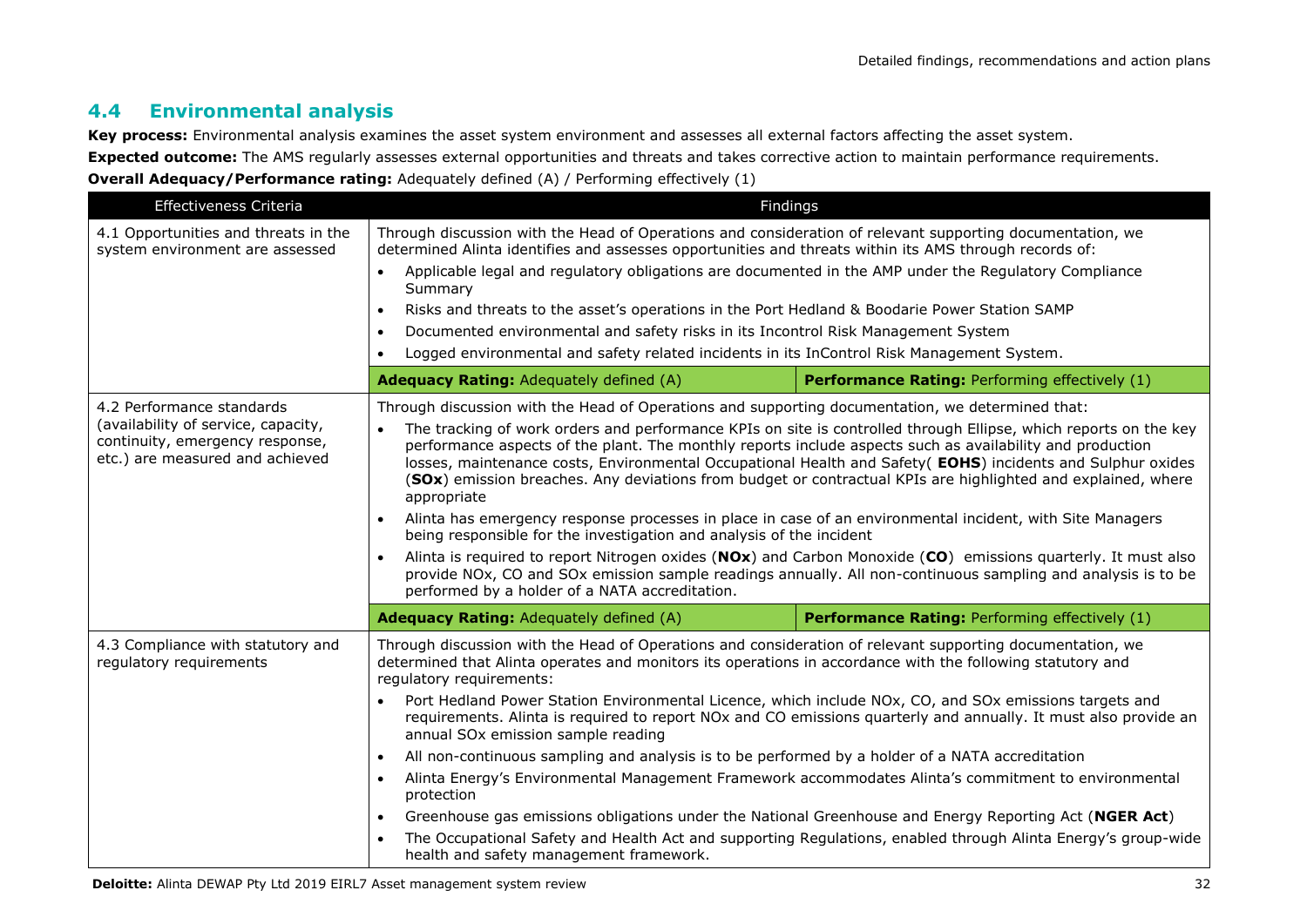| Effectiveness Criteria                        | Findings                                                                                                                                                                                                                                                                                                                                                           |                                                       |
|-----------------------------------------------|--------------------------------------------------------------------------------------------------------------------------------------------------------------------------------------------------------------------------------------------------------------------------------------------------------------------------------------------------------------------|-------------------------------------------------------|
|                                               | <b>Adequacy Rating: Adequately defined (A)</b>                                                                                                                                                                                                                                                                                                                     | <b>Performance Rating: Performing effectively (1)</b> |
| 4.4 Achievement of customer service<br>levels | Through discussion with the Head of Operations and consideration of the Purchase Power Agreements, we<br>determined that Alinta's customer service levels and performance requirements are defined by the respective PPA<br>with each customer.<br>In relation to community obligations, Alinta operates and monitors its operations in accordance with 4.3 above. |                                                       |
|                                               | <b>Adequacy Rating: Adequately defined (A)</b>                                                                                                                                                                                                                                                                                                                     | <b>Performance Rating: Performing effectively (1)</b> |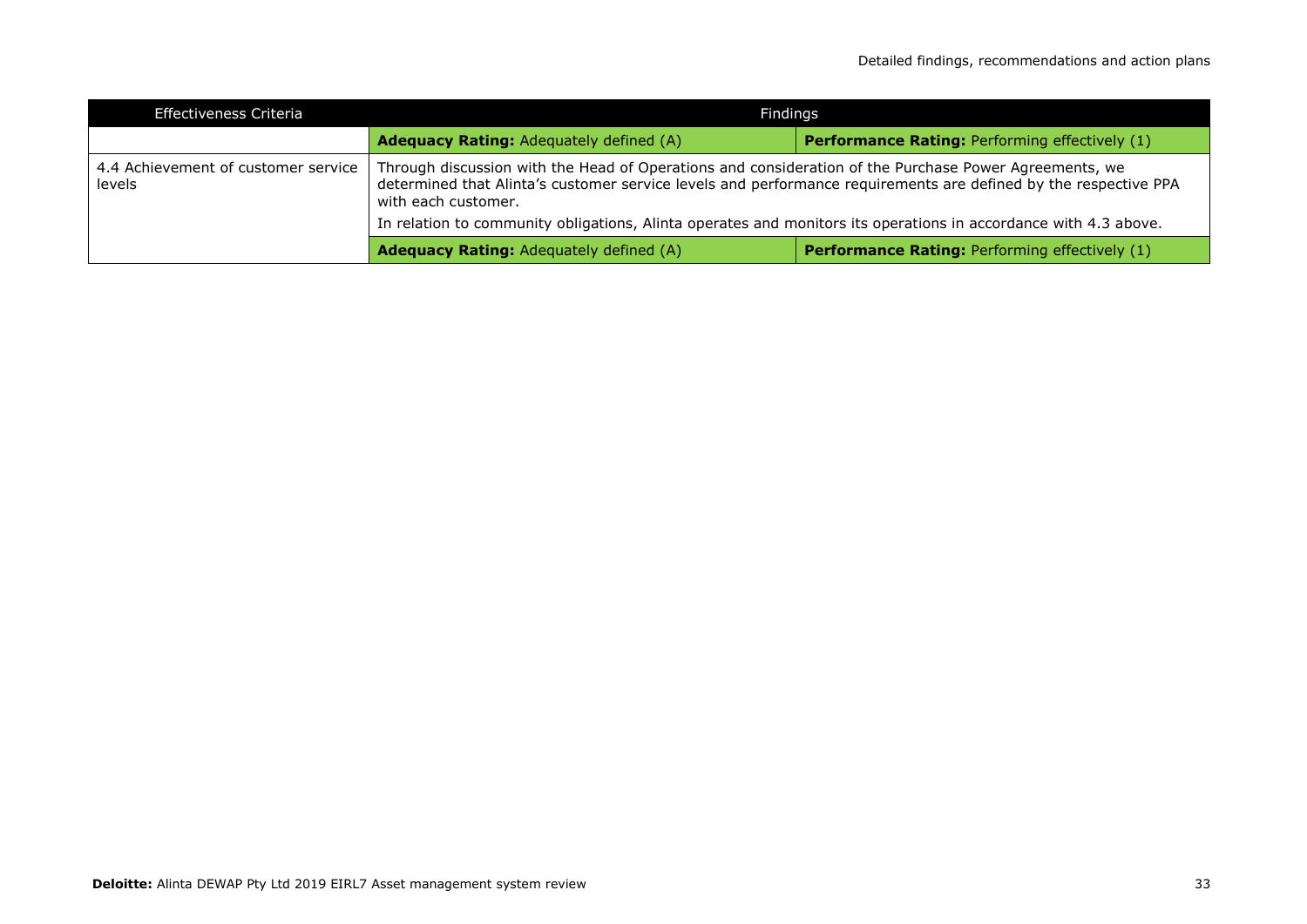### **4.5 Asset operations**

**Key process:** Operational functions relate to the day-to-day running of assets and directly affect service levels and costs.

**Expected outcome:** Operations plans adequately document the processes and knowledge of staff in the operation of assets so that service levels can be consistently achieved.

| Effectiveness Criteria                                                                                                                                                                    |                                                                                                                                                                                                                                                                                                                                                                                                                                                                                                                                                                                                                                                                                                                                                    | Findings                                       |  |
|-------------------------------------------------------------------------------------------------------------------------------------------------------------------------------------------|----------------------------------------------------------------------------------------------------------------------------------------------------------------------------------------------------------------------------------------------------------------------------------------------------------------------------------------------------------------------------------------------------------------------------------------------------------------------------------------------------------------------------------------------------------------------------------------------------------------------------------------------------------------------------------------------------------------------------------------------------|------------------------------------------------|--|
| 5.1 Operational policies and<br>procedures are documented and                                                                                                                             | Through discussion with the Head of Operations, examination of relevant supporting documentation and a site visit,<br>we determined:                                                                                                                                                                                                                                                                                                                                                                                                                                                                                                                                                                                                               |                                                |  |
| linked to service levels required                                                                                                                                                         | Operational policies and procedures are documented through the Port Hedland Power Station AMP, PPAs with the<br>$\bullet$<br>clients, access and standby agreements, communication protocols with the clients and business partners and the<br>Power Generation Operational Plan                                                                                                                                                                                                                                                                                                                                                                                                                                                                   |                                                |  |
|                                                                                                                                                                                           | The service levels requirements are either defined explicitly (e.g. firm or non-firm purchase) or derived from<br>$\bullet$<br>these documents                                                                                                                                                                                                                                                                                                                                                                                                                                                                                                                                                                                                     |                                                |  |
|                                                                                                                                                                                           | Operational procedures and manuals are kept on site as well as on the shared drive<br>$\bullet$                                                                                                                                                                                                                                                                                                                                                                                                                                                                                                                                                                                                                                                    |                                                |  |
|                                                                                                                                                                                           | Reliability and maintenance requirements are also set up in the Operations FY20 Game Plan.<br>$\bullet$                                                                                                                                                                                                                                                                                                                                                                                                                                                                                                                                                                                                                                            |                                                |  |
|                                                                                                                                                                                           | <b>Adequacy Rating: Adequately defined (A)</b>                                                                                                                                                                                                                                                                                                                                                                                                                                                                                                                                                                                                                                                                                                     | Performance Rating: Performing effectively (1) |  |
| 5.2 Risk management is applied to<br>prioritise operations tasks                                                                                                                          | Through discussion with the Head of Operations, examination of relevant documentation and a site visit, we<br>determined Alinta has demonstrated:<br>There is an established risk management framework and process i.e., prior to initiating changes in management<br>$\bullet$                                                                                                                                                                                                                                                                                                                                                                                                                                                                    |                                                |  |
|                                                                                                                                                                                           | of change, planned outages, as well as lower level (work order level) execution                                                                                                                                                                                                                                                                                                                                                                                                                                                                                                                                                                                                                                                                    |                                                |  |
|                                                                                                                                                                                           | The risk management information is used to guide operational decisions e.g. dispatching, or any changes<br>initiated through management of change<br>The Port Hedland and Boodarie power stations apply an integrated risk management approach<br>$\bullet$<br>The Maintenance Work Process Manual document defines how the maintenance tasks are given priority ratings.<br>$\bullet$<br>They are assigned a priority from 1-5 based on a defined risk matrix.<br>The timelines defined for maintenance task priorities are:<br>$\bullet$<br>Priority 1 (Extreme - Starts Immediately - Breaks Daily Schedule)<br>$\circ$<br>Priority 2 (High - Starts within 1 week - Breaks Weekly Schedule and Finishes within 2 weeks of<br>$\circ$<br>start) |                                                |  |
|                                                                                                                                                                                           |                                                                                                                                                                                                                                                                                                                                                                                                                                                                                                                                                                                                                                                                                                                                                    |                                                |  |
|                                                                                                                                                                                           |                                                                                                                                                                                                                                                                                                                                                                                                                                                                                                                                                                                                                                                                                                                                                    |                                                |  |
|                                                                                                                                                                                           |                                                                                                                                                                                                                                                                                                                                                                                                                                                                                                                                                                                                                                                                                                                                                    |                                                |  |
|                                                                                                                                                                                           |                                                                                                                                                                                                                                                                                                                                                                                                                                                                                                                                                                                                                                                                                                                                                    |                                                |  |
|                                                                                                                                                                                           | Priority 3 (Medium - Starts within 3 weeks - Finishes within 4 weeks of start)<br>Priority 4 (Low - Starts within 7 weeks - Finishes within 20 weeks of start)<br>$\circ$<br>Priority 5 (Planned Outage Activity included in the scope of work)<br>$\circ$                                                                                                                                                                                                                                                                                                                                                                                                                                                                                         |                                                |  |
|                                                                                                                                                                                           | <b>Adequacy Rating: Adequately defined (A)</b>                                                                                                                                                                                                                                                                                                                                                                                                                                                                                                                                                                                                                                                                                                     | Performance Rating: Performing effectively (1) |  |
| 5.3 Assets are documented in an<br>Asset Register, including asset type,                                                                                                                  | Through discussion with the Head of Operations, examination of relevant documentation and a site visit, we<br>determined that Alinta has demonstrated:                                                                                                                                                                                                                                                                                                                                                                                                                                                                                                                                                                                             |                                                |  |
| location, material, plans of<br>Assets are registered in a fixed assets and equipment register in Ellipse, which details the asset type, location,<br>$\bullet$<br>material, and drawings |                                                                                                                                                                                                                                                                                                                                                                                                                                                                                                                                                                                                                                                                                                                                                    |                                                |  |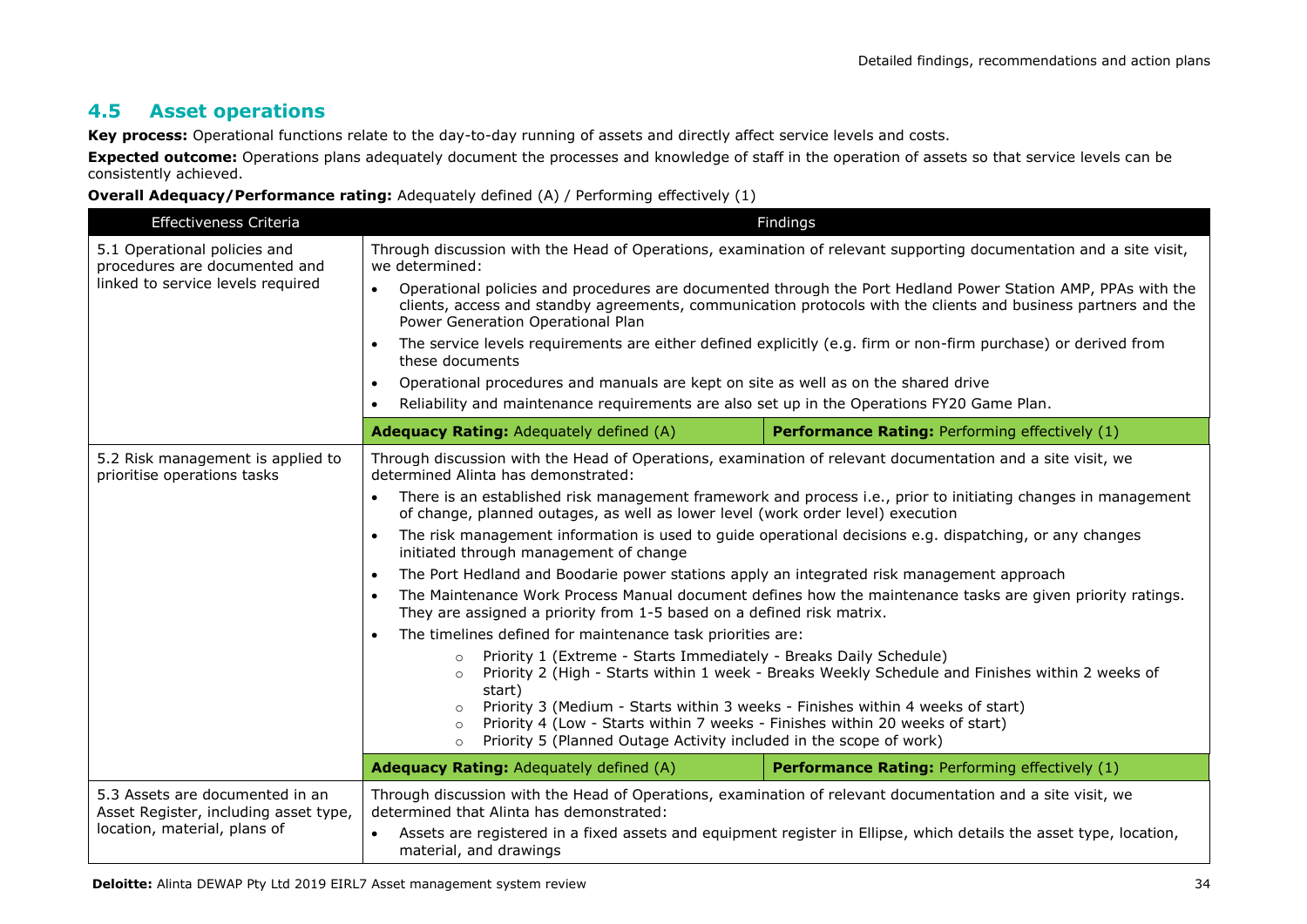| Effectiveness Criteria                                                                                        | Findings                                                                                                                                                                                                                                                                                                                                                                                                                                                                                                                                                                                                                                                                                                                                                                                                                                  |                                                |  |
|---------------------------------------------------------------------------------------------------------------|-------------------------------------------------------------------------------------------------------------------------------------------------------------------------------------------------------------------------------------------------------------------------------------------------------------------------------------------------------------------------------------------------------------------------------------------------------------------------------------------------------------------------------------------------------------------------------------------------------------------------------------------------------------------------------------------------------------------------------------------------------------------------------------------------------------------------------------------|------------------------------------------------|--|
| components, an assessment of<br>assets' physical/structural condition                                         | Asset's physical and structural conditions are recorded in the plant condition dashboard<br>A three weekly review meeting is held involving head of operations, engineering, planning and finance, for capital<br>$\bullet$<br>projects and asset condition review.                                                                                                                                                                                                                                                                                                                                                                                                                                                                                                                                                                       |                                                |  |
|                                                                                                               | Adequacy Rating: Adequately defined (A)                                                                                                                                                                                                                                                                                                                                                                                                                                                                                                                                                                                                                                                                                                                                                                                                   | Performance Rating: Performing effectively (1) |  |
| 5.4 Accounting data is documented<br>for assets                                                               | Through discussion with the Head of Operations and the Finance Manager - Projects; and examination of a<br>generated asset valuation report, we determined that Alinta has maintained an asset database that includes:<br>Acquisition and retirement date<br>$\bullet$<br>Original, historic and current capital cost<br>$\bullet$<br>Depreciation rate<br>The written down value after depreciation as at the start of the period<br>$\bullet$<br>Total depreciation in years previous<br>$\bullet$<br>Depreciation in the current year<br>The closing written down value at the end of the year<br>Book status describing if depreciation is capitalised or fully written down.                                                                                                                                                         |                                                |  |
|                                                                                                               | Adequacy Rating: Adequately defined (A)                                                                                                                                                                                                                                                                                                                                                                                                                                                                                                                                                                                                                                                                                                                                                                                                   | Performance Rating: Performing effectively (1) |  |
| 5.5 Operational costs are measured<br>and monitored                                                           | Through discussion with the Head of Operations, examination of relevant documentation and site visit, we<br>determined that Alinta has applied processes to measure and monitor operational costs, that include:<br>Monthly profit and loss extracts provided to the Head of Operations, with analysis on:<br>Total operational costs<br>$\circ$<br>Variances between budgeted costs and actuals<br>$\circ$<br>Costs are assigned to assets automatically based on allocated work orders, with external costs charged to<br>$\bullet$<br>associated cost centres<br>Recording operational spending in Ellipse, the Computerised Maintenance Management System (CMMS)<br>$\bullet$                                                                                                                                                         |                                                |  |
|                                                                                                               | Adequacy Rating: Adequately defined (A)                                                                                                                                                                                                                                                                                                                                                                                                                                                                                                                                                                                                                                                                                                                                                                                                   | Performance Rating: Performing effectively (1) |  |
| 5.6 Staff resources are adequate<br>and staff receive training<br>commensurate with their<br>responsibilities | Through discussion with the Head of Operations, examination of relevant documentation and site visit, we<br>determined that Alinta has demonstrated:<br>Staff have detailed job descriptions with defined responsibilities<br>$\bullet$<br>Staff's mandatory training for work is registered in the skills/training matrix<br>$\bullet$<br>Contractor training and competence is managed using Rapid Global system<br>$\bullet$<br>Alinta maintains records of all personnel and contractors inducted as appropriate to their role on site. For<br>example, a maintenance contractor is required to undergo a more detailed induction than an escorted visitor to<br>ensure they understand the procedures for working on site, such as work permit procedures<br>The training officer plans the training together with the plant manager |                                                |  |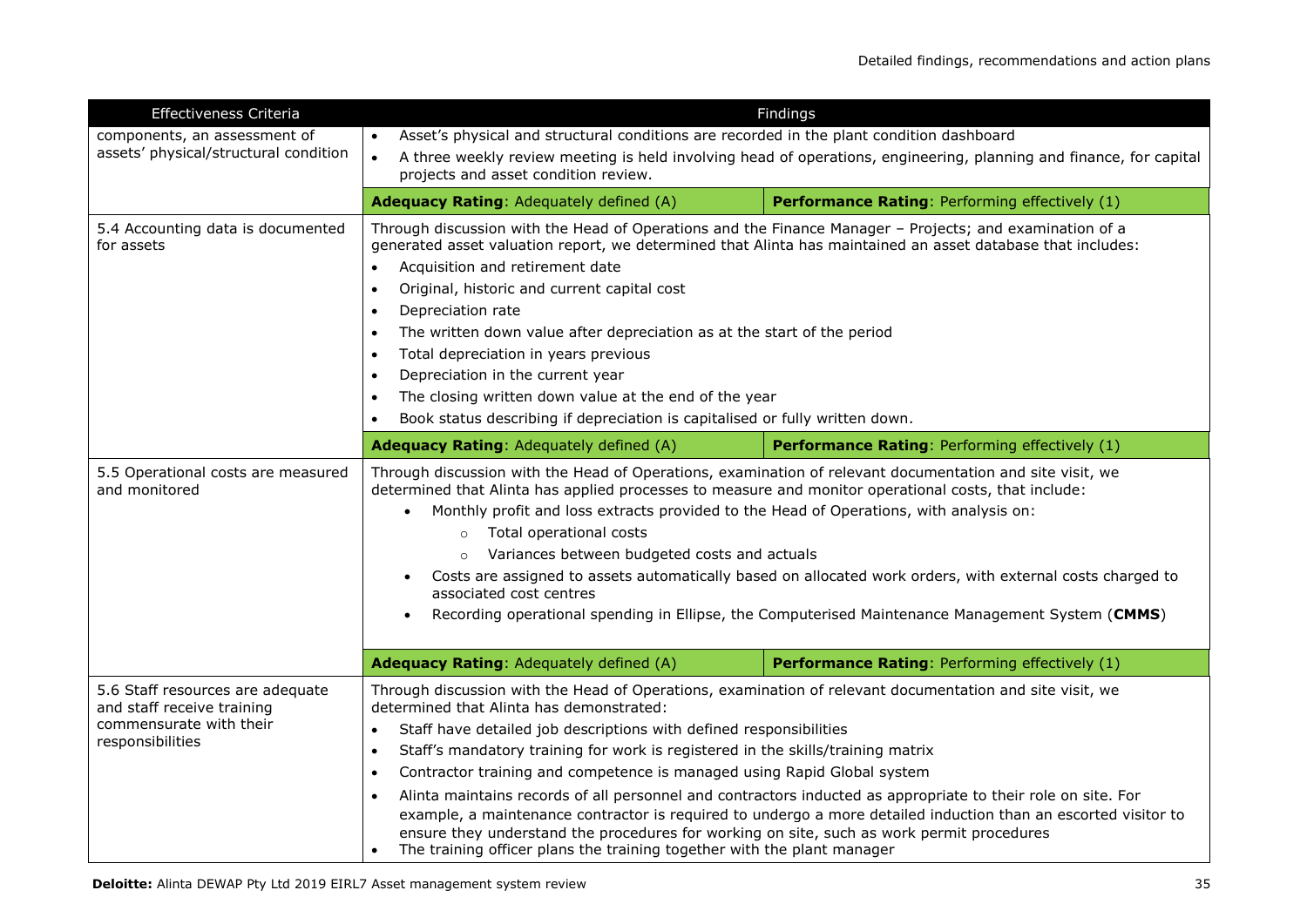| Effectiveness Criteria | Findings                                                                          |                                                       |
|------------------------|-----------------------------------------------------------------------------------|-------------------------------------------------------|
|                        | There is a competency framework developed and implemented                         |                                                       |
|                        | Non-mandatory training is registered in staff personal development plans and KPIs |                                                       |
|                        | Staff resources are adequate for Alinta's current operational activities.         |                                                       |
|                        |                                                                                   |                                                       |
|                        |                                                                                   |                                                       |
|                        |                                                                                   |                                                       |
|                        |                                                                                   |                                                       |
|                        | <b>Adequacy Rating: Adequately defined (A)</b>                                    | <b>Performance Rating: Performing effectively (1)</b> |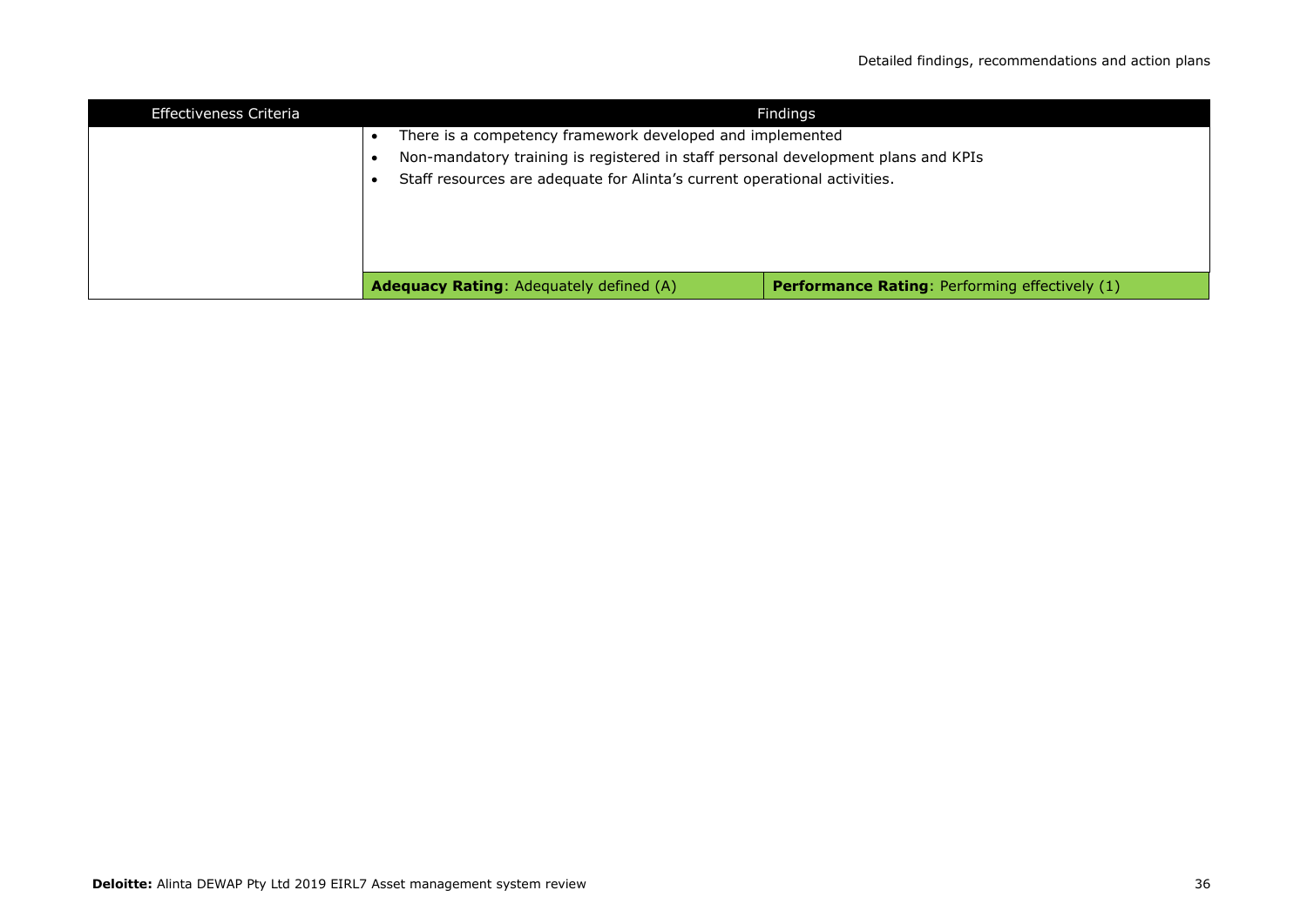# **4.6 Asset maintenance**

**Key process:** Maintenance functions relate to the upkeep of assets and directly affect service levels and costs.

**Expected outcome:** Maintenance plans cover the scheduling and resourcing of the maintenance tasks so that work can be done on time and on cost. **Overall Adequacy/Performance rating:** Requires some improvement (B) / Opportunity for improvement (2)

| Effectiveness Criteria                                                                                           | Findings                                                                                                                                                                                                                                                                                                                                                                                                                                                                                                                                                                                      |                                                                                                                |
|------------------------------------------------------------------------------------------------------------------|-----------------------------------------------------------------------------------------------------------------------------------------------------------------------------------------------------------------------------------------------------------------------------------------------------------------------------------------------------------------------------------------------------------------------------------------------------------------------------------------------------------------------------------------------------------------------------------------------|----------------------------------------------------------------------------------------------------------------|
| 6.1 Maintenance policies and<br>procedures are documented and<br>linked to service levels required               | Through discussion with the Head of Operations, examination of relevant documentation and site visit, we<br>determined that:                                                                                                                                                                                                                                                                                                                                                                                                                                                                  |                                                                                                                |
|                                                                                                                  | The maintenance policies and procedures are documented in the power station asset management plan,<br>maintenance standard, work scheduling and ultimately in Ellipse. Ellipse is the main computerised Resource<br>Planning tool used by Alinta. It consists of a database of information and a controlled front end that will manage<br>Work Orders to specify what work must be done on a piece of equipment, how, who by and when                                                                                                                                                         |                                                                                                                |
|                                                                                                                  | The service levels requirements are defined and derived from the above documents and linked to them<br>$\bullet$                                                                                                                                                                                                                                                                                                                                                                                                                                                                              |                                                                                                                |
|                                                                                                                  | The statutory work are dictated by the regulatory requirements<br>$\bullet$                                                                                                                                                                                                                                                                                                                                                                                                                                                                                                                   |                                                                                                                |
|                                                                                                                  | Some work (e.g., turbine) are upon recommendation from the OEM (GE) but scheduled by Alinta after<br>considering the risks, and resources.                                                                                                                                                                                                                                                                                                                                                                                                                                                    |                                                                                                                |
|                                                                                                                  | Adequacy Rating: Adequately defined (A)                                                                                                                                                                                                                                                                                                                                                                                                                                                                                                                                                       | Performance Rating: Performing effectively (1)                                                                 |
| 6.2 Regular inspections are<br>undertaken of asset performance<br>and condition                                  | Through discussion with the Head of Operations, examination of relevant documentation and site visit, we<br>determined that:<br>$\bullet$<br>outages<br>Any changes required on inspections are implemented in the maintenance standards<br>$\bullet$<br>Condition-based inspection are carried out<br>$\bullet$<br>Regular reviews of plant/asset conditions are carried out and the plant condition dashboard is updated.<br>$\bullet$                                                                                                                                                      | Regular inspections are carried out at the plant in forms of daily rounds, statutory inspections and planned   |
|                                                                                                                  | <b>Adequacy Rating: Adequately defined (A)</b>                                                                                                                                                                                                                                                                                                                                                                                                                                                                                                                                                | Performance Rating: Performing effectively (1)                                                                 |
| 6.3 Maintenance plans (emergency,<br>corrective and preventative) are<br>documented and completed on<br>schedule | Through discussion with the Head of Operations, examination of relevant documentation and site visit, we<br>determined that:<br>Maintenance plans for preventive tasks are well documented in the maintenance standards, Port Hedland<br>$\bullet$<br>Power Station AMP and Ellipse<br>The completion of work is recorded and summarised in the operations game plan<br>The annual work plan compliance is >95%<br>$\bullet$<br>All work orders are registered in (Ellipse).<br>$\bullet$<br>Performance Rating: Performing effectively (1)<br><b>Adequacy Rating: Adequately defined (A)</b> |                                                                                                                |
| 6.4 Failures are analysed and                                                                                    | Through discussions with the Head Of Operations, examination of documents received and site visits, we determined                                                                                                                                                                                                                                                                                                                                                                                                                                                                             |                                                                                                                |
| operational/maintenance plans<br>adjusted where necessary                                                        | that:<br>as corrective or emergency work                                                                                                                                                                                                                                                                                                                                                                                                                                                                                                                                                      | Alinta has a function within InControl to record root cause analysis and key learnings on asset failures, such |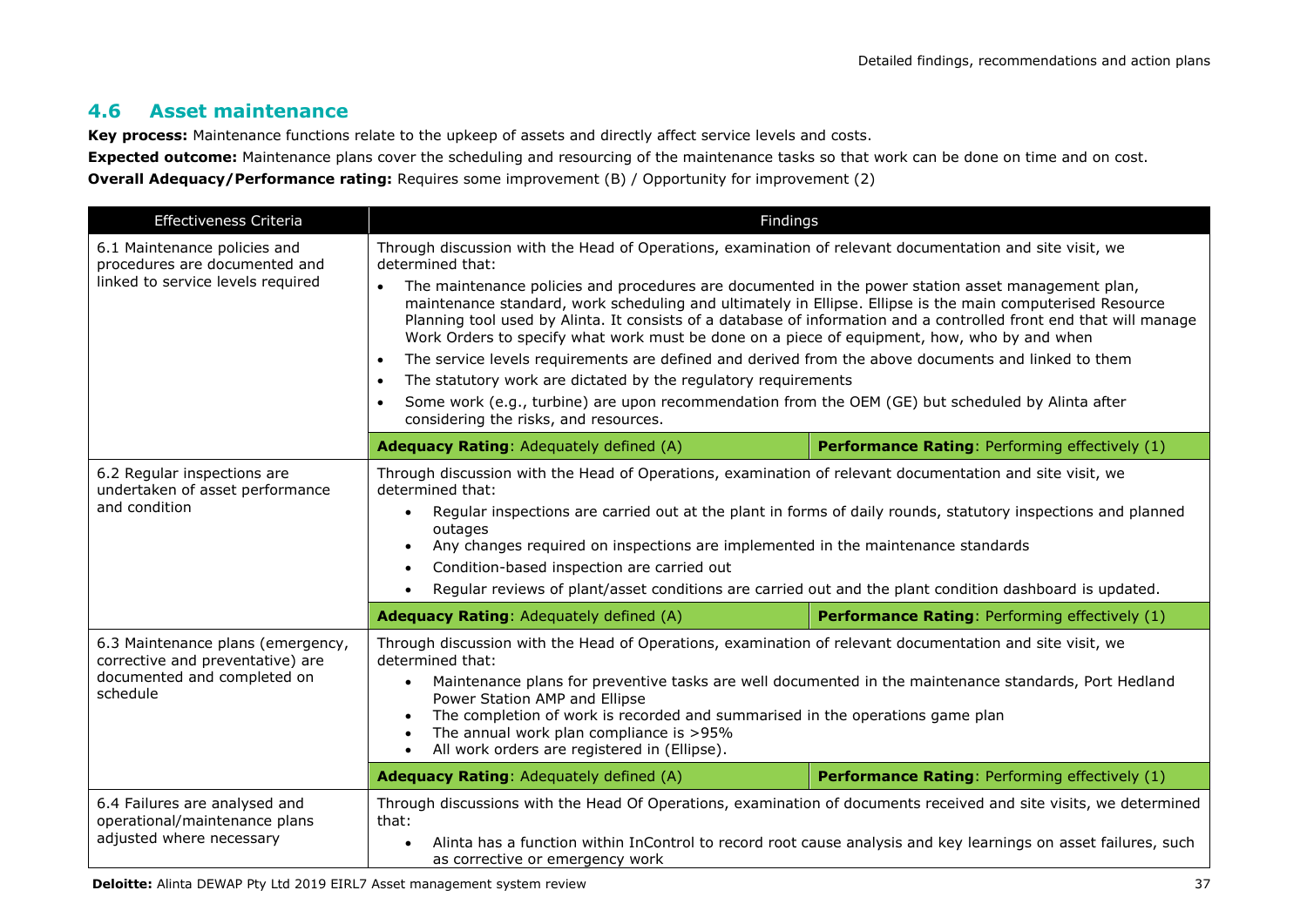| Effectiveness Criteria                                            | Findings                                                                                                                                                                                                                                                                                                                                                                                                                                                                                                                                                                                                                                                                                                                                                                                                                                                                    |                                                                                                                                                   |
|-------------------------------------------------------------------|-----------------------------------------------------------------------------------------------------------------------------------------------------------------------------------------------------------------------------------------------------------------------------------------------------------------------------------------------------------------------------------------------------------------------------------------------------------------------------------------------------------------------------------------------------------------------------------------------------------------------------------------------------------------------------------------------------------------------------------------------------------------------------------------------------------------------------------------------------------------------------|---------------------------------------------------------------------------------------------------------------------------------------------------|
|                                                                   | Through examination of InControl, and a walkthrough of the InControl reporting process, Alinta has not<br>demonstrated a consistency in performing root cause analysis or documenting lessons learnt<br>Alinta has not demonstrated how results of failure analysis have been used to initiative changes on<br>operation and maintenance, as well as engineering/asset renewal.<br>Alinta has not demonstrated that they have a program in place that identifies the asset performance expected or the                                                                                                                                                                                                                                                                                                                                                                      |                                                                                                                                                   |
|                                                                   | associated reliability/availability.                                                                                                                                                                                                                                                                                                                                                                                                                                                                                                                                                                                                                                                                                                                                                                                                                                        |                                                                                                                                                   |
|                                                                   | <b>Adequacy Rating: Requires some improvement (B)</b>                                                                                                                                                                                                                                                                                                                                                                                                                                                                                                                                                                                                                                                                                                                                                                                                                       | <b>Performance Rating: Opportunity for improvement</b><br>(2)                                                                                     |
|                                                                   | <b>Recommendation 3/2019</b>                                                                                                                                                                                                                                                                                                                                                                                                                                                                                                                                                                                                                                                                                                                                                                                                                                                | <b>Action Plan 3/2019</b>                                                                                                                         |
|                                                                   | Alinta should consider developing an Asset and System<br>reliability/availability performance program. This would<br>allow benchmarks for any root cause analysis on failures,<br>and be the base for building strategic models for identifying                                                                                                                                                                                                                                                                                                                                                                                                                                                                                                                                                                                                                             | Alinta will create an asset and system<br>reliability/availability performance program,<br>incorporating the components of the<br>recommendation. |
|                                                                   | trends and predicting possible asset failures. It would also<br>provide analyses behind the effectiveness of asset                                                                                                                                                                                                                                                                                                                                                                                                                                                                                                                                                                                                                                                                                                                                                          | <b>Responsible Person:</b>                                                                                                                        |
|                                                                   | inspections when it is looked at with a fleet perspective,                                                                                                                                                                                                                                                                                                                                                                                                                                                                                                                                                                                                                                                                                                                                                                                                                  | <b>Head of Operations</b>                                                                                                                         |
|                                                                   | rather than by individual work orders. The program should                                                                                                                                                                                                                                                                                                                                                                                                                                                                                                                                                                                                                                                                                                                                                                                                                   | <b>Target Date:</b>                                                                                                                               |
|                                                                   | address the following elements:<br>Major identified failure modes of assets as related to                                                                                                                                                                                                                                                                                                                                                                                                                                                                                                                                                                                                                                                                                                                                                                                   | 31 December 2020                                                                                                                                  |
|                                                                   | the plant condition dashboard                                                                                                                                                                                                                                                                                                                                                                                                                                                                                                                                                                                                                                                                                                                                                                                                                                               |                                                                                                                                                   |
|                                                                   | Effectiveness of inspection i.e., how likely to predict an<br>emerging failure                                                                                                                                                                                                                                                                                                                                                                                                                                                                                                                                                                                                                                                                                                                                                                                              |                                                                                                                                                   |
|                                                                   | Ageing effects on operations and maintenance                                                                                                                                                                                                                                                                                                                                                                                                                                                                                                                                                                                                                                                                                                                                                                                                                                |                                                                                                                                                   |
|                                                                   | Dedicated resource to review failures, trips and near-<br>misses and perform root cause analysis                                                                                                                                                                                                                                                                                                                                                                                                                                                                                                                                                                                                                                                                                                                                                                            |                                                                                                                                                   |
|                                                                   | Analytics on the performance of assets, and benchmark<br>it to the industry                                                                                                                                                                                                                                                                                                                                                                                                                                                                                                                                                                                                                                                                                                                                                                                                 |                                                                                                                                                   |
| 6.5 Risk management is applied to<br>prioritise maintenance tasks | Through discussions with the Head of Operations, examination of the documents received and site visits, we<br>determined that:                                                                                                                                                                                                                                                                                                                                                                                                                                                                                                                                                                                                                                                                                                                                              |                                                                                                                                                   |
|                                                                   | Any change to the maintenance plans are based on risk assessments in the risk databases, plant conditions<br>$\bullet$<br>dashboard or AMP project site<br>Prioritisation is made in the power station work scheduling following a predefined ranking defined in the<br>power purchase agreement and other associated documents<br>Alinta applies the following risk management approach to schedule tasks in the Ellipse maintenance system:<br>$\circ$ All Ellipse jobs have associated risk that is determined on a risk rating matrix from the Maintenance<br>Work Process Manual, using likelihood and consequence to determine the risk score<br>Once the risk rating has been determined on the risk matrix, the timeframes for actioning these<br>$\circ$<br>priorities are listed as follows:<br>Priority 1 (Extreme - Starts Immediately - Breaks Daily Schedule) |                                                                                                                                                   |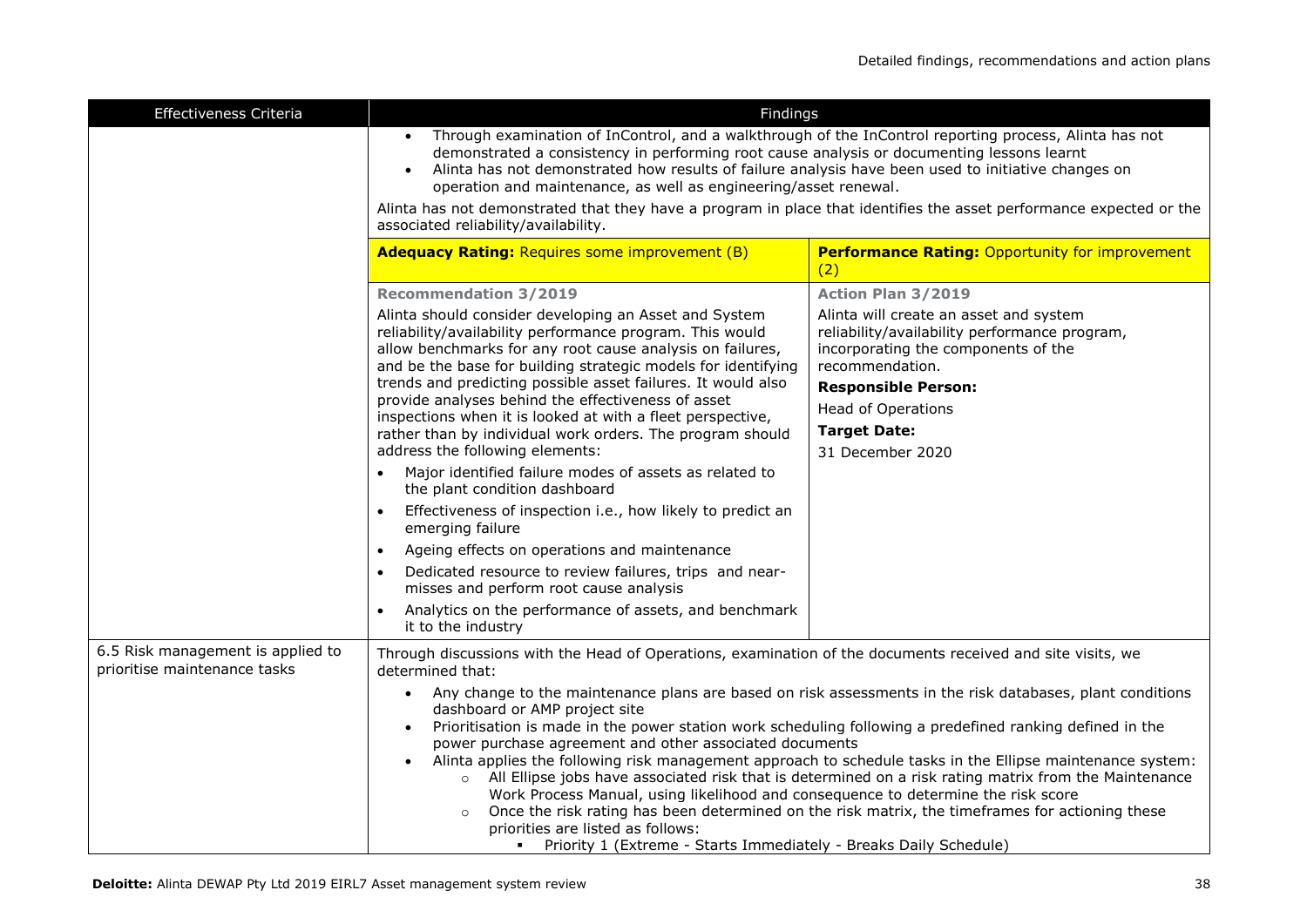| Effectiveness Criteria                              | Findings                                                                                                                                                                                                                                                                                                                                                                                                                                                                                                                                                                                                                                                                                                                                                                                                                                                                   |                                                                                                                                                                          |
|-----------------------------------------------------|----------------------------------------------------------------------------------------------------------------------------------------------------------------------------------------------------------------------------------------------------------------------------------------------------------------------------------------------------------------------------------------------------------------------------------------------------------------------------------------------------------------------------------------------------------------------------------------------------------------------------------------------------------------------------------------------------------------------------------------------------------------------------------------------------------------------------------------------------------------------------|--------------------------------------------------------------------------------------------------------------------------------------------------------------------------|
|                                                     | weeks of start)<br>٠<br>Priority 4 (Low - Starts within 7 weeks - Finishes within 20 weeks of start)<br>$\blacksquare$<br>Priority 5 (Planned Outage Activity included in the scope of work)<br>٠<br>All AMP projects contain risk assessment<br>$\circ$<br>Work requests contain risk assessment<br>Plant condition dashboard is regularly reviewed, updated and used in planning operations and maintenance<br>activities.<br>However, after looking through a small sample of maintenance tasks, we noted that a number of maintenance tasks<br>were not completed within the timeframes set out in the Maintenance Work Process Manual.<br>Through testing a sample of 10 scheduled maintenance tasks over the review period, we determined:<br>All samples were given a risk priority rating, and high priority tasks were completed within the required<br>timeframe | Priority 2 (High - Starts within 1 week - Breaks Weekly Schedule and Finishes within 2<br>Priority 3 (Medium - Starts within 3 weeks - Finishes within 4 weeks of start) |
|                                                     | In three instances, the work order was not started within the required timeframe set out in the Maintenance<br><b>Work Process Manual</b><br>In two instances, work orders were not completed within the required timeframe set out in the Maintenance<br>Work Process Manual.                                                                                                                                                                                                                                                                                                                                                                                                                                                                                                                                                                                             |                                                                                                                                                                          |
|                                                     | <b>Adequacy Rating: Requires some improvement (B)</b>                                                                                                                                                                                                                                                                                                                                                                                                                                                                                                                                                                                                                                                                                                                                                                                                                      | <b>Performance Rating: Opportunity for improvement</b><br>(2)                                                                                                            |
|                                                     | <b>Recommendation 4/2019</b>                                                                                                                                                                                                                                                                                                                                                                                                                                                                                                                                                                                                                                                                                                                                                                                                                                               | <b>Action Plan 4/2019</b>                                                                                                                                                |
|                                                     | While Alinta has a standardised practice in place to apply<br>risk management to maintenance tasks by assigning<br>priorities of completion time, through testing of a sample of<br>maintenance tasks we observed:                                                                                                                                                                                                                                                                                                                                                                                                                                                                                                                                                                                                                                                         | Alinta monitors completion of maintenance tasks<br>against the assigned risk priority.<br><b>Responsible Person:</b>                                                     |
|                                                     | Three instances where work orders were not<br>started in alignment with the designated risk<br>priority<br>Two instances when work orders were not<br>completed in the required time frame.                                                                                                                                                                                                                                                                                                                                                                                                                                                                                                                                                                                                                                                                                | <b>Head of Operations</b><br><b>Target Date:</b><br>30 June 2020                                                                                                         |
|                                                     | We recommend that Alinta monitor and manage the<br>timeframes of completing maintenance tasks in accordance<br>with the assigned risk priority                                                                                                                                                                                                                                                                                                                                                                                                                                                                                                                                                                                                                                                                                                                             |                                                                                                                                                                          |
| 6.6 Maintenance costs are measured<br>and monitored | Through discussion with the Head of Operations, examination of relevant documentation and site visit, we<br>determined that Alinta Energy has demonstrated:<br>Operational spending is recorded in the CMMS (Ellipse)<br>Head of operations gets regular extracts from finance team on the Opex, Capex and EBITA                                                                                                                                                                                                                                                                                                                                                                                                                                                                                                                                                           |                                                                                                                                                                          |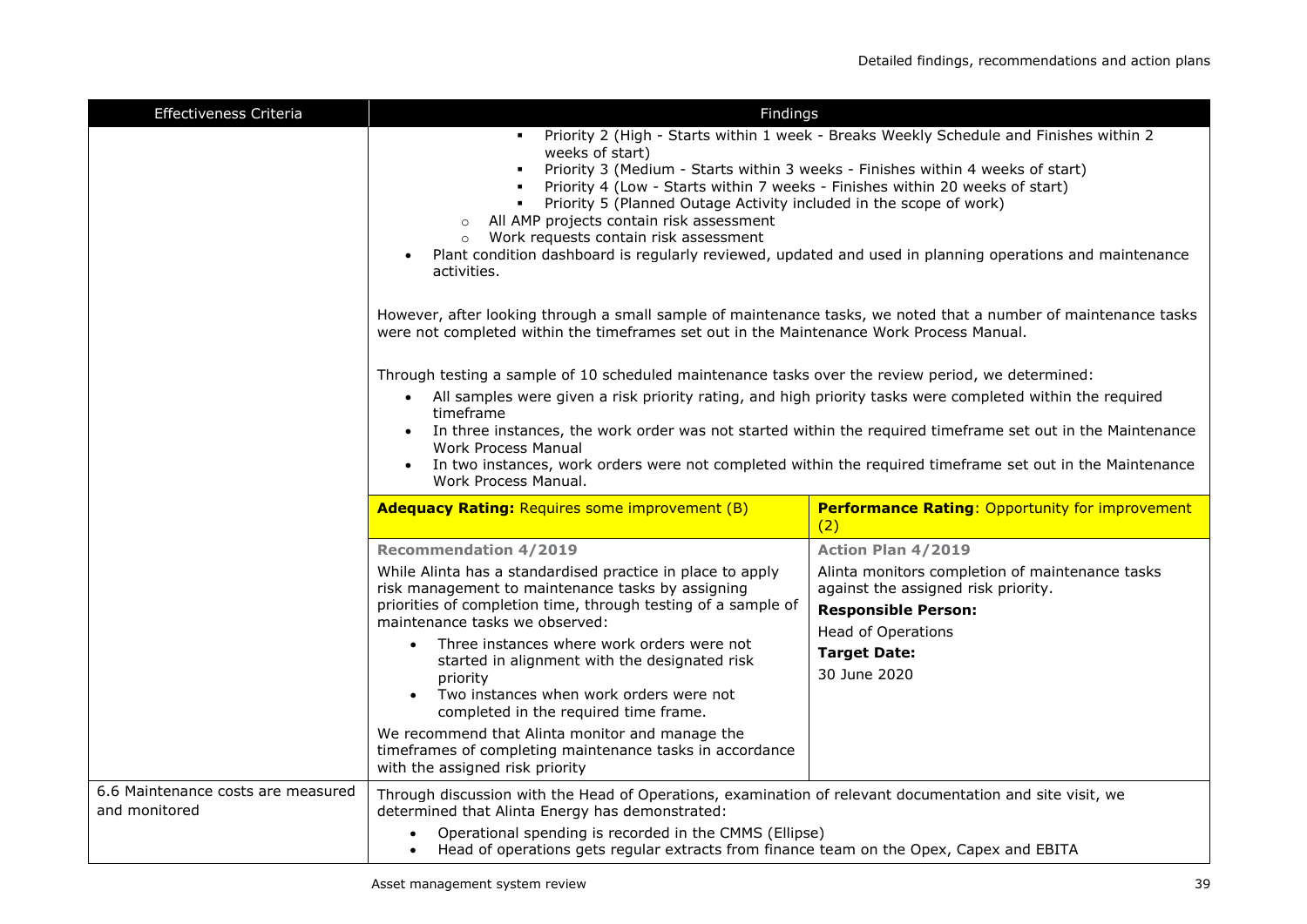| Effectiveness Criteria |                                                                                         | Findinas                                              |
|------------------------|-----------------------------------------------------------------------------------------|-------------------------------------------------------|
|                        | Project cost and standard costs (work orders) are accrued down to turbine and sublevels |                                                       |
|                        | Benchmarking is performed on maintenance costs.                                         |                                                       |
|                        | <b>Adequacy Rating:</b> Adequately defined (A)                                          | <b>Performance Rating: Performing effectively (1)</b> |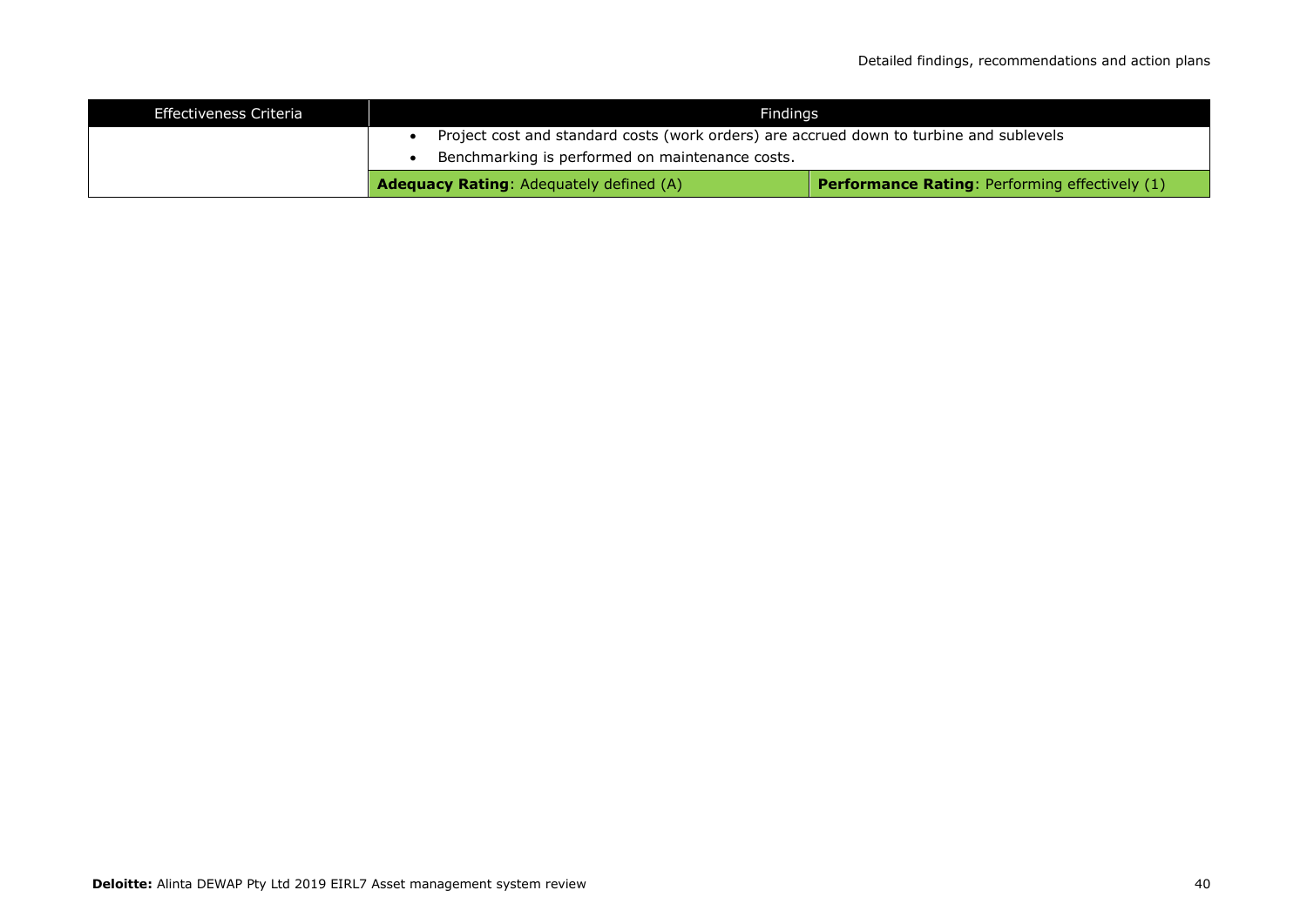# **4.7 Asset Management Information System**

**Key process:** An asset management information system is a combination of processes, data and software that support the asset management functions. **Expected outcome:** The asset management information system provides authorised, complete and accurate information for the day-to-date running of the AMS. The focus of the review is the accuracy of performance information used by the licensee to monitor and report on service standards.

| Effectiveness Criteria                                                                                      | Findings                                                                                                                                                                                                                                                                                                                                                                                                                                                                                                                                                                                                                                                                                                                                                                                                                                                                                                                                                                                                                                                                                                                                                                                                                                                                                                                                                                                                                                                                                     |                                                       |
|-------------------------------------------------------------------------------------------------------------|----------------------------------------------------------------------------------------------------------------------------------------------------------------------------------------------------------------------------------------------------------------------------------------------------------------------------------------------------------------------------------------------------------------------------------------------------------------------------------------------------------------------------------------------------------------------------------------------------------------------------------------------------------------------------------------------------------------------------------------------------------------------------------------------------------------------------------------------------------------------------------------------------------------------------------------------------------------------------------------------------------------------------------------------------------------------------------------------------------------------------------------------------------------------------------------------------------------------------------------------------------------------------------------------------------------------------------------------------------------------------------------------------------------------------------------------------------------------------------------------|-------------------------------------------------------|
| 7.1 Adequate system documentation                                                                           | From our discussions with the Operations and Platforms Manager, and the Head of Operations, we determined that:                                                                                                                                                                                                                                                                                                                                                                                                                                                                                                                                                                                                                                                                                                                                                                                                                                                                                                                                                                                                                                                                                                                                                                                                                                                                                                                                                                              |                                                       |
| for users and IT operators                                                                                  | Alinta utilises the Ellipse computerised maintenance management system<br>$\bullet$<br>Asset live performance is monitored through Honeywell Experion software.<br>$\bullet$                                                                                                                                                                                                                                                                                                                                                                                                                                                                                                                                                                                                                                                                                                                                                                                                                                                                                                                                                                                                                                                                                                                                                                                                                                                                                                                 |                                                       |
|                                                                                                             | Through discussions with the above personnel and consideration of relevant system documentation, we observed<br>that:                                                                                                                                                                                                                                                                                                                                                                                                                                                                                                                                                                                                                                                                                                                                                                                                                                                                                                                                                                                                                                                                                                                                                                                                                                                                                                                                                                        |                                                       |
|                                                                                                             | Alinta staff are responsible for operating the Ellipse system in line with Alinta's business wide IT policy,<br>$\bullet$<br>comprising general IT policies such as internet usage policy, remote access policy and mobile communications<br>policy                                                                                                                                                                                                                                                                                                                                                                                                                                                                                                                                                                                                                                                                                                                                                                                                                                                                                                                                                                                                                                                                                                                                                                                                                                          |                                                       |
|                                                                                                             | Alinta has an internal support team for maintaining the Ellipse system (based in South Australia and also<br>stationed in Western Australia)<br>IT policies are stored on Alinta's SharePoint site and are readily accessible for all users<br>$\bullet$                                                                                                                                                                                                                                                                                                                                                                                                                                                                                                                                                                                                                                                                                                                                                                                                                                                                                                                                                                                                                                                                                                                                                                                                                                     |                                                       |
|                                                                                                             | Honeywell Experion is administered on site with oversight by the site manager.                                                                                                                                                                                                                                                                                                                                                                                                                                                                                                                                                                                                                                                                                                                                                                                                                                                                                                                                                                                                                                                                                                                                                                                                                                                                                                                                                                                                               |                                                       |
|                                                                                                             | <b>Adequacy Rating: Adequately defined (A)</b>                                                                                                                                                                                                                                                                                                                                                                                                                                                                                                                                                                                                                                                                                                                                                                                                                                                                                                                                                                                                                                                                                                                                                                                                                                                                                                                                                                                                                                               | <b>Performance Rating: Performing effectively (1)</b> |
| 7.2 Input controls include<br>appropriate verification and<br>validation of data entered into the<br>system | Through discussion with the Operations and Platforms Manager and consideration of Alinta's Cybersecurity Policy<br>and Identity and Access Management Standard, we determined that:<br>Input controls are managed through built-in checks in Ellipse and aligned to Alinta's overall IT policy<br>$\bullet$<br>Processes are in place to verify and validate data entered into the system. This includes data reconciliation<br>$\bullet$<br>between old and new systems, checking data transferred between one system to another is accurate, timely<br>and complete and validating data as close as possible to the point of origin, which includes the ability to trace<br>data back to the source document<br>Alinta's central IT helpdesk processes user requests<br>User access is based on roles and positions<br>Access is granted only on receipt of a request form duly signed by relevant departmental head<br>Ellipse has multiple points of security tied to user position. Employee IDs are attached to positions within a<br>$\bullet$<br>hierarchy within Ellipse<br>Global profile security profiles are tied to positions<br>$\bullet$<br>Financial Delegations are tied to positions, are district specific and requires specific approval of Alinta's Finance<br>function<br>Within Ellipse, work functions can be restricted through menu visibility (i.e. programs will not appear without<br>access)<br>Site management approval is required for user profile updates |                                                       |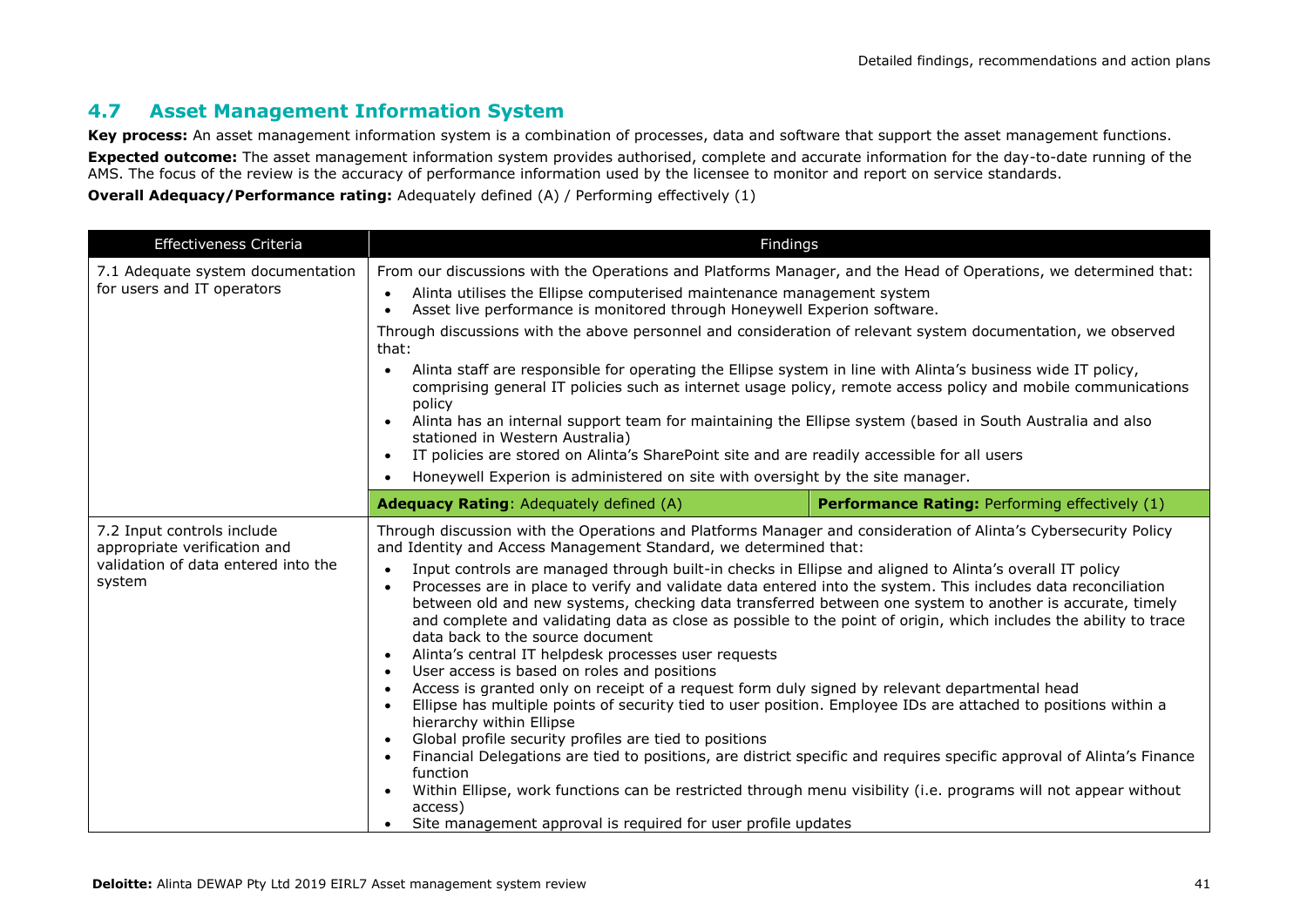| A work order number is primary identifier in the Ellipse system that cannot be modified. Users have restricted<br>access to the equipment register (limited to site personnel)<br>District security settings requires a Port Hedland login. Higher management have multiple level district access.<br>$\bullet$<br><b>Adequacy Rating: Adequately defined (A)</b><br>Performance Rating: Performing effectively (1)<br>7.3 Logical security access controls<br>Through discussions with the Operations and Platforms Manager and consideration of Alinta's Cybersecurity Policy<br>and Identity and Access Management Standard, we determined that:<br>appears adequate, such as<br>passwords<br>The process of granting and managing access is undertaken online through Alinta's IT helpdesk. Access<br>$\bullet$<br>requests are required to be approved by the relevant departmental head prior to being processed by IT<br>End-users are granted the minimum level of access privileges required to perform their job function and to<br>$\bullet$<br>prevent segregation of duties conflicts<br>Password requirements are maintained to authenticate user access to the Alinta network and the Ellipse<br>$\bullet$<br>system, including a minimum number of characters and type of characters and restrictions on use of most<br>recent passwords<br>An audit of management's email folders is undertaken periodically to ensure that only relevant personal<br>assistants have access to those folders<br>Ellipse authenticates from the active employee directory and can track when users last logged in<br>$\bullet$<br>Remote user access requires RSA token authentication.<br>We noted that the Cybersecurity policy outlines consequences for breach of policy and misuse of user privileges.<br>Adequacy Rating: Adequately defined (A)<br>Performance Rating: Performing effectively (1)<br>7.4 Physical security access controls<br>Through discussions with the Operations and Platforms Manager and Head of Operations, consideration of the<br>Identity and Access Management Standard and observations made during our visits to Alinta premises, we<br>appear adequate<br>determined that:<br>Processes and procedures relating to the access of facilities and the physical protection of information assets<br>$\bullet$<br>and<br>Systems are in use both at the head office as well as on site<br>$\bullet$<br>Site access is restricted by security fencing and swipe card entry to the premises<br>Physical security for the head office location in Perth is maintained by the relevant building services company,<br>including the provision of swipe card access to the building and restricted lift access.<br>From discussions with Operations and Platforms Manager in the context of access to computer server rooms on<br>site, we determined that:<br>Access swipe cards are used to restrict and record physical access to the computer server rooms. On employee<br>termination, an exit checklist is completed whereby phones, cards and laptops are required to be returned and<br>access is revoked<br>Visitors are required to sign in and out at reception and required to be accompanied by an Alinta employee<br>$\bullet$<br>Access to the building is monitored by CCTV.<br>We also noted that general safety precautions appear to have been instigated to contain fire and other damaging<br>events in computer rooms on site. | Effectiveness Criteria | Findings |  |
|-----------------------------------------------------------------------------------------------------------------------------------------------------------------------------------------------------------------------------------------------------------------------------------------------------------------------------------------------------------------------------------------------------------------------------------------------------------------------------------------------------------------------------------------------------------------------------------------------------------------------------------------------------------------------------------------------------------------------------------------------------------------------------------------------------------------------------------------------------------------------------------------------------------------------------------------------------------------------------------------------------------------------------------------------------------------------------------------------------------------------------------------------------------------------------------------------------------------------------------------------------------------------------------------------------------------------------------------------------------------------------------------------------------------------------------------------------------------------------------------------------------------------------------------------------------------------------------------------------------------------------------------------------------------------------------------------------------------------------------------------------------------------------------------------------------------------------------------------------------------------------------------------------------------------------------------------------------------------------------------------------------------------------------------------------------------------------------------------------------------------------------------------------------------------------------------------------------------------------------------------------------------------------------------------------------------------------------------------------------------------------------------------------------------------------------------------------------------------------------------------------------------------------------------------------------------------------------------------------------------------------------------------------------------------------------------------------------------------------------------------------------------------------------------------------------------------------------------------------------------------------------------------------------------------------------------------------------------------------------------------------------------------------------------------------------------------------------------------------------------------------------------------------------------------------------------------------------------------------------------------------------------------------------------------------------------------------------------------------------------------------------------------------------------------------------------------------------------------------------|------------------------|----------|--|
|                                                                                                                                                                                                                                                                                                                                                                                                                                                                                                                                                                                                                                                                                                                                                                                                                                                                                                                                                                                                                                                                                                                                                                                                                                                                                                                                                                                                                                                                                                                                                                                                                                                                                                                                                                                                                                                                                                                                                                                                                                                                                                                                                                                                                                                                                                                                                                                                                                                                                                                                                                                                                                                                                                                                                                                                                                                                                                                                                                                                                                                                                                                                                                                                                                                                                                                                                                                                                                                                                   |                        |          |  |
|                                                                                                                                                                                                                                                                                                                                                                                                                                                                                                                                                                                                                                                                                                                                                                                                                                                                                                                                                                                                                                                                                                                                                                                                                                                                                                                                                                                                                                                                                                                                                                                                                                                                                                                                                                                                                                                                                                                                                                                                                                                                                                                                                                                                                                                                                                                                                                                                                                                                                                                                                                                                                                                                                                                                                                                                                                                                                                                                                                                                                                                                                                                                                                                                                                                                                                                                                                                                                                                                                   |                        |          |  |
|                                                                                                                                                                                                                                                                                                                                                                                                                                                                                                                                                                                                                                                                                                                                                                                                                                                                                                                                                                                                                                                                                                                                                                                                                                                                                                                                                                                                                                                                                                                                                                                                                                                                                                                                                                                                                                                                                                                                                                                                                                                                                                                                                                                                                                                                                                                                                                                                                                                                                                                                                                                                                                                                                                                                                                                                                                                                                                                                                                                                                                                                                                                                                                                                                                                                                                                                                                                                                                                                                   |                        |          |  |
|                                                                                                                                                                                                                                                                                                                                                                                                                                                                                                                                                                                                                                                                                                                                                                                                                                                                                                                                                                                                                                                                                                                                                                                                                                                                                                                                                                                                                                                                                                                                                                                                                                                                                                                                                                                                                                                                                                                                                                                                                                                                                                                                                                                                                                                                                                                                                                                                                                                                                                                                                                                                                                                                                                                                                                                                                                                                                                                                                                                                                                                                                                                                                                                                                                                                                                                                                                                                                                                                                   |                        |          |  |
|                                                                                                                                                                                                                                                                                                                                                                                                                                                                                                                                                                                                                                                                                                                                                                                                                                                                                                                                                                                                                                                                                                                                                                                                                                                                                                                                                                                                                                                                                                                                                                                                                                                                                                                                                                                                                                                                                                                                                                                                                                                                                                                                                                                                                                                                                                                                                                                                                                                                                                                                                                                                                                                                                                                                                                                                                                                                                                                                                                                                                                                                                                                                                                                                                                                                                                                                                                                                                                                                                   |                        |          |  |
| <b>Adequacy Rating: Adequately defined (A)</b><br>Performance Rating: Performing effectively (1)                                                                                                                                                                                                                                                                                                                                                                                                                                                                                                                                                                                                                                                                                                                                                                                                                                                                                                                                                                                                                                                                                                                                                                                                                                                                                                                                                                                                                                                                                                                                                                                                                                                                                                                                                                                                                                                                                                                                                                                                                                                                                                                                                                                                                                                                                                                                                                                                                                                                                                                                                                                                                                                                                                                                                                                                                                                                                                                                                                                                                                                                                                                                                                                                                                                                                                                                                                                  |                        |          |  |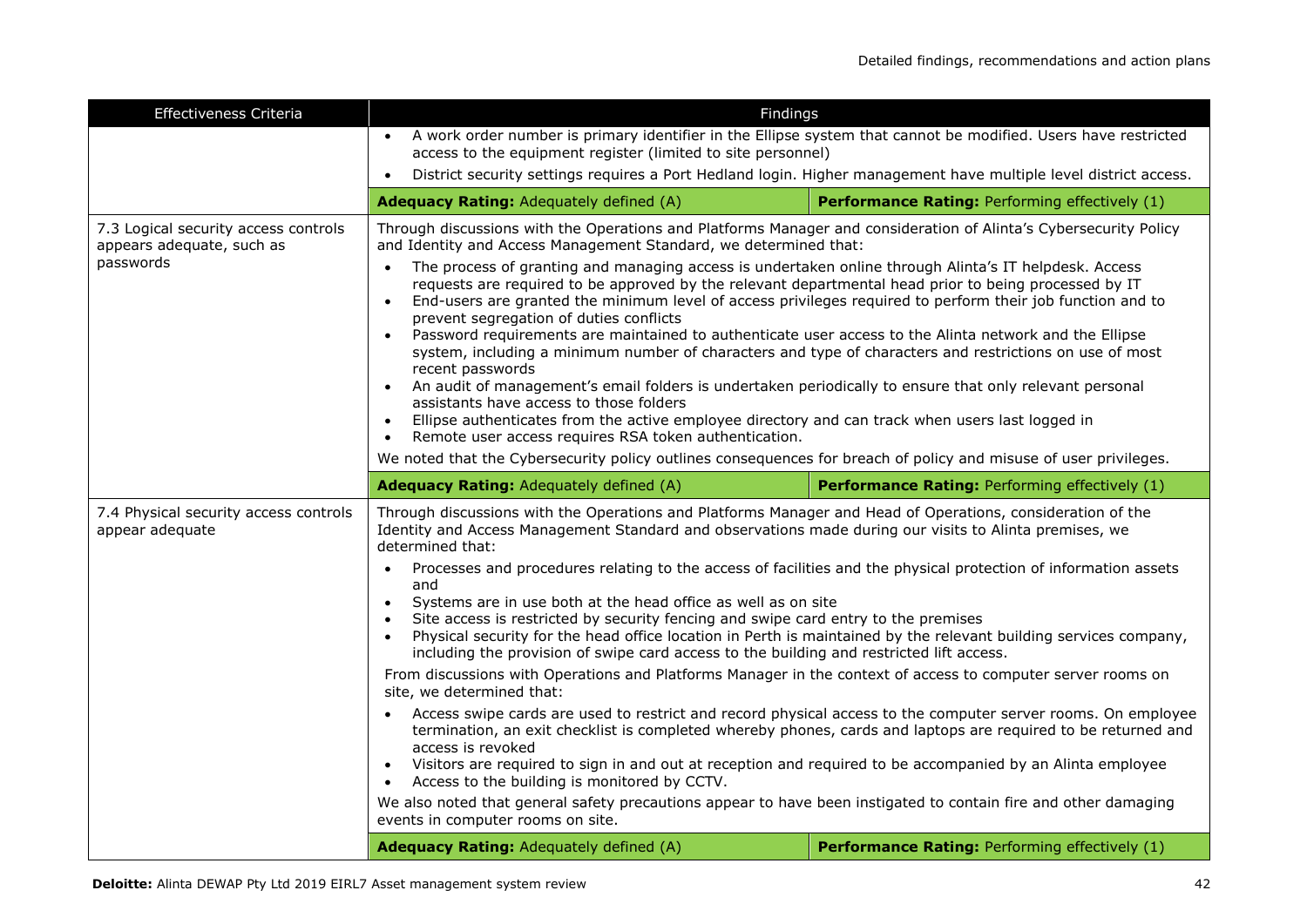| Effectiveness Criteria                                                                       | Findings                                                                                                                                                                                                                                                                                                                                               |                                                |  |
|----------------------------------------------------------------------------------------------|--------------------------------------------------------------------------------------------------------------------------------------------------------------------------------------------------------------------------------------------------------------------------------------------------------------------------------------------------------|------------------------------------------------|--|
| 7.5 Data backup procedures appear<br>adequate and backups are tested                         | Through discussions with the Operations and Platforms Manager and consideration of the Business Continuity<br>Management Standard, we determined that procedures for managing data backup and data restore of servers have<br>been established. In particular, we observed that:                                                                       |                                                |  |
|                                                                                              | The main on-site data centre is located in Adelaide                                                                                                                                                                                                                                                                                                    |                                                |  |
|                                                                                              | Nightly backups are performed through UNIX commands                                                                                                                                                                                                                                                                                                    |                                                |  |
|                                                                                              | Regular backups are performed in accordance with defined schedules and media rotation rules. A full backup is<br>$\bullet$<br>performed every weekday and a weekly backup is performed each Friday                                                                                                                                                     |                                                |  |
|                                                                                              | Backup tapes are stored securely and protected from environmental harm and unauthorised access                                                                                                                                                                                                                                                         |                                                |  |
|                                                                                              | End of calendar year and end of financial year backups are maintained indefinitely<br>$\bullet$                                                                                                                                                                                                                                                        |                                                |  |
|                                                                                              | Recall has been engaged to manage off-site backup tapes at a secure location                                                                                                                                                                                                                                                                           |                                                |  |
|                                                                                              | Testing of backups is performed on a quarterly basis with archived emails being more commonly tested                                                                                                                                                                                                                                                   |                                                |  |
|                                                                                              | We also noted that access to the backup tapes is limited to a sub-set of IT Operations personnel and examined<br>quarterly.                                                                                                                                                                                                                            |                                                |  |
|                                                                                              | <b>Adequacy Rating: Adequately defined (A)</b>                                                                                                                                                                                                                                                                                                         | Performance Rating: Performing effectively (1) |  |
| 7.6 Key computations related to<br>licensee performance reporting are                        | Alinta's asset management information system does not directly provide data used in any computation related to<br>Alinta's licence performance reporting.                                                                                                                                                                                              |                                                |  |
| materially accurate                                                                          | <b>Adequacy Rating:</b>                                                                                                                                                                                                                                                                                                                                | <b>Performance Rating:</b>                     |  |
|                                                                                              | Not rated                                                                                                                                                                                                                                                                                                                                              | Not rated                                      |  |
| 7.7 Management reports appear<br>adequate for the licensee to monitor<br>licence obligations | Through discussions with the Operations and Platforms Manager, and consideration of relevant supporting<br>documentation and management reporting procedures, we determined that site management is undertaken by<br>Alinta staff. We also observed that the Experion and Ellipse systems are capable of generating a variety of scheduled<br>reports. |                                                |  |
|                                                                                              | In particular, we determined that:                                                                                                                                                                                                                                                                                                                     |                                                |  |
|                                                                                              | Management reports are generated to provide performance information on plant operations and routine and first<br>$\bullet$<br>line intervention maintenance in the form of a plant Condition Dashboard                                                                                                                                                 |                                                |  |
|                                                                                              | A daily generation report is produced for daily operator meetings on site, and weekly and monthly generation<br>reports are produced for management and contains relevant information on the volume of MW hours produced<br>and the quantity of fuel consumed                                                                                          |                                                |  |
|                                                                                              | The finance team also prepares a monthly management pack to monitor costs from a financial perspective.<br>$\bullet$                                                                                                                                                                                                                                   |                                                |  |
|                                                                                              | <b>Adequacy Rating: Adequately defined (A)</b>                                                                                                                                                                                                                                                                                                         | Performance Rating: Performing effectively (1) |  |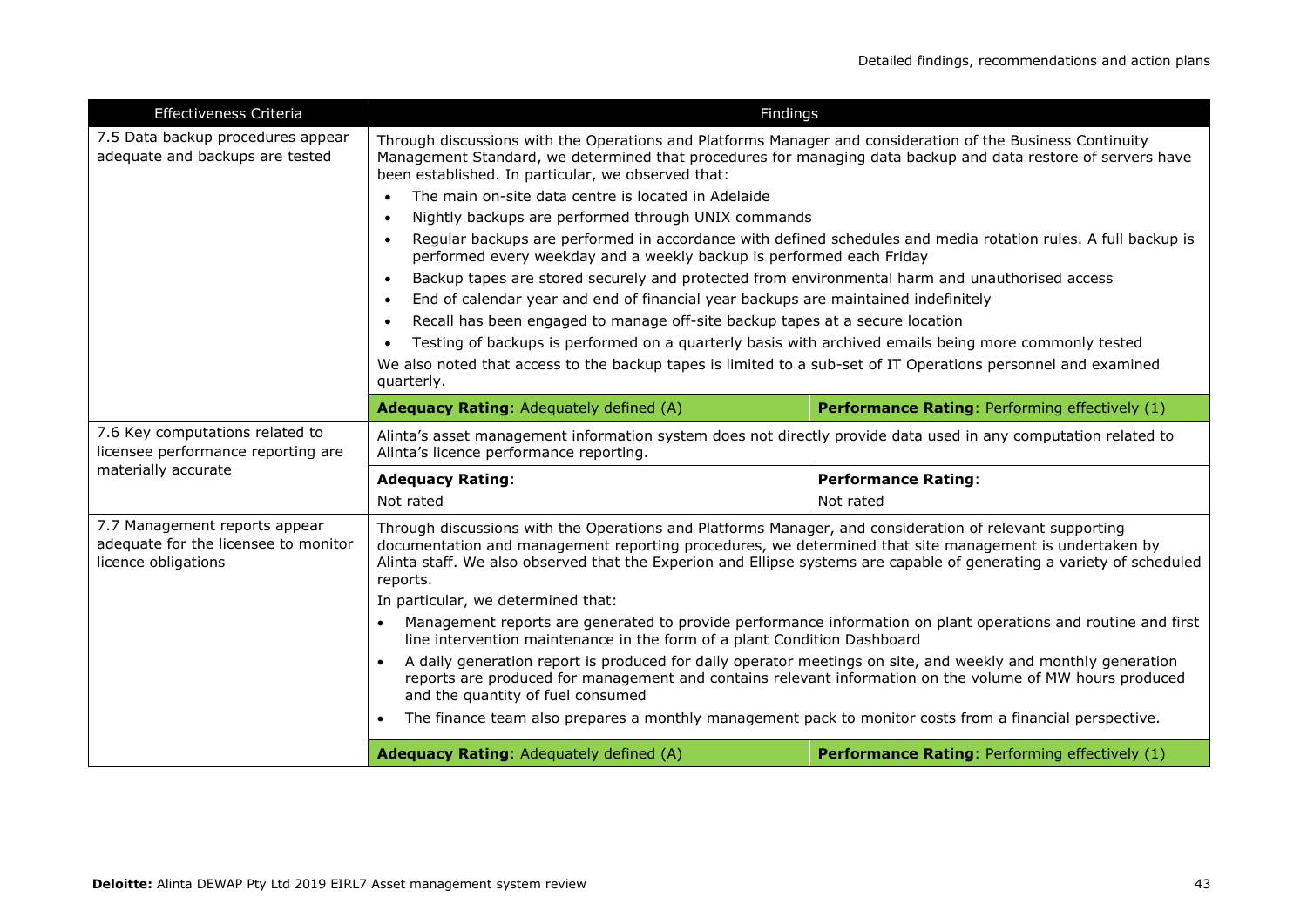| <b>Effectiveness Criteria</b>                                                                                                          | Findings                                                                                                                                                                                                                                                                                                                                                                                                                                                                    |                                                       |
|----------------------------------------------------------------------------------------------------------------------------------------|-----------------------------------------------------------------------------------------------------------------------------------------------------------------------------------------------------------------------------------------------------------------------------------------------------------------------------------------------------------------------------------------------------------------------------------------------------------------------------|-------------------------------------------------------|
| 7.8 Adequate measures to protect<br>asset management data from<br>unauthorised access or theft by<br>persons outside the organisation. | Through discussions with the Operations and Platforms Manager, and consideration of the Cybersecurity policy and<br>Identity and Access Management Standard, we determined that:                                                                                                                                                                                                                                                                                            |                                                       |
|                                                                                                                                        | Master service agreements and non-disclosure agreements are in place prior to sharing restricted or<br>confidential data with third parties<br>Unique identifier (UID) are created for an individual accessing a system or application<br>Permissions are assigned to personnel based on their position<br>Log and monitor vendor remote access accounts when in use.<br>The Cybersecurity policy outlines consequences for breach of policy and misuse of user privileges. |                                                       |
|                                                                                                                                        | <b>Adequacy Rating: Adequately defined (A)</b>                                                                                                                                                                                                                                                                                                                                                                                                                              | <b>Performance Rating: Performing effectively (1)</b> |
|                                                                                                                                        |                                                                                                                                                                                                                                                                                                                                                                                                                                                                             |                                                       |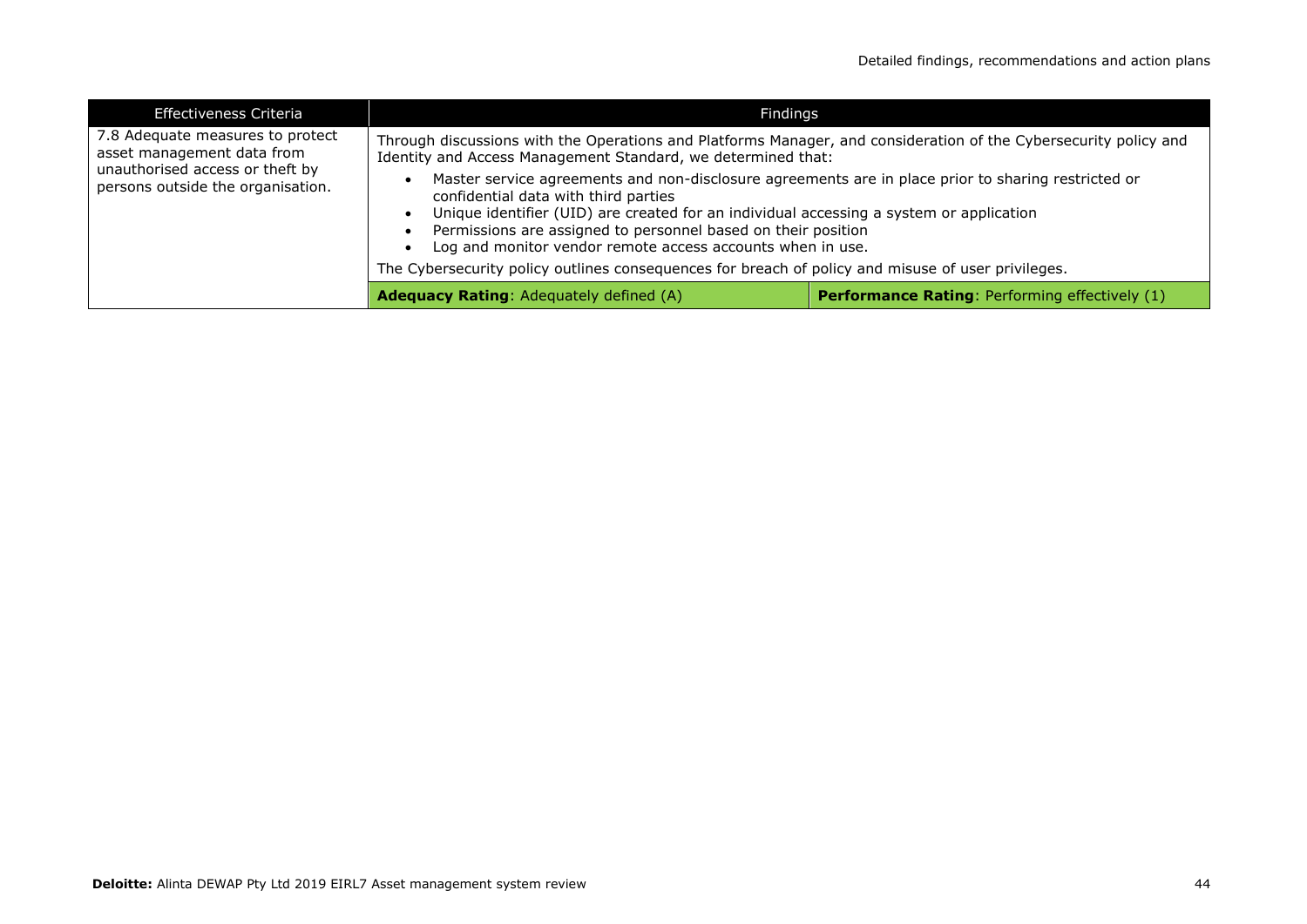### **4.8 Risk management**

**Key process:** Risk management involves the identification of risks and their management within an acceptable level of risk.

**Expected outcome:** An effective risk management framework is applied to manage risks related to the maintenance of service standards.

**Overall Adequacy/Performance rating:** Requires some improvement (B) / Opportunity for improvement (2)

| Effectiveness Criteria                                                                                                                                                                                                                                   | Findings                                                                                                                                                                                                                                                                                                                                                                                                                                                                                                                                                                                                                                                                                                                                                                                                                                                                                                                                                                                                                                                                                                                                                                                                                                                                                                                                                                                                                                                                                                                                                                                                                                                                                                                                                                                                                                                                                                                                                                                                                                                                                                                                                                                                                                                                                                                                                                                                                                                                                                                                                                           |
|----------------------------------------------------------------------------------------------------------------------------------------------------------------------------------------------------------------------------------------------------------|------------------------------------------------------------------------------------------------------------------------------------------------------------------------------------------------------------------------------------------------------------------------------------------------------------------------------------------------------------------------------------------------------------------------------------------------------------------------------------------------------------------------------------------------------------------------------------------------------------------------------------------------------------------------------------------------------------------------------------------------------------------------------------------------------------------------------------------------------------------------------------------------------------------------------------------------------------------------------------------------------------------------------------------------------------------------------------------------------------------------------------------------------------------------------------------------------------------------------------------------------------------------------------------------------------------------------------------------------------------------------------------------------------------------------------------------------------------------------------------------------------------------------------------------------------------------------------------------------------------------------------------------------------------------------------------------------------------------------------------------------------------------------------------------------------------------------------------------------------------------------------------------------------------------------------------------------------------------------------------------------------------------------------------------------------------------------------------------------------------------------------------------------------------------------------------------------------------------------------------------------------------------------------------------------------------------------------------------------------------------------------------------------------------------------------------------------------------------------------------------------------------------------------------------------------------------------------|
| 8.1 Risk management policies and<br>procedures exist and are being<br>applied to minimise internal and<br>external risks associated with the<br>AMS.<br>8.2 Risks are documented in a risk<br>register and treatment plans are<br>actioned and monitored | Criteria 8(a) and (b)<br>Through discussion with the Head of Operations and consideration of relevant supporting documentation, we<br>determined that:<br>Alinta Energy's Enterprise Risk Management Framework applies throughout Alinta Energy's business structure,<br>including Alinta DEWAP Pty Ltd's operations<br>Application of Alinta's risk management policies and procedures to minimise internal and external risks<br>associated with the AMS is evidenced in its use of the InControl system, which captures all key risks relating to<br>Alinta's operations, including asset specific risks<br>A risk register is maintained in the InControl risk management system. Details captured for each risk include:<br>Risk treatment plan<br>Risk description<br>• Consequence/Impact<br>$\bullet$<br>$\bullet$<br>Inherent risk rating<br>Risk related documentation<br>$\bullet$<br>Scenario reporter<br>$\bullet$<br>• Current Controls<br>Reviews<br>$\bullet$<br>Person Responsible<br>• Residual risk rating<br>Additional actions<br>$\bullet$<br>Business objective<br>All maintenance activities are based on a risk management approach, whereby the maintenance tasks<br>addressing higher risk issues are performed first in order of high priority tasks, followed by lower priority tasks<br>The Boodarie and Port Hedland Power Station AMP is reviewed and revised if required, on an annual basis, using<br>a risk based approach to prioritise medium to long term maintenance tasks, and associated capital expenditure<br>projects. The tasks are listed and rated by risk in order to prioritise the urgency in which they are actioned<br>Daily meetings are used to arrange:<br>Daily work plans<br>$\circ$<br>Plans for upcoming work<br>$\circ$<br>o Outage plans for major scheduled outages.<br>In March 2016, Alinta initiated an update of its risk assessment for maintenance activities. This update involved<br>conversion of the previous excel model extracted from Ellipse (risk assessments were completed on an ad hoc<br>basis) to the inControl Risk Management System<br>The new risk management system, InControl, has been implemented and replaced the old KMI Incident<br>Management System in 2017.<br>Through testing a sample of seven risk treatments, we determined:<br>Two of the seven samples (A00417 and A00528) selected had a status of "In-Process" rather than "Active".<br>$\bullet$<br>Meaning that they were still in the approval process. Both samples appear to have had this status for over a<br>year. |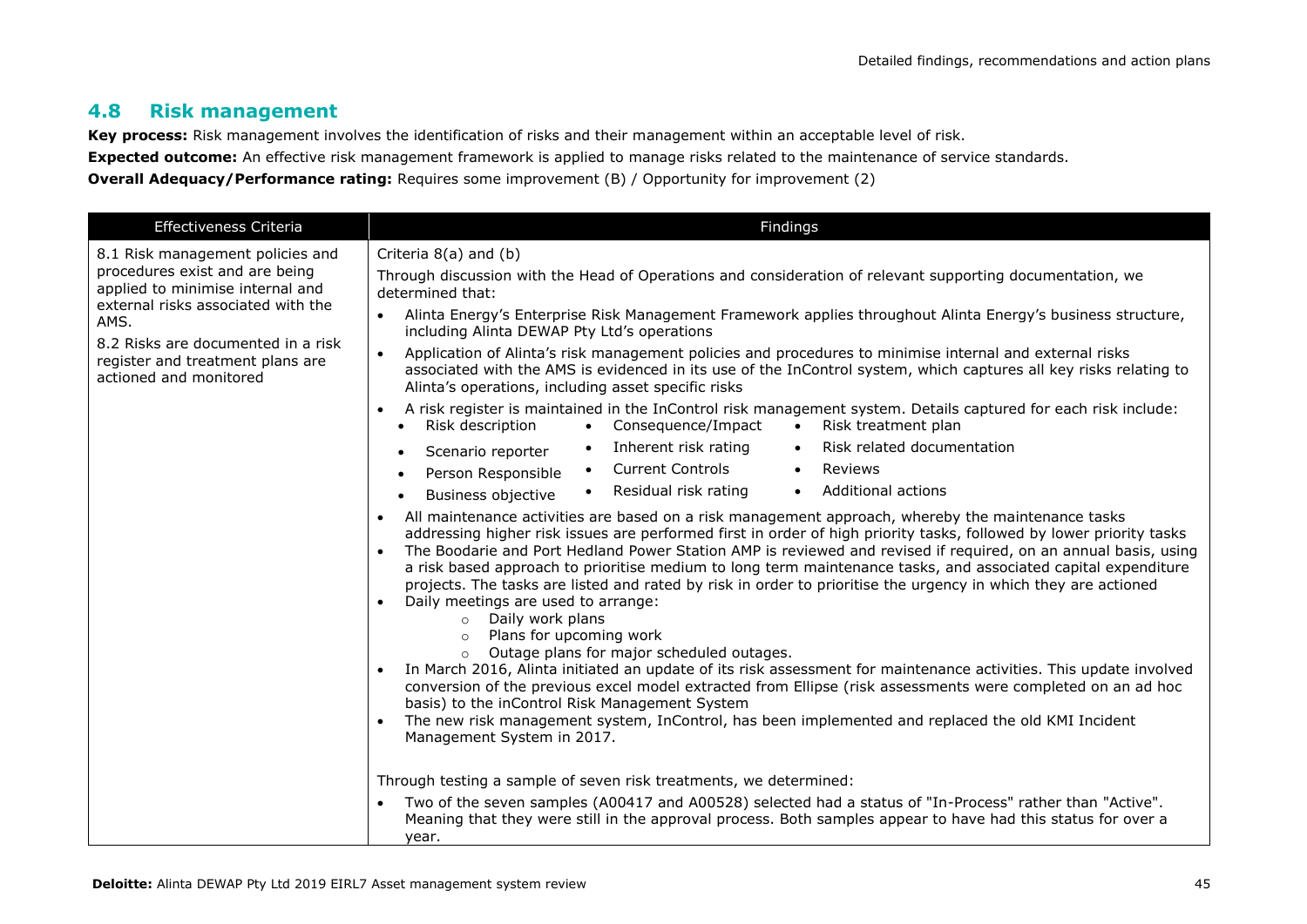| <b>Effectiveness Criteria</b><br>Findings                                                                                                                                                                                                                                                                                                                                                                              |                                                                                                                                                                                                                                                                                                                                                                                            |
|------------------------------------------------------------------------------------------------------------------------------------------------------------------------------------------------------------------------------------------------------------------------------------------------------------------------------------------------------------------------------------------------------------------------|--------------------------------------------------------------------------------------------------------------------------------------------------------------------------------------------------------------------------------------------------------------------------------------------------------------------------------------------------------------------------------------------|
| Three of the seven samples (A00327, A00417 and A00528) did not have any supporting documentation as to<br>$\bullet$<br>whether they had been actioned or monitored.                                                                                                                                                                                                                                                    |                                                                                                                                                                                                                                                                                                                                                                                            |
| In response to recommendation 2/2016, Alinta has incorporated the following into their risk management<br>procedures:                                                                                                                                                                                                                                                                                                  |                                                                                                                                                                                                                                                                                                                                                                                            |
| Alinta has built out its risk assessments in the InControl Risk Management System, and continues to populate it<br>$\bullet$<br>as required.                                                                                                                                                                                                                                                                           |                                                                                                                                                                                                                                                                                                                                                                                            |
| However, due to sample scenarios status being "in-process" for a period of time, a more frequent review process<br>may be required.                                                                                                                                                                                                                                                                                    |                                                                                                                                                                                                                                                                                                                                                                                            |
| <b>Adequacy Rating: Requires some improvement (B)</b>                                                                                                                                                                                                                                                                                                                                                                  | <b>Performance Rating: Opportunity for improvement</b><br>(2)                                                                                                                                                                                                                                                                                                                              |
| <b>Recommendation 5/2019</b><br>Alinta establish an approach and timeframe for<br>$\bullet$<br>implementing treatment plans in a timely manner<br>Retain sufficient documentation in the in-control risk<br>$\bullet$<br>management system to demonstrate that treatment<br>plans have been actioned<br>Consider a methodology to review completed treatment<br>plans to determine that they contain required evidence | <b>Action Plan 5/2019</b><br>Alinta will:<br>Implement treatment plans for risks that have not<br>been addressed<br>Provide guidance to staff on the supporting<br>documentation required to close out assigned<br>treatment plans<br>Evaluate how it reviews completed treatment<br>plans.<br><b>Responsible Person:</b><br>Head of Operations<br><b>Target Date:</b><br>31 December 2020 |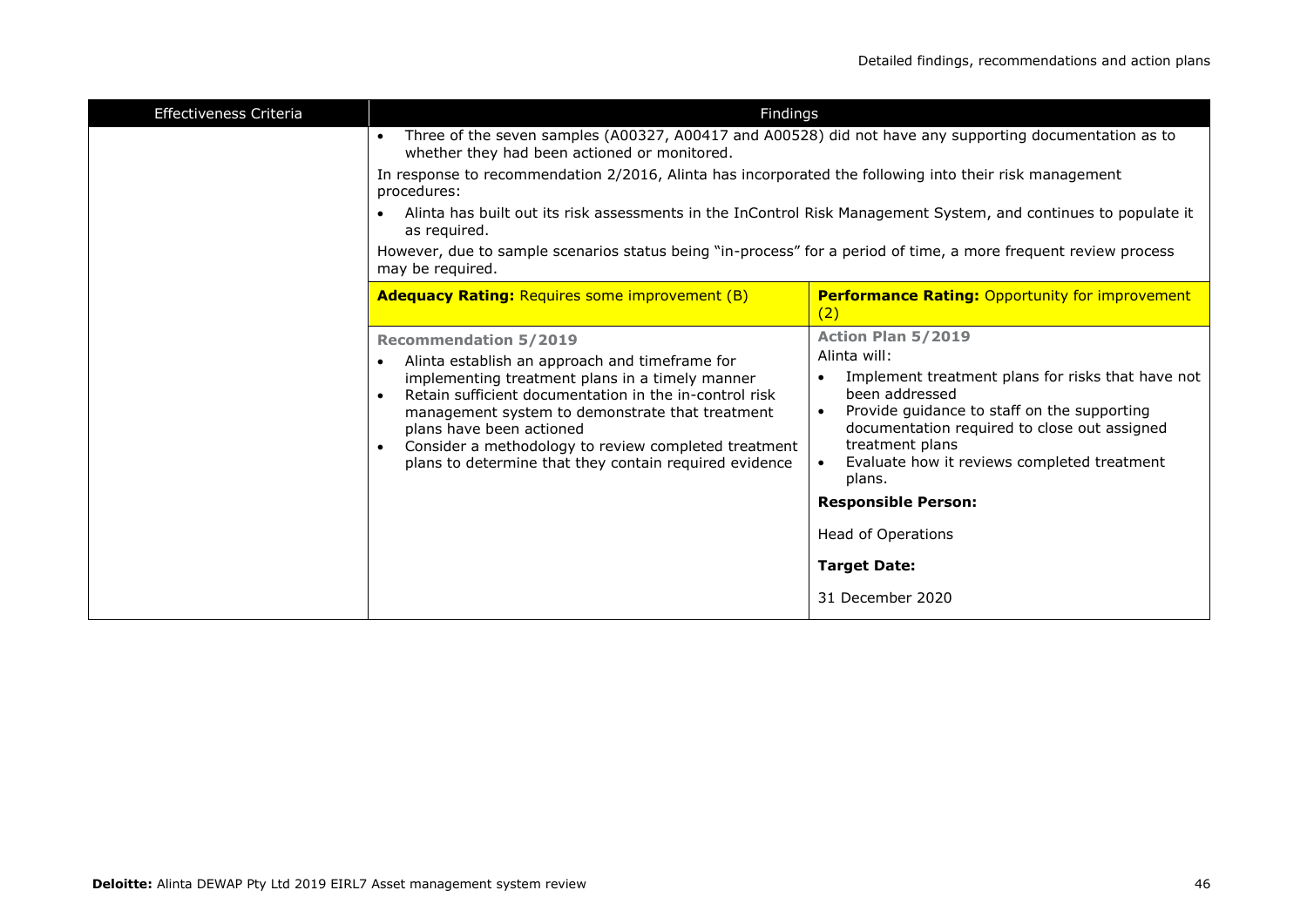| <b>Effectiveness Criteria</b>                                                      | Findings                                                                                                                                                                                                                                                                                                                                                                                                                                                                                                                                                                                                                                                                                                                                                                                                                                                                                                                                                                                                                                                                                                                                                                                                                                                                                                                                                                                                                                                                                                                                                                                                                                                                                                                                                                                                                                                                                                                                                                                                                                                                                                                                        |                                                       |
|------------------------------------------------------------------------------------|-------------------------------------------------------------------------------------------------------------------------------------------------------------------------------------------------------------------------------------------------------------------------------------------------------------------------------------------------------------------------------------------------------------------------------------------------------------------------------------------------------------------------------------------------------------------------------------------------------------------------------------------------------------------------------------------------------------------------------------------------------------------------------------------------------------------------------------------------------------------------------------------------------------------------------------------------------------------------------------------------------------------------------------------------------------------------------------------------------------------------------------------------------------------------------------------------------------------------------------------------------------------------------------------------------------------------------------------------------------------------------------------------------------------------------------------------------------------------------------------------------------------------------------------------------------------------------------------------------------------------------------------------------------------------------------------------------------------------------------------------------------------------------------------------------------------------------------------------------------------------------------------------------------------------------------------------------------------------------------------------------------------------------------------------------------------------------------------------------------------------------------------------|-------------------------------------------------------|
| 8.3 The probability and<br>consequences of asset failure are<br>regularly assessed | Through discussions with the Head of Operations and consideration of Alinta's asset planning and risk management<br>practices, we determined that Alinta has applied the following mechanisms for identifying and assessing the<br>consequence and likelihood of power station asset failure:<br>That the SAMP and AMP are major tools used for predicting the likelihood and consequences of asset failure<br>$\bullet$<br>The SAMP considers each major item of equipment and provides specific details of its operation and<br>$\bullet$<br>maintenance strategy and key life cycle issues and remedial plans<br>A detailed maintenance program in accordance with the manufacturer's guidelines and expert experience is<br>$\bullet$<br>maintained for the plant and reviewed on a daily basis<br>Alinta's operations and maintenance staff operate the plant and perform routine and first line intervention<br>$\bullet$<br>maintenance on a scheduled basis controlled by work orders generated through Ellipse<br>External contractor maintenance standards/requirements are governed by specific contract arrangements<br>$\bullet$<br>Condition monitoring techniques are employed on a frequent basis to identify defects, including:<br>$\bullet$<br>Oil analysis<br>$\circ$<br>Vibration analysis<br>$\circ$<br>Radiography and thermography to identify any surface or internal defects<br>$\circ$<br>During scheduled outages, main components of the facility's plant are inspected for defects by site staff and<br>$\bullet$<br>external consultants<br>The management and maintenance of the plant assets is reviewed on a day-to-day basis at an operational level<br>$\bullet$<br>and on an annual basis, primarily through the review of the AMP<br>Any asset failures or related incidents are recorded online through the InControl Risk Management System<br>$\bullet$<br>A high level of priority is accorded to minimising instances of asset failure and the duration of any such failure.<br>$\bullet$<br>The management structures, skills and resources assigned to the asset management processes appear to be |                                                       |
|                                                                                    | appropriate for enabling the regular assessment of the probability and consequences of asset failure.<br><b>Adequacy Rating: Adequately defined (A)</b>                                                                                                                                                                                                                                                                                                                                                                                                                                                                                                                                                                                                                                                                                                                                                                                                                                                                                                                                                                                                                                                                                                                                                                                                                                                                                                                                                                                                                                                                                                                                                                                                                                                                                                                                                                                                                                                                                                                                                                                         | <b>Performance Rating: Performing effectively (1)</b> |
|                                                                                    |                                                                                                                                                                                                                                                                                                                                                                                                                                                                                                                                                                                                                                                                                                                                                                                                                                                                                                                                                                                                                                                                                                                                                                                                                                                                                                                                                                                                                                                                                                                                                                                                                                                                                                                                                                                                                                                                                                                                                                                                                                                                                                                                                 |                                                       |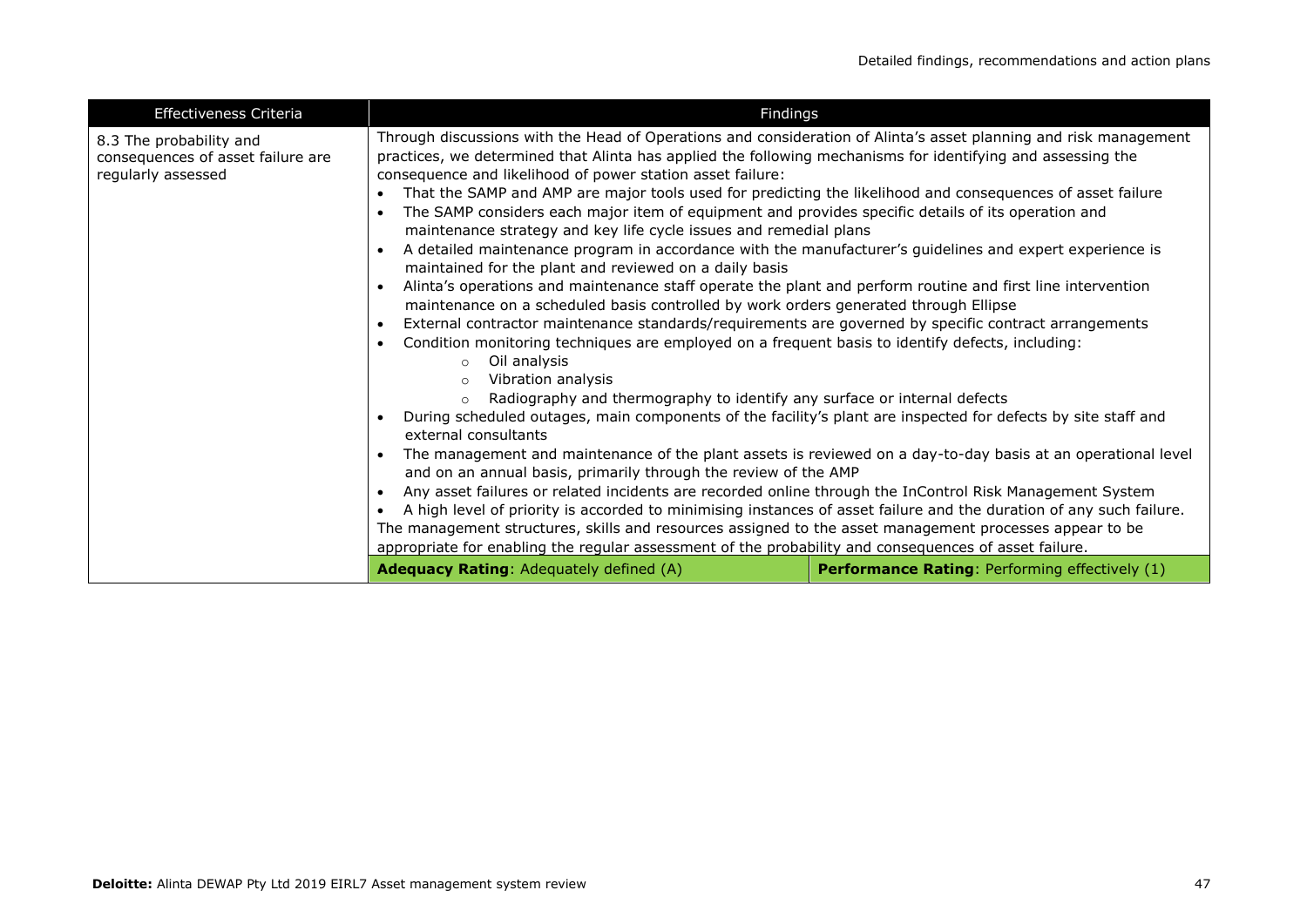# **4.9 Contingency planning**

**Key process:** Contingency plans document the steps to deal with the unexpected failure of an asset.

**Expected outcome:** Contingency plans have been developed and tested to minimise any significant disruptions to service standards.

**Overall Adequacy/Performance rating:** Requires some improvement (B) / Opportunity for improvement (2)

| <b>Effectiveness Criteria</b>                                  | Findings                                                                                                                                                                                                                                                                                                                                                                                                                                                                                                                                                                                                                                                                                                                                                                                                                                                                          |
|----------------------------------------------------------------|-----------------------------------------------------------------------------------------------------------------------------------------------------------------------------------------------------------------------------------------------------------------------------------------------------------------------------------------------------------------------------------------------------------------------------------------------------------------------------------------------------------------------------------------------------------------------------------------------------------------------------------------------------------------------------------------------------------------------------------------------------------------------------------------------------------------------------------------------------------------------------------|
| 9.1 Contingency plans are<br>documented, understood and tested | Through discussion with the Head of Operations and consideration of relevant supporting documentation we<br>determined:                                                                                                                                                                                                                                                                                                                                                                                                                                                                                                                                                                                                                                                                                                                                                           |
| to confirm their operability and to<br>cover higher risks      | Alinta has generated a Business Continuity Plan for its sites, which encompasses the major risks and the<br>$\bullet$<br>strategies in place to address them. It outlines the testing that should be conducted. However, we confirmed<br>no business continuity testing has been performed during the review period                                                                                                                                                                                                                                                                                                                                                                                                                                                                                                                                                               |
|                                                                | Alinta maintains a range of emergency planning documents including:<br>$\bullet$                                                                                                                                                                                                                                                                                                                                                                                                                                                                                                                                                                                                                                                                                                                                                                                                  |
|                                                                | Principal emergency response plan for both Boodarie and Port Hedland sites. The document has not been<br>$\circ$<br>updated during the review period                                                                                                                                                                                                                                                                                                                                                                                                                                                                                                                                                                                                                                                                                                                              |
|                                                                | Site-specific emergency response plans for Boodarie and Port Hedland prepared in June 2019.<br>$\circ$                                                                                                                                                                                                                                                                                                                                                                                                                                                                                                                                                                                                                                                                                                                                                                            |
|                                                                | The emergency response plan incorporates training and drills that include:                                                                                                                                                                                                                                                                                                                                                                                                                                                                                                                                                                                                                                                                                                                                                                                                        |
|                                                                | Emergency exercises that are undertaken twice each year, including a desktop and a "live" exercise with<br>$\circ$<br>emergency services involved. These simulate credible scenarios and the results of exercises are<br>documented in Alinta's SharePoint system                                                                                                                                                                                                                                                                                                                                                                                                                                                                                                                                                                                                                 |
|                                                                | Monthly alarm testing                                                                                                                                                                                                                                                                                                                                                                                                                                                                                                                                                                                                                                                                                                                                                                                                                                                             |
|                                                                | Six monthly evacuation procedure testing<br>$\circ$                                                                                                                                                                                                                                                                                                                                                                                                                                                                                                                                                                                                                                                                                                                                                                                                                               |
|                                                                | Employee training.<br>$\circ$                                                                                                                                                                                                                                                                                                                                                                                                                                                                                                                                                                                                                                                                                                                                                                                                                                                     |
|                                                                | Duty officers (on a rolling schedule basis) are responsible for plant operations and addressing any alarms. This<br>is done via the control system when onsite during office hours, and remotely by phone alarms after office<br>hours. When the duty officer receives an alarm, they are required to investigate and take appropriate remedial<br>action based on their understanding of the cause of the alarm, and the related risk. Minor alarms may be left to<br>the next day shift, while high risk alarms require immediate attention. The plant manager will also be contacted<br>as appropriate. Contingency planning is inherent in the design and setup of the plant, contractual agreements<br>in place with third parties and as referenced in the Alinta Sites - Business Continuity plan, contingencies are in<br>place for major business operational risks of : |
|                                                                | Fuel supply:<br>$\circ$                                                                                                                                                                                                                                                                                                                                                                                                                                                                                                                                                                                                                                                                                                                                                                                                                                                           |
|                                                                | Gas is the primary fuel for the power station and is sourced via an APA pipeline<br>$\blacksquare$                                                                                                                                                                                                                                                                                                                                                                                                                                                                                                                                                                                                                                                                                                                                                                                |
|                                                                | In the case of gas failure, the site uses diesel with the three Port Hedland turbines capable of<br>٠<br>firing on diesel                                                                                                                                                                                                                                                                                                                                                                                                                                                                                                                                                                                                                                                                                                                                                         |
|                                                                | Diesel is stored in two large tanks at Port Hedland, with arrangements in place with local<br>$\blacksquare$<br>suppliers to provide additional diesel if required                                                                                                                                                                                                                                                                                                                                                                                                                                                                                                                                                                                                                                                                                                                |
|                                                                | Water supply:                                                                                                                                                                                                                                                                                                                                                                                                                                                                                                                                                                                                                                                                                                                                                                                                                                                                     |
|                                                                | • Water is supplied from the public water network by Water Corporation                                                                                                                                                                                                                                                                                                                                                                                                                                                                                                                                                                                                                                                                                                                                                                                                            |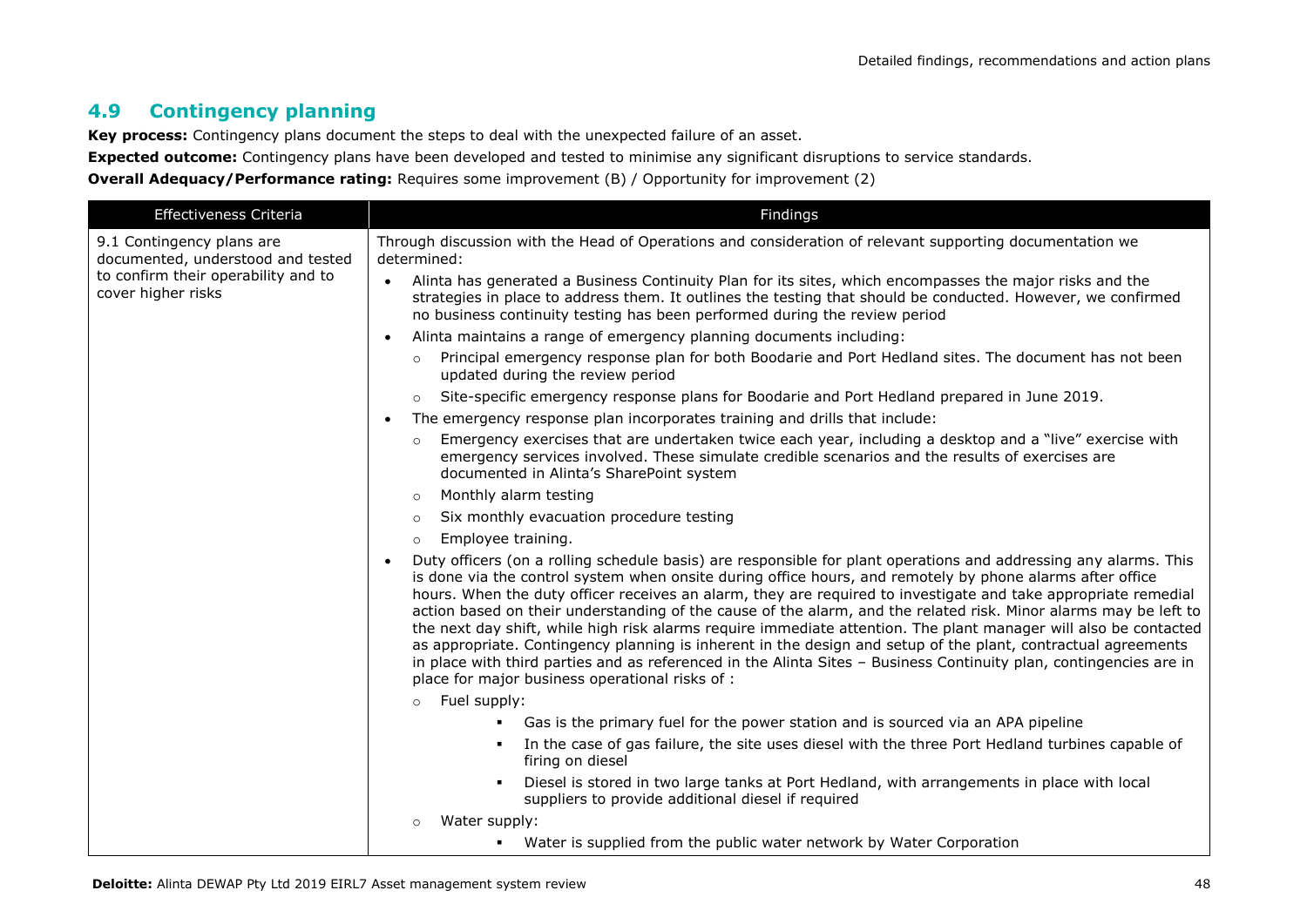| Effectiveness Criteria | Findings                                                                                                                                                                                                                                                                                                                                                                                                               |                                                                                                                                                                                                 |  |
|------------------------|------------------------------------------------------------------------------------------------------------------------------------------------------------------------------------------------------------------------------------------------------------------------------------------------------------------------------------------------------------------------------------------------------------------------|-------------------------------------------------------------------------------------------------------------------------------------------------------------------------------------------------|--|
|                        | A water tank is located onsite for firefighting purposes<br>$\blacksquare$                                                                                                                                                                                                                                                                                                                                             |                                                                                                                                                                                                 |  |
|                        | a small tank acting as a buffer                                                                                                                                                                                                                                                                                                                                                                                        | A water treatment plant is located onsite for deionisation of water, for turbine cleaning etc. with                                                                                             |  |
|                        | • Water is not a key input to the process as the plant is air cooled (i.e. not water cooled)                                                                                                                                                                                                                                                                                                                           |                                                                                                                                                                                                 |  |
|                        | Turbine failure/error:<br>$\circ$                                                                                                                                                                                                                                                                                                                                                                                      |                                                                                                                                                                                                 |  |
|                        | Boodarie                                                                                                                                                                                                                                                                                                                                                                                                               | . The Port Hedland Power Station comprises five gas turbines, three at Port Hedland and two at                                                                                                  |  |
|                        | $\blacksquare$<br>or have a failure                                                                                                                                                                                                                                                                                                                                                                                    | The typical demand on the power station is generally much less than the rated capacity of all<br>five turbines combined, and 3-4 turbines can generally handle the load should one turbine trip |  |
|                        | Normal operation processes and procedures used to maintain, control and operate the plant include<br>to limit the emergency's impact and recurrence.                                                                                                                                                                                                                                                                   | contingency aspects to allow the plant personnel to react to emergencies and implement necessary actions                                                                                        |  |
|                        | In addition to the normal operational processes and procedures for the plant (as described above) risks<br>$\circ$<br>relating to operational emergencies (such as catastrophic failure of plant) are managed by:<br>Using regular inspections of key high risk equipment (such as pressure vessels, and turbines,<br>$\blacksquare$<br>etc.) and undertaking preventative maintenance on those items, where required. |                                                                                                                                                                                                 |  |
|                        |                                                                                                                                                                                                                                                                                                                                                                                                                        |                                                                                                                                                                                                 |  |
|                        | Implementing a condition-based maintenance regime, whereby oil samples from key equipment<br>are taken regularly and sent to an external lab for analysis. Any contaminants identified in the<br>oil samples could indicate undue wear and tear of the particular item and a timely maintenance<br>action is then initiated.                                                                                           |                                                                                                                                                                                                 |  |
|                        | Alinta Energy also has a Cybersecurity Business Continuity Management Standard in place.                                                                                                                                                                                                                                                                                                                               |                                                                                                                                                                                                 |  |
|                        | In response to recommendation 3/2016, Alinta has prepared an over-arching "umbrella" document to capture all<br>contingency plans in place for each of the key risks to each Unit's operations and availability.                                                                                                                                                                                                       |                                                                                                                                                                                                 |  |
|                        | However, the document does not establish any testing arrangements, and no tests were forthcoming. Through<br>discussions, it was evident that no testing was being applied to contingency plans.                                                                                                                                                                                                                       |                                                                                                                                                                                                 |  |
|                        | The Emergency Response Plan - Port Hedland provides commentary on contingency arrangements, however this<br>document has not been updated during the audit period.                                                                                                                                                                                                                                                     |                                                                                                                                                                                                 |  |
|                        | <b>Adequacy Rating: Requires some improvement (B)</b>                                                                                                                                                                                                                                                                                                                                                                  | <b>Performance Rating: Opportunity for improvement</b><br>(2)                                                                                                                                   |  |
|                        | <b>Recommendation 6/2019</b>                                                                                                                                                                                                                                                                                                                                                                                           | Action Plan 6/2019                                                                                                                                                                              |  |
|                        | To effectively plan against risks and test the effectiveness                                                                                                                                                                                                                                                                                                                                                           | Alinta should:                                                                                                                                                                                  |  |
|                        | of its contingency plans, Alinta should:                                                                                                                                                                                                                                                                                                                                                                               | 1. Implement regular testing of the business                                                                                                                                                    |  |
|                        | 1. Implement rigorous regular testing of the business                                                                                                                                                                                                                                                                                                                                                                  | continuity plans and document the test results                                                                                                                                                  |  |
|                        | continuity plans; and document the test results so that it<br>may analyse and improve on existing plans already in place                                                                                                                                                                                                                                                                                               | 2. Update the Emergency Response Plan - Port<br>Hedland                                                                                                                                         |  |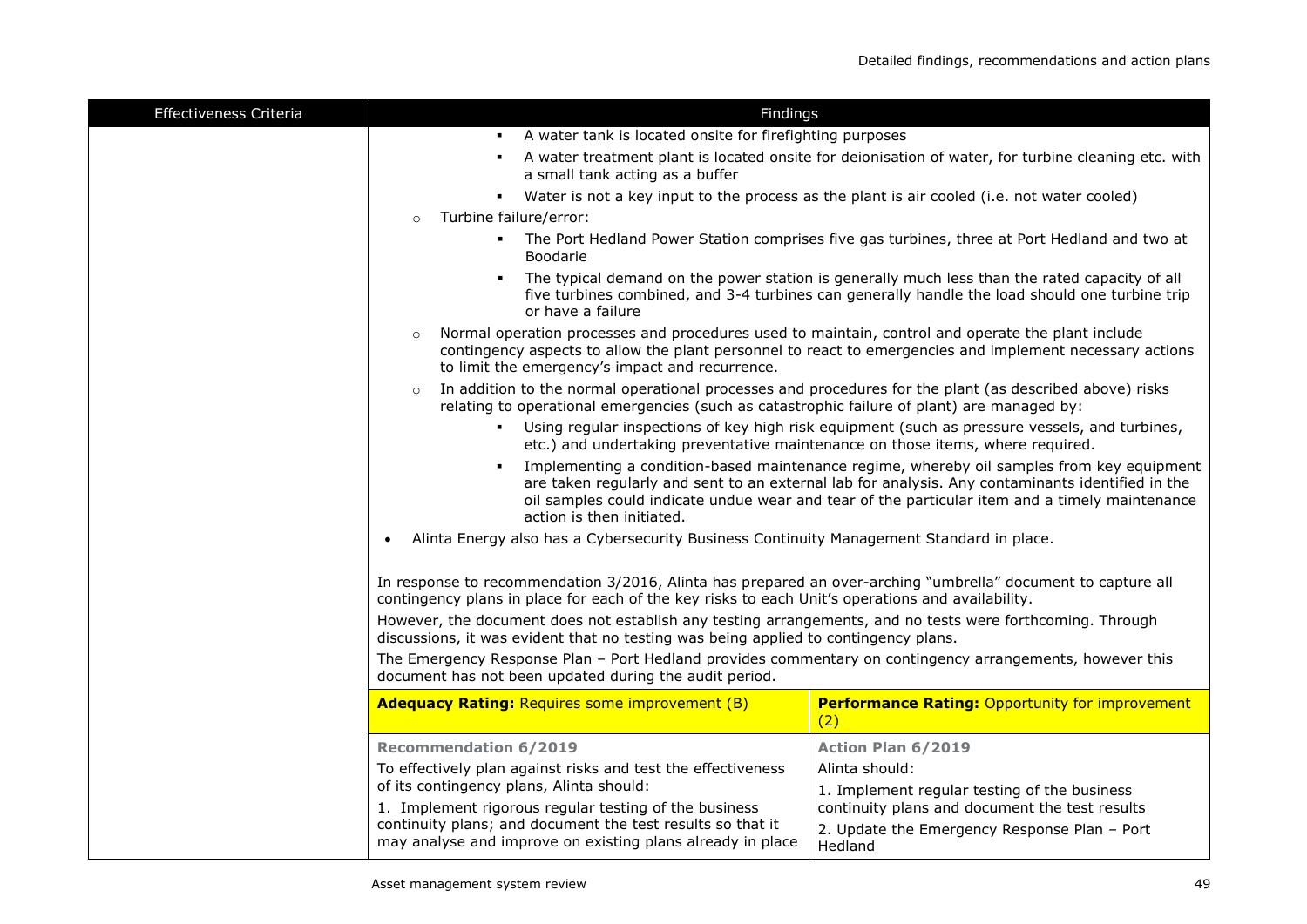| <b>Effectiveness Criteria</b>                                                                                                                    | Findings                                                                                                             |                                                                                       |  |
|--------------------------------------------------------------------------------------------------------------------------------------------------|----------------------------------------------------------------------------------------------------------------------|---------------------------------------------------------------------------------------|--|
|                                                                                                                                                  | 2. Update the Emergency Response Plan - Port Hedland to<br>reflect any change in procedures that have occurred since | 3. Establish regular formal reviews for the Emergency<br>Response Plan - Port Hedland |  |
|                                                                                                                                                  | last update in 2016                                                                                                  | <b>Responsible Person:</b>                                                            |  |
| 3. Establish regular reviews of the Business continuity plan<br>and the Emergency Response Plan to ensure that the<br>procedures are up to date. | Head of Operations                                                                                                   |                                                                                       |  |
|                                                                                                                                                  | <b>Target Date:</b>                                                                                                  |                                                                                       |  |
|                                                                                                                                                  |                                                                                                                      | 31 December 2020                                                                      |  |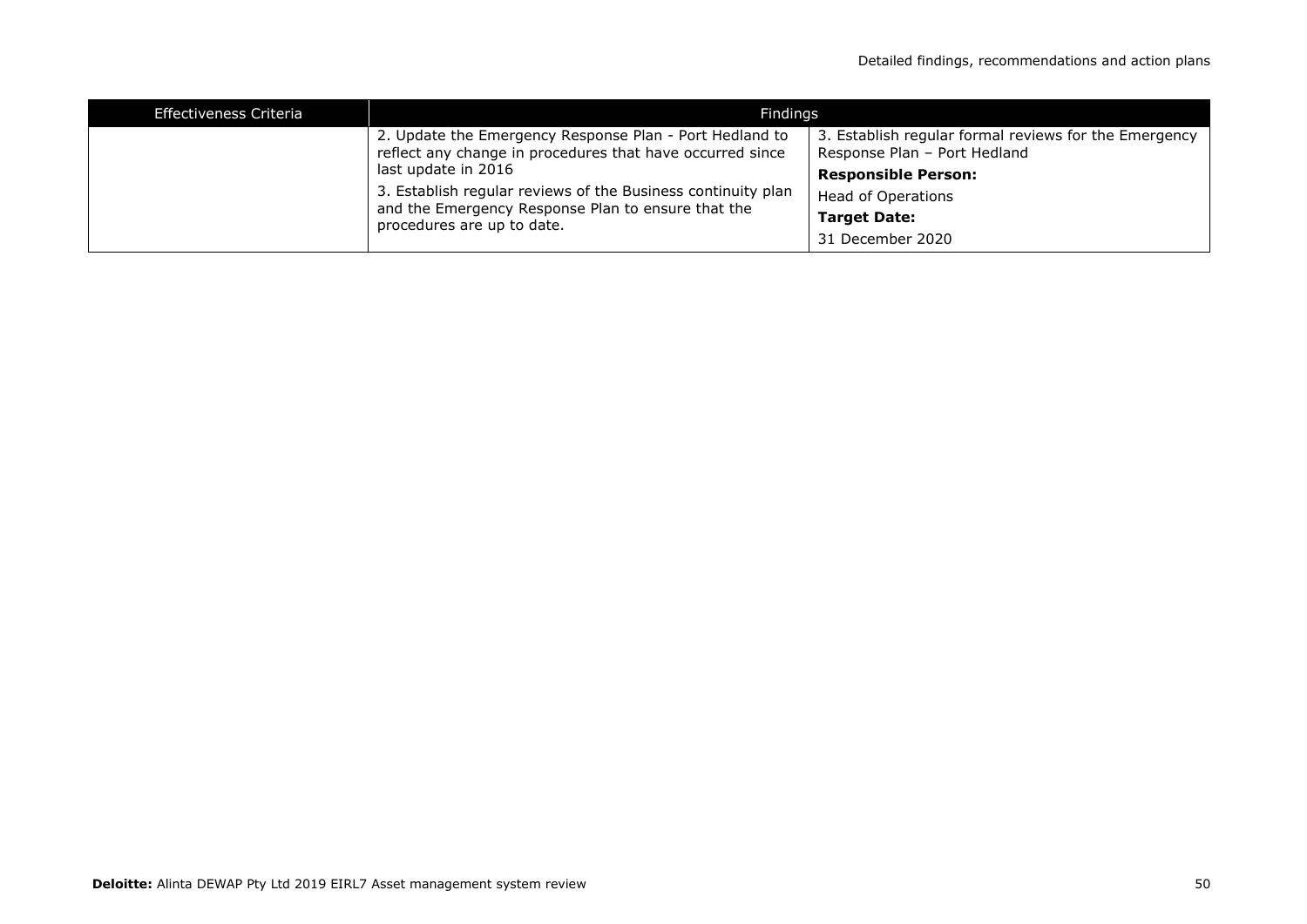### **4.10 Financial planning**

Key process: The financial planning component of the AMP brings together the financial elements of the service delivery to ensure its financial viability over the long term.

**Expected outcome:** A financial plan that is reliable and provides for the long-term financial viability of the services.

| Effectiveness Criteria                                                                                                                                | Findings                                                                                                                                                                                                                                                                                                                                                           |                                                       |  |
|-------------------------------------------------------------------------------------------------------------------------------------------------------|--------------------------------------------------------------------------------------------------------------------------------------------------------------------------------------------------------------------------------------------------------------------------------------------------------------------------------------------------------------------|-------------------------------------------------------|--|
| 10.1 The financial plan states the<br>financial objectives and strategies<br>and actions to achieve the objectives                                    | Through consideration of Alinta's asset and financial planning processes and examination of Alinta's AMP, we<br>determined:                                                                                                                                                                                                                                        |                                                       |  |
|                                                                                                                                                       | Alinta's financial plan takes the form of an operational budget that is prepared on a rolling five year basis,<br>$\bullet$<br>reflecting its financial objectives and strategies that are driven by its contractual agreements for generation<br>and supply of electricity                                                                                        |                                                       |  |
|                                                                                                                                                       | The financial plan puts together the financial elements of the plant's operations to reflect its financial viability<br>over the long term which is reflected in the Asset Model stretching out to FY2030                                                                                                                                                          |                                                       |  |
|                                                                                                                                                       | The AMP reflect the business objectives outlined in its business plan.<br>$\bullet$                                                                                                                                                                                                                                                                                |                                                       |  |
|                                                                                                                                                       | <b>Adequacy Rating: Adequately defined (A)</b>                                                                                                                                                                                                                                                                                                                     | Performance Rating: Performing effectively (1)        |  |
| 10.2 The financial plan identifies the<br>source of funds for capital<br>expenditure and recurrent costs                                              | Through consideration of Alinta's asset and financial planning processes and examination of the AMP and Alinta's<br>five year plan, we determined operational cash flows are retained for budgeted maintenance and capital<br>expenditure, based on retained funds or by submission through the Alinta Group corporate structure for non-<br>budgeted expenditure. |                                                       |  |
|                                                                                                                                                       | <b>Adequacy Rating: Adequately defined (A)</b>                                                                                                                                                                                                                                                                                                                     | <b>Performance Rating: Performing effectively (1)</b> |  |
| 10.3 The financial plan provides<br>projections of operating statements                                                                               | Through consideration of Alinta's asset and financial planning processes and examination of Alinta's five year plan,<br>profit and loss report and the AMP, we determined:                                                                                                                                                                                         |                                                       |  |
| (profit and loss) and statement of<br>financial position (balance sheets)                                                                             | Alinta's financial plan constitutes a summary of budgeted income and expenses from the supply of electricity<br>under its contractual agreements, which is prepared and updated annually and includes a rolling forecast for<br>the next five years                                                                                                                |                                                       |  |
|                                                                                                                                                       | Alinta's business planning process analyses and forecasts the lifecycle cost of owning and operating assets until<br>FY2030                                                                                                                                                                                                                                        |                                                       |  |
|                                                                                                                                                       | An income statement and a position statement are prepared as part of statutory financial statements on a six-<br>monthly and annual basis                                                                                                                                                                                                                          |                                                       |  |
|                                                                                                                                                       | A monthly Profit and Loss report is generated which provides a detailed breakdown of financial projections.                                                                                                                                                                                                                                                        |                                                       |  |
|                                                                                                                                                       | <b>Adequacy Rating: Adequately defined (A)</b>                                                                                                                                                                                                                                                                                                                     | Performance Rating: Performing effectively (1)        |  |
| 10.4 The financial plan provides firm<br>predictions on income for the next<br>five years and reasonable indicative<br>predictions beyond this period | Through consideration of Alinta's asset and business planning processes and examination of Alinta's supporting<br>asset lifecycle models, we determined that Alinta forecasts generation volumes and associated revenue until<br>FY2030, with firm predictions forecast over a five year period.                                                                   |                                                       |  |
|                                                                                                                                                       | Adequacy Rating: Adequately defined (A)                                                                                                                                                                                                                                                                                                                            | Performance Rating: Performing effectively (1)        |  |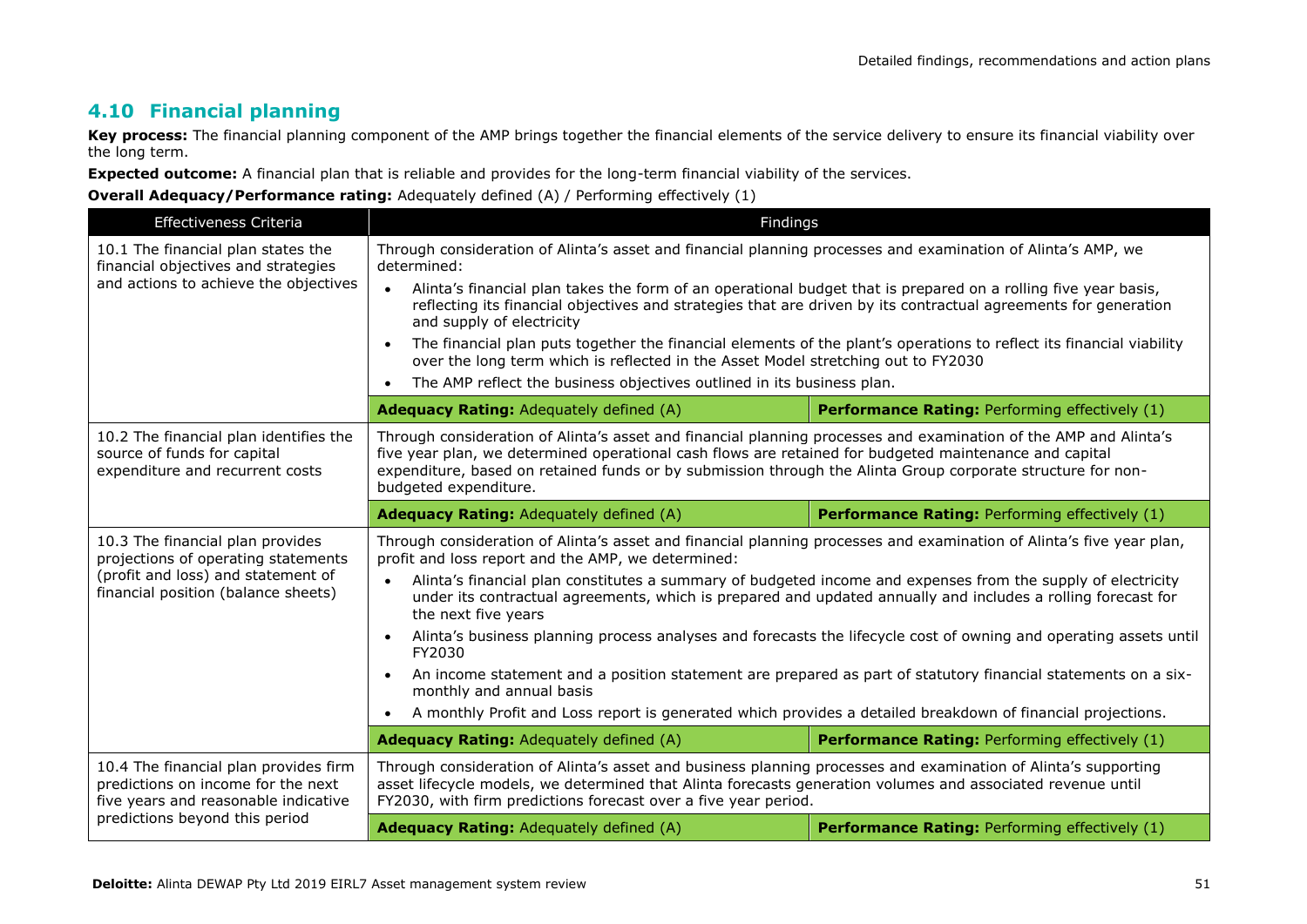| <b>Effectiveness Criteria</b>                                                                                                                        | Findings                                                                                                                                                                                                                                                                                                                                                                                                                                                                                                                                                                                                                                                               |                                                       |
|------------------------------------------------------------------------------------------------------------------------------------------------------|------------------------------------------------------------------------------------------------------------------------------------------------------------------------------------------------------------------------------------------------------------------------------------------------------------------------------------------------------------------------------------------------------------------------------------------------------------------------------------------------------------------------------------------------------------------------------------------------------------------------------------------------------------------------|-------------------------------------------------------|
| 10.5 The financial plan provides for<br>the operations and maintenance,<br>administration and capital<br>expenditure requirements of the<br>services | Through consideration of Alinta's asset and financial planning processes and examination of Alinta's annual budget<br>and AMP, we determined :<br>The profit and loss statement provides a detailed monthly view of operational expenditure i.e. operations<br>maintenance and administration expenses for the financial year<br>Includes a summary of current and planned capital expenditure projects over the following five years, with a<br>brief description of each project's purpose and assumptions.                                                                                                                                                          |                                                       |
|                                                                                                                                                      | <b>Performance Rating: Performing effectively (1)</b><br><b>Adequacy Rating: Adequately defined (A)</b>                                                                                                                                                                                                                                                                                                                                                                                                                                                                                                                                                                |                                                       |
| 10.6 Significant variances in<br>actual/budget income and expenses<br>are identified and corrective action<br>taken where necessary                  | Through discussions with the Head of Operations and Finance Manager - Projects and examination of Alinta's<br>financial planning mechanisms, we observed:<br>On a monthly basis, a variance analysis report is produced in a management package to:<br>Assess actual versus budgeted income and expenditure<br>Identify areas that are over budget or problematic and determine necessary corrective action<br>Finance holds quarterly discussions with site personnel to analyse site expenditure and determine whether<br>forecast adjustments are required<br>Financial statements are audited annually and reviewed six-monthly as part of statutory requirements. |                                                       |
|                                                                                                                                                      | <b>Adequacy Rating:</b> Adequately defined (A)                                                                                                                                                                                                                                                                                                                                                                                                                                                                                                                                                                                                                         | <b>Performance Rating: Performing effectively (1)</b> |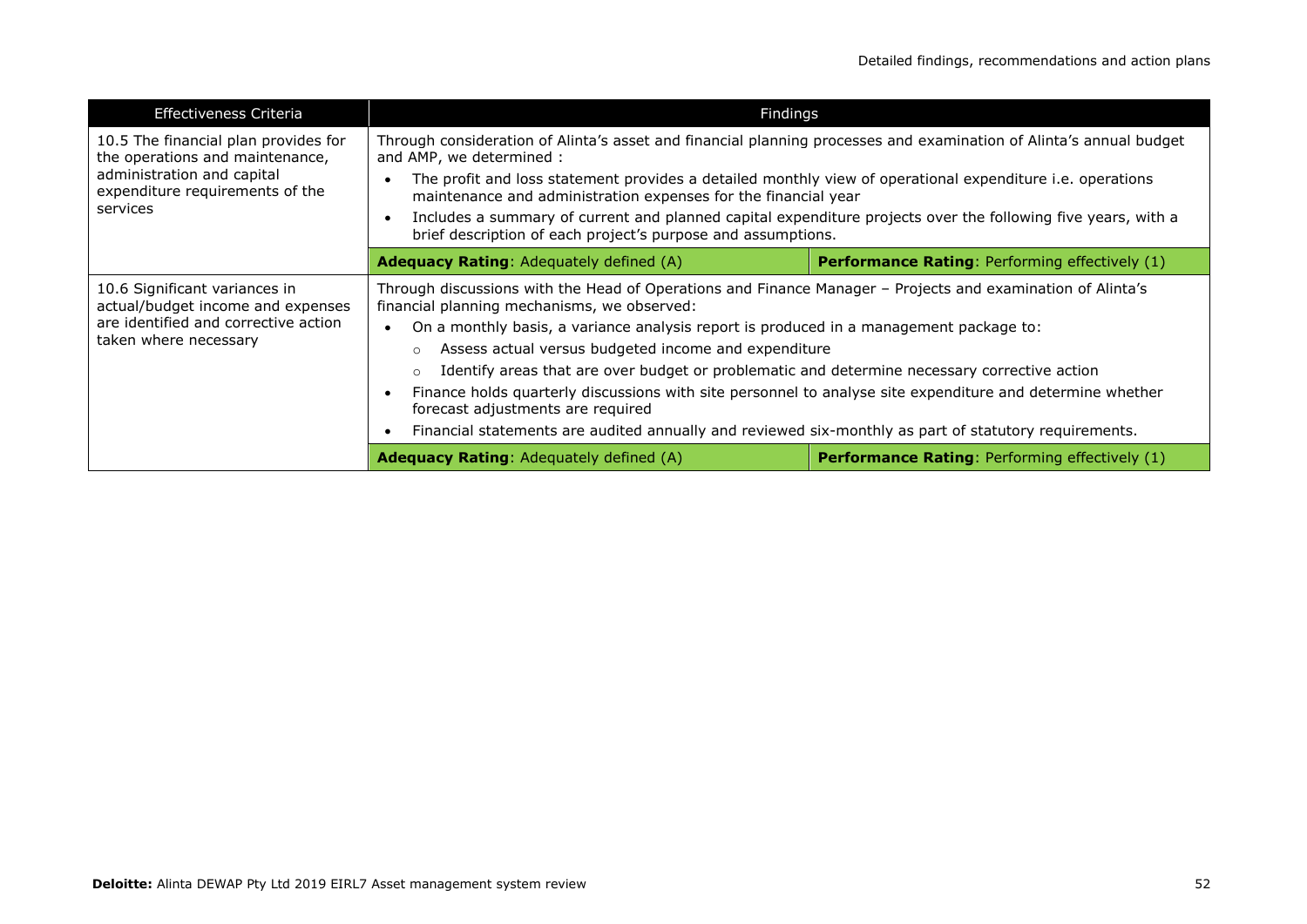# **4.11 Capital expenditure planning**

Key process: The capital expenditure plan provides a schedule of new works, rehabilitation and replacement works, together with estimated annual expenditure on each over the next five or more years. Since capital investments tend to be large and lumpy, projections would normally be expected to cover at least 10 years, preferably longer. Projections over the next five years would usually be based on firm estimates

**Expected outcome:** A capital expenditure plan that provides reliable forward estimates of capital expenditure and asset disposal income, supported by documentation of the reasons for the decisions and evaluation of alternatives and options.

| <b>Effectiveness Criteria</b>                                                                                            |                                                                                                                                                                                                                                                                                                                                                                                | Findings                                                                                                     |  |
|--------------------------------------------------------------------------------------------------------------------------|--------------------------------------------------------------------------------------------------------------------------------------------------------------------------------------------------------------------------------------------------------------------------------------------------------------------------------------------------------------------------------|--------------------------------------------------------------------------------------------------------------|--|
| 11.1 There is a capital expenditure<br>plan covering works to be                                                         | Through discussions with the Financial Manager - Projects and examination of Alinta's capital planning procedures,<br>capital expenditure plan, and the SAMP, we determined:                                                                                                                                                                                                   |                                                                                                              |  |
| undertaken, actions proposed,                                                                                            | A capital expenditure plan is included in the annual financial plan<br>$\bullet$                                                                                                                                                                                                                                                                                               |                                                                                                              |  |
| responsibilities and dates                                                                                               | Capital expenditure planning is undertaken along with financial planning on a rolling five year basis and is<br>$\bullet$<br>included in the SAMP                                                                                                                                                                                                                              |                                                                                                              |  |
|                                                                                                                          | $\bullet$                                                                                                                                                                                                                                                                                                                                                                      | The annual plan provides information on the amount, purpose, and description of budgeted capital expenditure |  |
|                                                                                                                          | The plan does not provide information on roles and responsibilities, but they can be found in Alinta's SAMP,<br>$\bullet$<br>business plans, and work orders.                                                                                                                                                                                                                  |                                                                                                              |  |
|                                                                                                                          | <b>Adequacy Rating:</b> Adequately defined (A)                                                                                                                                                                                                                                                                                                                                 | <b>Performance Rating: Performing effectively (1)</b>                                                        |  |
| 11.2 The plan provides reasons for<br>capital expenditure and timing of<br>expenditure                                   | Through discussions with the Financial Manager - Projects and examination of Alinta's asset and business planning<br>processes, Alinta's AMP, Capital Expenditure Plan and supporting asset lifecycle models, we determined the annual<br>AMPs outline capital expenditure requirements, including reasoning and timeframes for relevant refurbishment or<br>upgrade activity. |                                                                                                              |  |
|                                                                                                                          | <b>Adequacy Rating: Adequately defined (A)</b>                                                                                                                                                                                                                                                                                                                                 | Performance Rating: Performing effectively (1)                                                               |  |
| 11.3 The capital expenditure plan is<br>consistent with the asset life and                                               | Through discussions with the Financial Manager - Projects, consideration of Alinta's capital planning procedures and<br>examination of the capital expenditure plan, we determined:                                                                                                                                                                                            |                                                                                                              |  |
| condition identified in the AMP                                                                                          | Alinta's procedures require life cycle costs of assets to be assessed and recorded in the AMP for each major<br>$\bullet$<br>piece of equipment, including key life cycle issues, critical outages and operating & maintenance philosophy<br>The capital expenditure plan is matched to the assessed life cycle costs of the plant's assets.                                   |                                                                                                              |  |
|                                                                                                                          |                                                                                                                                                                                                                                                                                                                                                                                |                                                                                                              |  |
|                                                                                                                          | <b>Adequacy Rating: Adequately defined (A)</b>                                                                                                                                                                                                                                                                                                                                 | <b>Performance Rating: Performing effectively (1)</b>                                                        |  |
| 11.4 There is an adequate process to<br>ensure that the capital expenditure<br>plan is regularly updated and<br>actioned | Through discussion with the Head of Operations and consideration of Alinta's asset and business planning processes<br>and examination of Alinta's Capital Expenditure Plan, AMP and supporting asset lifecycle models, we determined that<br>Alinta's capital expenditure requirements are reviewed and updated where relevant, and at least on an annual basis.               |                                                                                                              |  |
|                                                                                                                          | <b>Adequacy Rating:</b> Adequately defined (A)                                                                                                                                                                                                                                                                                                                                 | <b>Performance Rating: Performing effectively (1)</b>                                                        |  |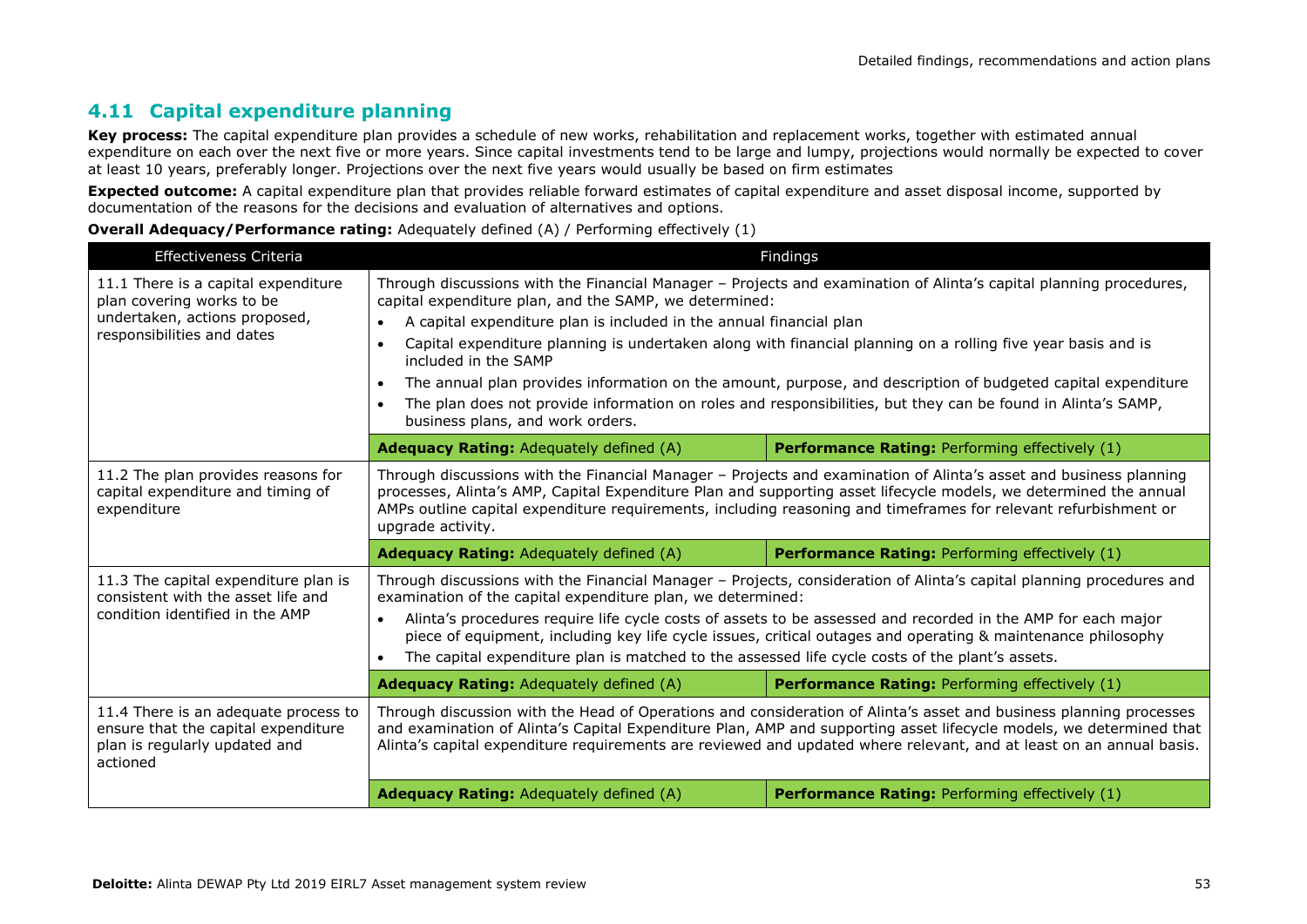# **4.12 Review of AMS**

**Key process:** The AMS is regularly reviewed and updated.

**Expected outcome:** Review of the AMS to ensure the effectiveness of the integration of its components and their currency.

| Effectiveness Criteria                                                                                        | Findings                                                                                                                                                                                                                                                                                                                                                                                                                                                                                                                                                                                                                                                                                                |                                                                                                                                                                                                                                       |  |
|---------------------------------------------------------------------------------------------------------------|---------------------------------------------------------------------------------------------------------------------------------------------------------------------------------------------------------------------------------------------------------------------------------------------------------------------------------------------------------------------------------------------------------------------------------------------------------------------------------------------------------------------------------------------------------------------------------------------------------------------------------------------------------------------------------------------------------|---------------------------------------------------------------------------------------------------------------------------------------------------------------------------------------------------------------------------------------|--|
| 12.1 A review process is in place to<br>ensure that the AMP and the AMS<br>described therein are kept current | From our discussions with the Head of Operations and review of Alinta's AMS, we observed:<br>The Boodarie and Port Hedland Power Station AMP, which is the main reference to the AMS, has been reviewed<br>and updated (where necessary) on an annual basis. With the support of an assigned Mechanical Engineer, the<br>Asset Engineer, and the Head of Asset Management have the primary responsibility for that annual review, with<br>the General Manager Power Generation responsible for approving the revised version<br>Alinta Energy's Asset Management Framework provides for asset management activities to be subject to<br>$\bullet$<br>performance assessment and continuous improvement. |                                                                                                                                                                                                                                       |  |
|                                                                                                               | <b>Adequacy Rating:</b> Adequately defined (A)                                                                                                                                                                                                                                                                                                                                                                                                                                                                                                                                                                                                                                                          | <b>Performance Rating: Performing effectively (1)</b>                                                                                                                                                                                 |  |
| 12.2 Independent reviews (e.g.<br>internal audit) are performed of the<br><b>AMS</b>                          | Although components of Alinta's asset management system are subject to regular review and update as noted in<br>section 12(1). In response to Recommendation 4/2016 of the previous review, Alinta has had an independent<br>review of its asset management system. We sighted the most recent independent review of Alinta's Asset<br>Management Framework issued by Wave International on 12 April 2018. However, Alinta has not established a<br>register or record to capture the reviews conducted on its asset management system.                                                                                                                                                                 |                                                                                                                                                                                                                                       |  |
|                                                                                                               | <b>Adequacy Rating:</b> Adequately defined (A)                                                                                                                                                                                                                                                                                                                                                                                                                                                                                                                                                                                                                                                          | <b>Performance Rating:</b> Performing effectively (1)                                                                                                                                                                                 |  |
|                                                                                                               | <b>Improvement Opportunity 1/2019</b><br>In accordance with the Alinta Energy Asset Management<br>Framework, Alinta implement a register or record of the<br>independent reviews made on the asset management<br>system, which can be used to demonstrate compliance with<br>the effectiveness criteria.                                                                                                                                                                                                                                                                                                                                                                                                | <b>Improvement Opportunity 1/2019</b><br>Implement a register or record of the independent<br>reviews made on the asset management system.<br><b>Responsible Person:</b><br>Head of Operations<br><b>Target Date:</b><br>30 June 2020 |  |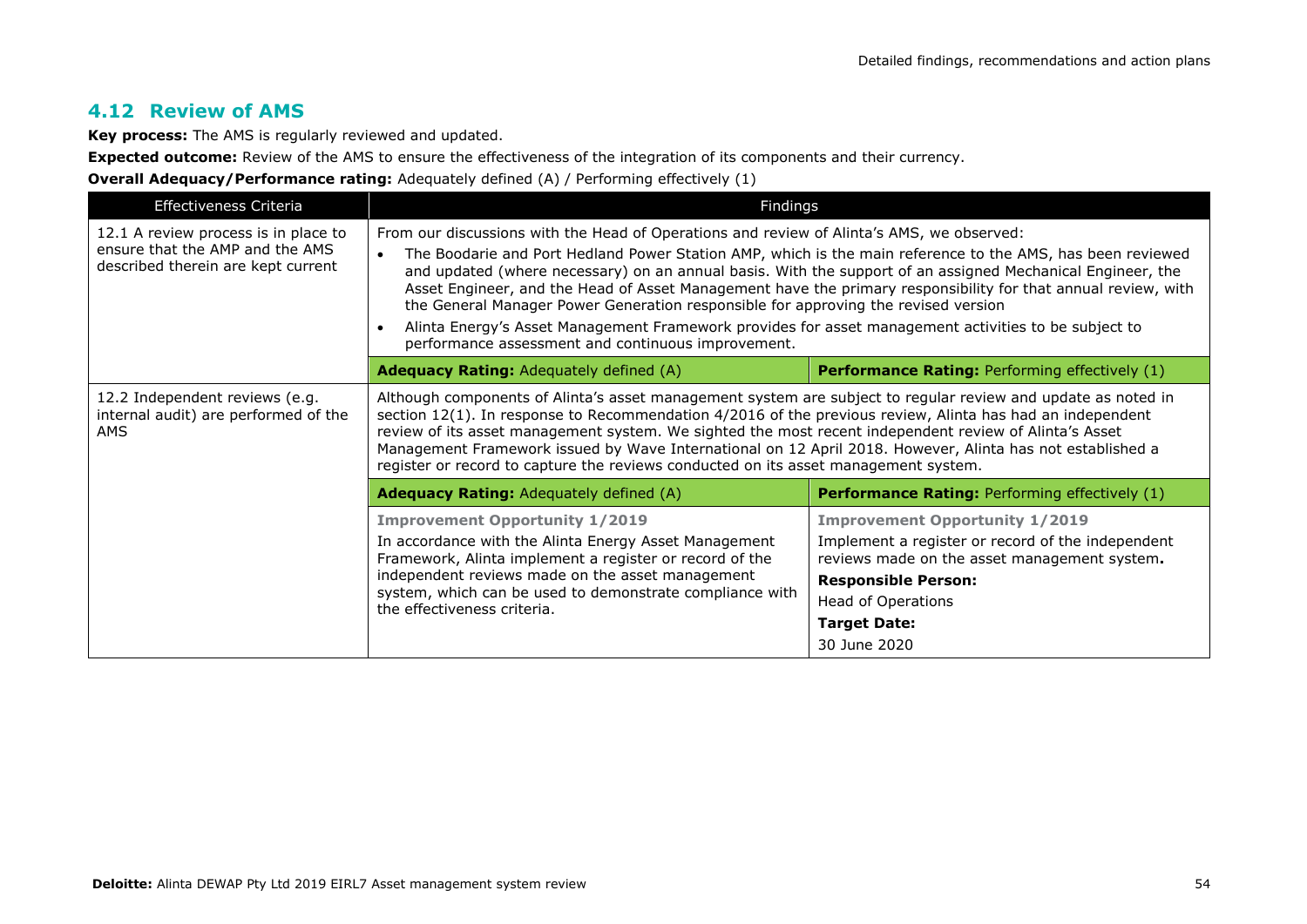# 5 Follow-up of previous review action plans

| Reference<br>(no./year)                                                                                                                                                                                                 | (Asset management effectiveness rating/ AMS<br>Component & Criteria / details of the issue)                                                                                                                                   | Reviewer's recommendation or action planned                                                                                                         | Further action required |
|-------------------------------------------------------------------------------------------------------------------------------------------------------------------------------------------------------------------------|-------------------------------------------------------------------------------------------------------------------------------------------------------------------------------------------------------------------------------|-----------------------------------------------------------------------------------------------------------------------------------------------------|-------------------------|
| A. Unresolved at end of current review period                                                                                                                                                                           |                                                                                                                                                                                                                               |                                                                                                                                                     |                         |
| 1/2016                                                                                                                                                                                                                  | <b>Asset Planning</b>                                                                                                                                                                                                         | Recommendation and action plan 1/2016                                                                                                               | Yes.                    |
|                                                                                                                                                                                                                         | 1.8 Plans are regularly reviewed and updated                                                                                                                                                                                  | Alinta will explicitly incorporate the following elements of the                                                                                    | Refer to Recommendation |
|                                                                                                                                                                                                                         | 2 (e) Ongoing legal / environmental / safety<br>obligations of the asset owner are assigned and                                                                                                                               | Asset Management Framework and EIRL obligations into the<br>AMP and AMP:                                                                            | and Action Plan 2/2019  |
|                                                                                                                                                                                                                         | understood                                                                                                                                                                                                                    | Reference to the 66kV transmission network assets                                                                                                   |                         |
|                                                                                                                                                                                                                         | Although the Boodarie and Port Hedland Power                                                                                                                                                                                  | Contingency plans<br>$\bullet$                                                                                                                      |                         |
|                                                                                                                                                                                                                         | Station SAMP and supporting AMP generally reflect<br>Alinta's expectations and requirements for managing                                                                                                                      | Known and significant risks relating to the key assets<br>$\bullet$                                                                                 |                         |
|                                                                                                                                                                                                                         | the relevant facilities' assets, they can be further                                                                                                                                                                          | Legal and compliance requirements.<br>$\bullet$                                                                                                     |                         |
|                                                                                                                                                                                                                         | improved.                                                                                                                                                                                                                     | <b>Status</b>                                                                                                                                       |                         |
|                                                                                                                                                                                                                         |                                                                                                                                                                                                                               | Alinta has added risk and compliance recommendations to<br>the AMP and SAMP in July 2018.                                                           |                         |
|                                                                                                                                                                                                                         |                                                                                                                                                                                                                               | Business continuity plans have been drafted but no reference<br>has been added to the AMP or SAMP.                                                  |                         |
|                                                                                                                                                                                                                         |                                                                                                                                                                                                                               | No reference of the 66kV transmission network has been<br>added to the AMP, it also hasn't been added to the asset<br>overview section in the SAMP. |                         |
| 2/2016                                                                                                                                                                                                                  | Asset management and Risk maintenance                                                                                                                                                                                         | Recommendation and action plan 2/2016                                                                                                               | Yes.                    |
|                                                                                                                                                                                                                         | 6.5 Risk management is applied to prioritise                                                                                                                                                                                  | Alinta will establish a clear:                                                                                                                      | Refer to Recommendation |
|                                                                                                                                                                                                                         | maintenance tasks                                                                                                                                                                                                             | Timeframe for completing its program of populating risk<br>$\bullet$                                                                                | and Action Plan 5/2019  |
| 8.1 Risk management policies and procedures exist<br>and are being applied to minimise internal and<br>external risks associated with the asset management<br>system<br>8.2 Risks are documented in a risk register and | assessments within the SPM Asset software<br>Approach and timeframe for assessing risks,<br>$\bullet$<br>implementing treatment plans and monitoring status on<br>a more frequent basis than the annual review of the<br>AMP. |                                                                                                                                                     |                         |
|                                                                                                                                                                                                                         |                                                                                                                                                                                                                               | <b>Status</b>                                                                                                                                       |                         |
|                                                                                                                                                                                                                         | treatment plans are actioned and monitored<br>Alinta had not retained clear evidence of some of<br>those risk management activities to demonstrate that                                                                       | Alinta had completed its program of populating its risk<br>assessments into SPM by October 2017, however it is not                                  |                         |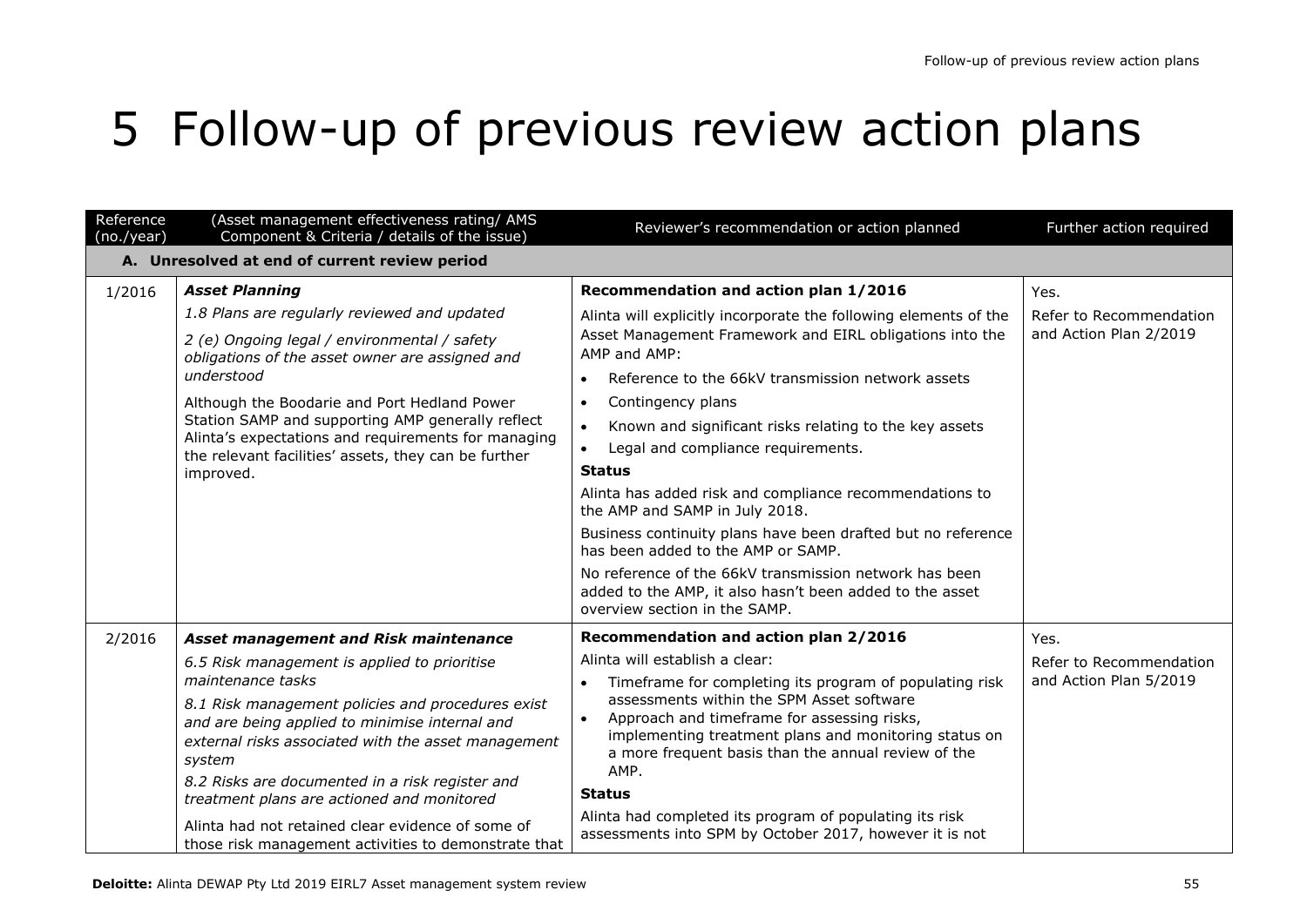| Reference<br>(no./year)                                                      | (Asset management effectiveness rating/ AMS<br>Component & Criteria / details of the issue)                                                                                                                                                                                  | Reviewer's recommendation or action planned                                                                                                                                                                                                                                                                                        | Further action required                           |
|------------------------------------------------------------------------------|------------------------------------------------------------------------------------------------------------------------------------------------------------------------------------------------------------------------------------------------------------------------------|------------------------------------------------------------------------------------------------------------------------------------------------------------------------------------------------------------------------------------------------------------------------------------------------------------------------------------|---------------------------------------------------|
|                                                                              | its risk management philosophies and approach are<br>consistently applied.                                                                                                                                                                                                   | clear that they have regularly monitored the risk register.                                                                                                                                                                                                                                                                        |                                                   |
| 3/2016                                                                       | <b>Asset Disposal</b>                                                                                                                                                                                                                                                        | Recommendation and action plan 3/2016                                                                                                                                                                                                                                                                                              | Yes.                                              |
|                                                                              | 9.1 Contingency plans are documented, understood<br>and tested to confirm their operability and to cover<br>higher risks<br>As Alinta's contingency plans and arrangements are                                                                                               | 1. Establish a formal process for ensuring that contingency<br>arrangements in place for all key risks to the Power<br>Station's operations and availability are rigorously<br>challenged and tested                                                                                                                               | Refer to Recommendation<br>and Action Plan 6/2019 |
|                                                                              | currently maintained/described in different processes<br>and documents, Alinta has the opportunity to further<br>ensure the completeness and consistency of its<br>contingency planning arrangements by capturing all<br>of its plans and processes in one single reference. | Prepare a clear over-arching "umbrella" document to<br>2.<br>capture all contingency plans in place for each of the key<br>risks to each Unit's operations and availability.<br><b>Status</b>                                                                                                                                      |                                                   |
|                                                                              | Such an approach would be consistent with Alinta<br>Energy's Asset Management Framework.                                                                                                                                                                                     | Alinta has completed the umbrella document, however it is<br>not clear that this has been tested regularly, or that records<br>have been kept.                                                                                                                                                                                     |                                                   |
| 4/2016                                                                       | <b>Review of AMS</b>                                                                                                                                                                                                                                                         | Recommendation and action plan 4/2016                                                                                                                                                                                                                                                                                              | No.                                               |
|                                                                              | 12.2 Independent reviews (e.g. internal audit) are<br>performed of the asset management system                                                                                                                                                                               | The requirement for its asset management system to be<br>$\bullet$<br>subject to an independent review on a regular basis                                                                                                                                                                                                          | Refer to Improvement<br>opportunity in executive  |
| sufficient degree of independence in any regular<br>asset management system. | Although components of Alinta's asset management<br>system are subject to regular review and update,<br>Alinta has not applied a formal process for ensuring a                                                                                                               | A register or record to capture the reviews conducted on<br>$\bullet$<br>its asset management system and the independence of<br>the associated reviewer.                                                                                                                                                                           | summary.                                          |
|                                                                              | review of the asset management plan and underlying                                                                                                                                                                                                                           | <b>Status</b>                                                                                                                                                                                                                                                                                                                      |                                                   |
|                                                                              |                                                                                                                                                                                                                                                                              | As disclosed in the January 2018 Post Review<br>Implementation Plan Update to the ERA, Alinta engaged an<br>external company to perform an audit of Alinta's AMF, with a<br>register created to captured details of the audit conducted.<br>The January 2019 Post Review Implementation Plan Update<br>showed these as closed out. |                                                   |
|                                                                              |                                                                                                                                                                                                                                                                              | However, Alinta has not shown us that they have developed<br>a register                                                                                                                                                                                                                                                            |                                                   |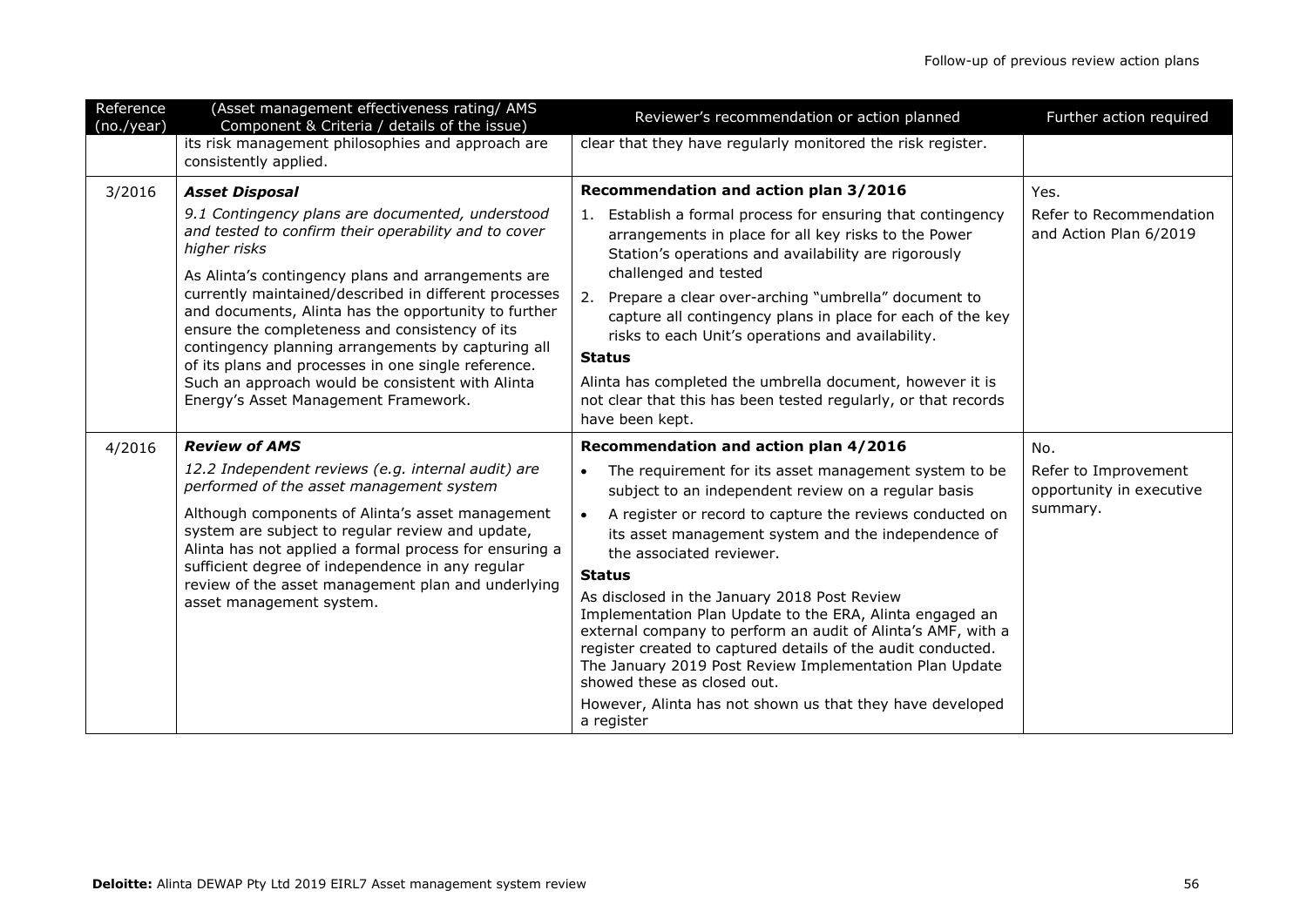# Appendix A - Review plan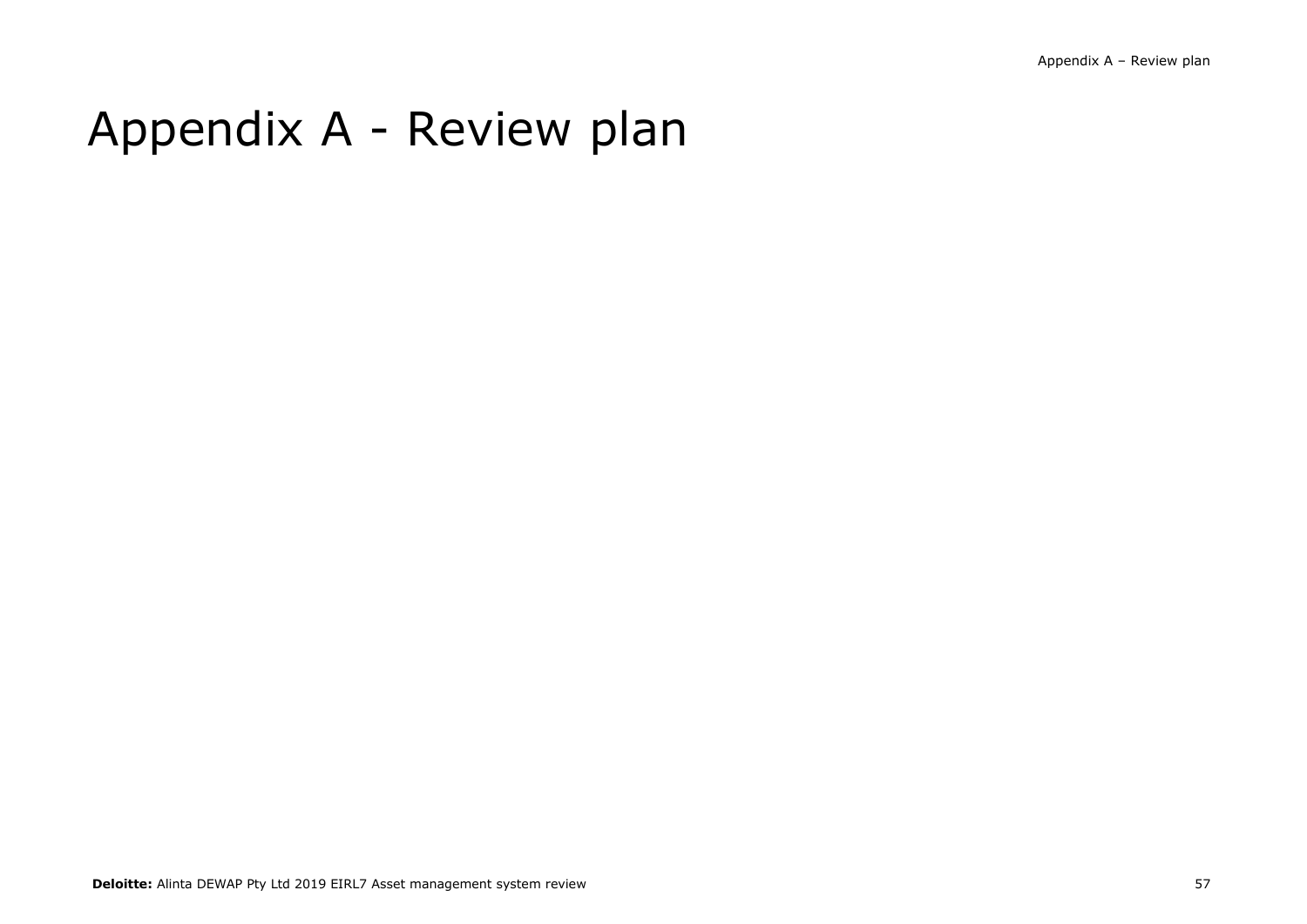# Appendix B - References

**Alinta staff participating in the review** 

- Head of Operations Power Generation
- Regulatory Compliance Manager
- Finance Manager Projects
- Operations and Platforms Manager

**Deloitte staff participating in the review**

| Vincent Snijders | Partner                            | 5.  |
|------------------|------------------------------------|-----|
| Maria Moreano    | Senior Manager                     | 10  |
| Lyle Stewart     | Senior Analyst                     | 35  |
| Morgan Jones     | Analyst                            | 35  |
| Christine Chin   | Analyst                            | 4.5 |
| Kecheng Shen     | Engineer                           | 10  |
| Ben Fountain     | <b>Technical QA Director</b>       | 2   |
| Peter Rupp       | Partner (Quality Assurance Review) | 2   |

**Sites visited by the auditor during the review** 

- Alinta Energy's Perth Head Office
- Port Hedland/Boodarie Power Station.

**Key documents and other information sources examined** 

- Port Hedland FY2019 Asset Management Plan
- Port Hedland Strategic Asset Management Plan
- Asset Management Policy
- Asset Management Framework
- Project Management Framework
- Alinta Energy Risk Management Framework
- FMG Power Purchase Agreement
- BHP Power Purchase Agreement
- Operation Communication Protocol Horizon Alinta BHP
- Access and Standby Agreement
- Port Hedland five year plan
- Port Hedland Capex FY2021-FY2024
- Asset Modelling to 2030
- Port Hedland FY2019 Capital Projects
- Port Hedland SIB CapEx
- Request For Commitment process screenshots
- Ellipse Screenshots of CapEx and task prioritisation
- Port Hedland Detailed Profit and Loss
- FY20 Q3 Port Hedland Profit and Loss
- Procurement Standards
- Delegations of Authority
- Wave International AM Framework Audit Report 2018
- Outage Management Framework
- Management of Change